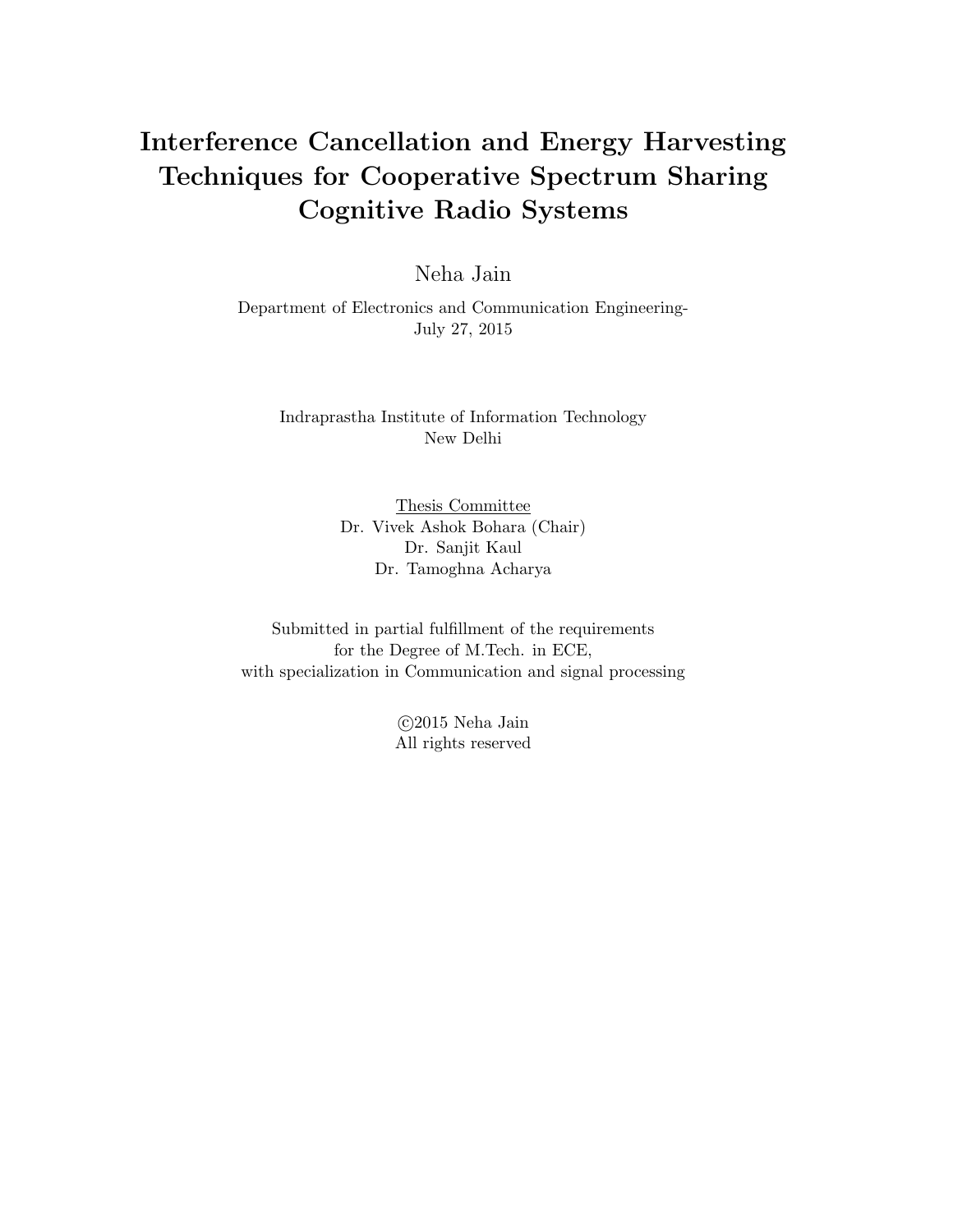Keywords: Cooperative spectrum sharing, Cognitive radio, Transmit antenna selection, Quality of service, Space time block coding, Diversity, Interference cancellation, Energy harvesting, Wireless sensor network.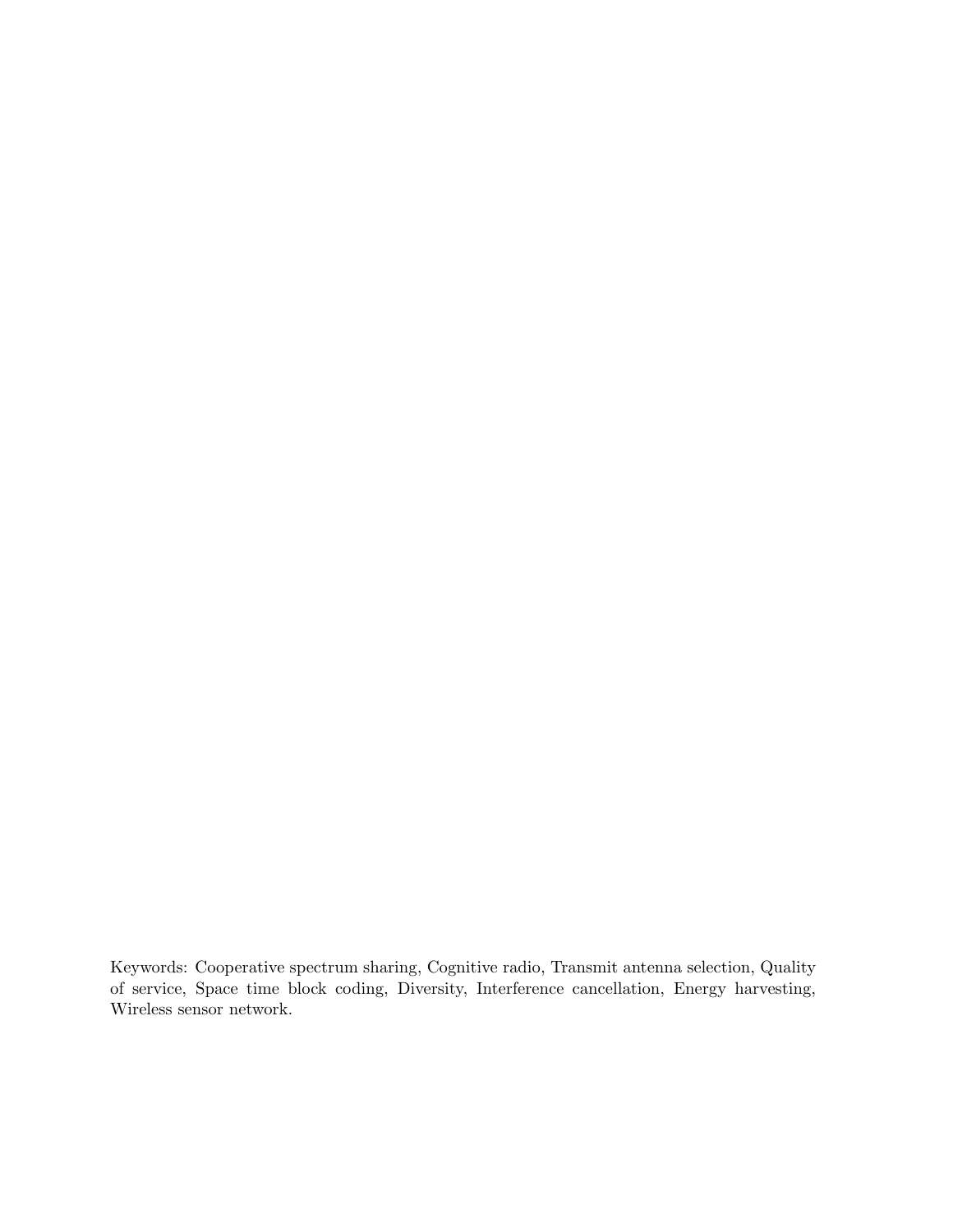# **Certificate**

This is to certify that the thesis titled "Interference Cancellation and Energy Harvesting Techniques for Cooperative Spectrum Sharing Cognitive Radio Systems" submitted by Neha Jain for the partial fulfilment of the requirements for the degree of *Master of Technol*ogy in Electronics and Communication  $\mathcal B$  Engineering is a record of the bonafide work carried out by her under my guidance and supervision at Indraprastha Institute of Information Technology, Delhi. This work has not been submitted anywhere else for the reward of any other degree.

Dr. Vivek Ashok Bohara Indraprastha Institute of Information Technology, New Delhi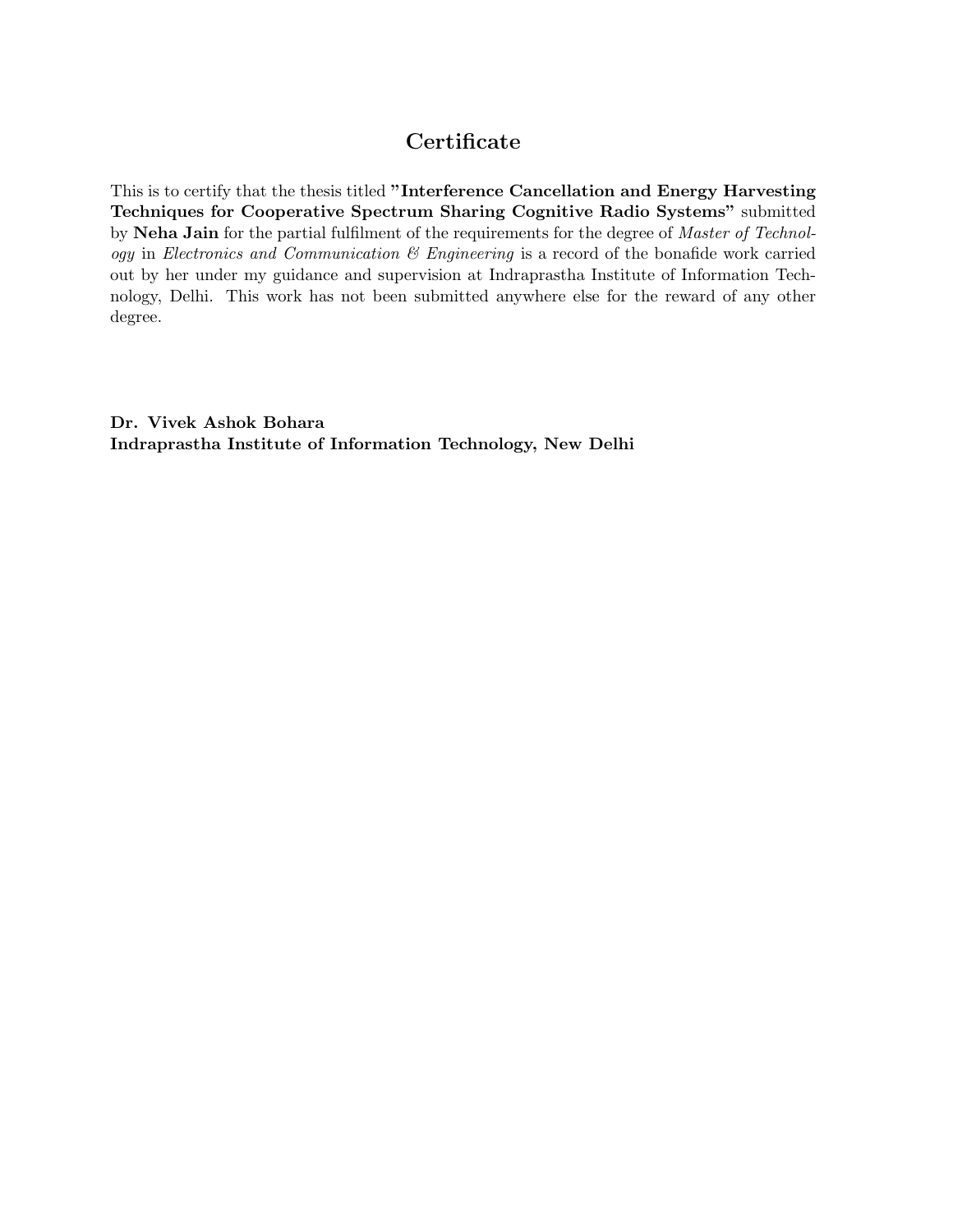#### Abstract

With the exponential increase in wireless applications, there arises the need to utilize the spectrum more efficiently. Cooperative spectrum sharing (CSS) schemes have been proposed as a viable framework for cognitive radio where, an unlicensed (secondary) user can access the spectrum of licensed (primary) user, on the condition that unlicensed user will help the licensed user in achieving the target rate of communication. While sharing the spectrum, primary user always has higher priority.

In the proposed work, a two phase CSS scheme is proposed, where secondary's transmitter equipped with multiple antennas uses transmit antenna selection to improve the primary's performance by reducing the interference level of secondary signal at primary receiver. Moreover, a three phase interference cancellation CSS scheme using STBC (Space time block code) is also proposed. It has been shown that the proposed scheme helps in achieving diversity gain of three and two for primary and secondary system respectively.

Apart from above, we have also proposed a novel approach to solve the power issues in secondary user by utilizing technique such as RF (radio frequency) energy harvesting. Specifically, we have shown that significant performance gains can be obtained for both primary and secondary user by using RF energy harvesting.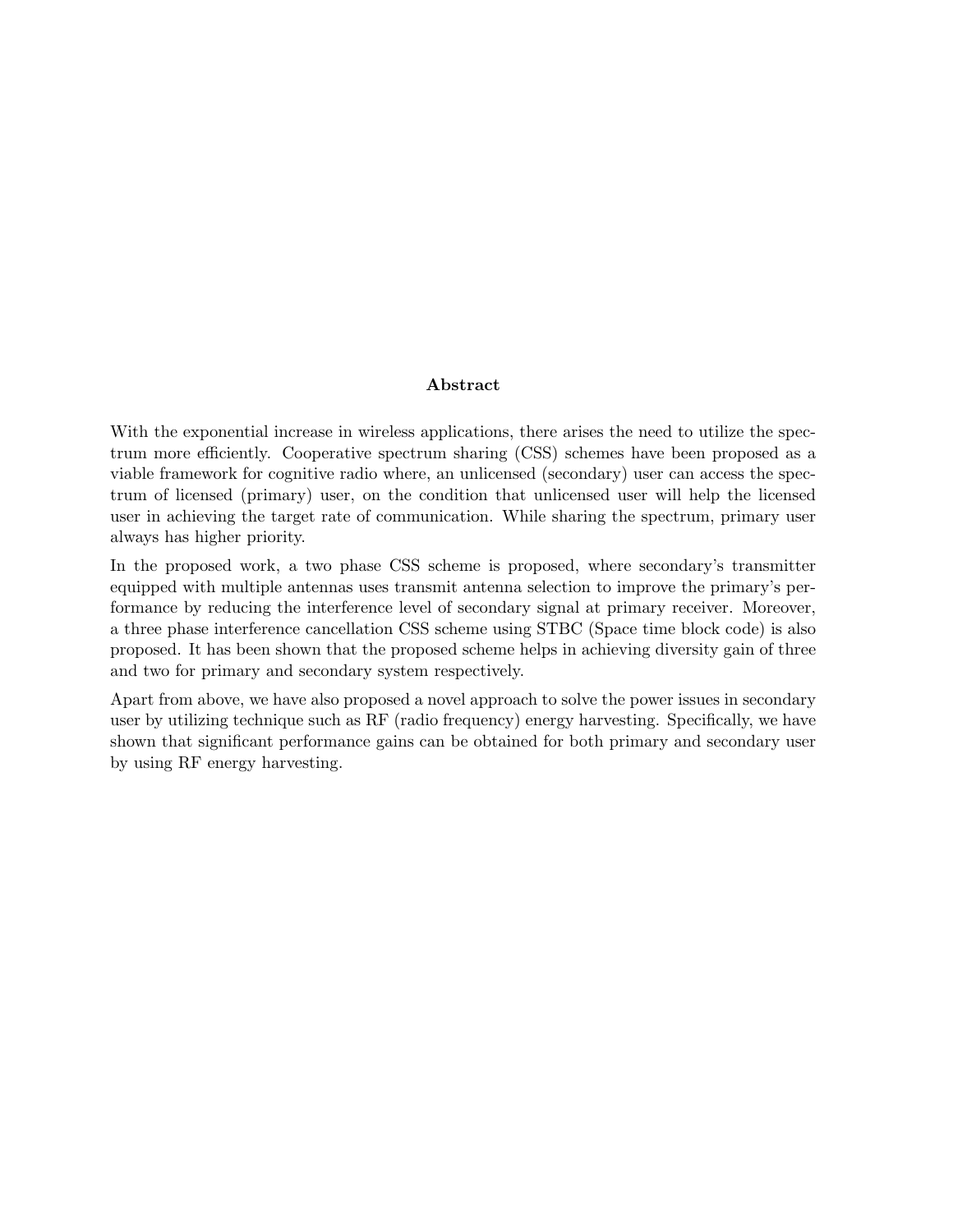# Acknowledgments

Towards the end of my Master degree, I would like to pay my heartily gratitude to several individuals who contributed in many ways. First of all, I would like to express my deep gratitude to my thesis supervisor, Dr. Vivek Ashok Bohara for their support, guidance and motivation all along the way. I feel extremely fortunate to work with him. He has been great sources of inspiration to me and I thank him from the bottom of my heart. I would like to thank Dr. Pankaj Jalote and all my professors at IIITD for providing such a wonderful environment to work. I would like to express my gratitude towards my family for their kind co-operation and encouragement which give me a source of motivation. Last but not the least, I want to thank my friends for all thoughtful discussions we had, which prompted me to think beyond the obvious.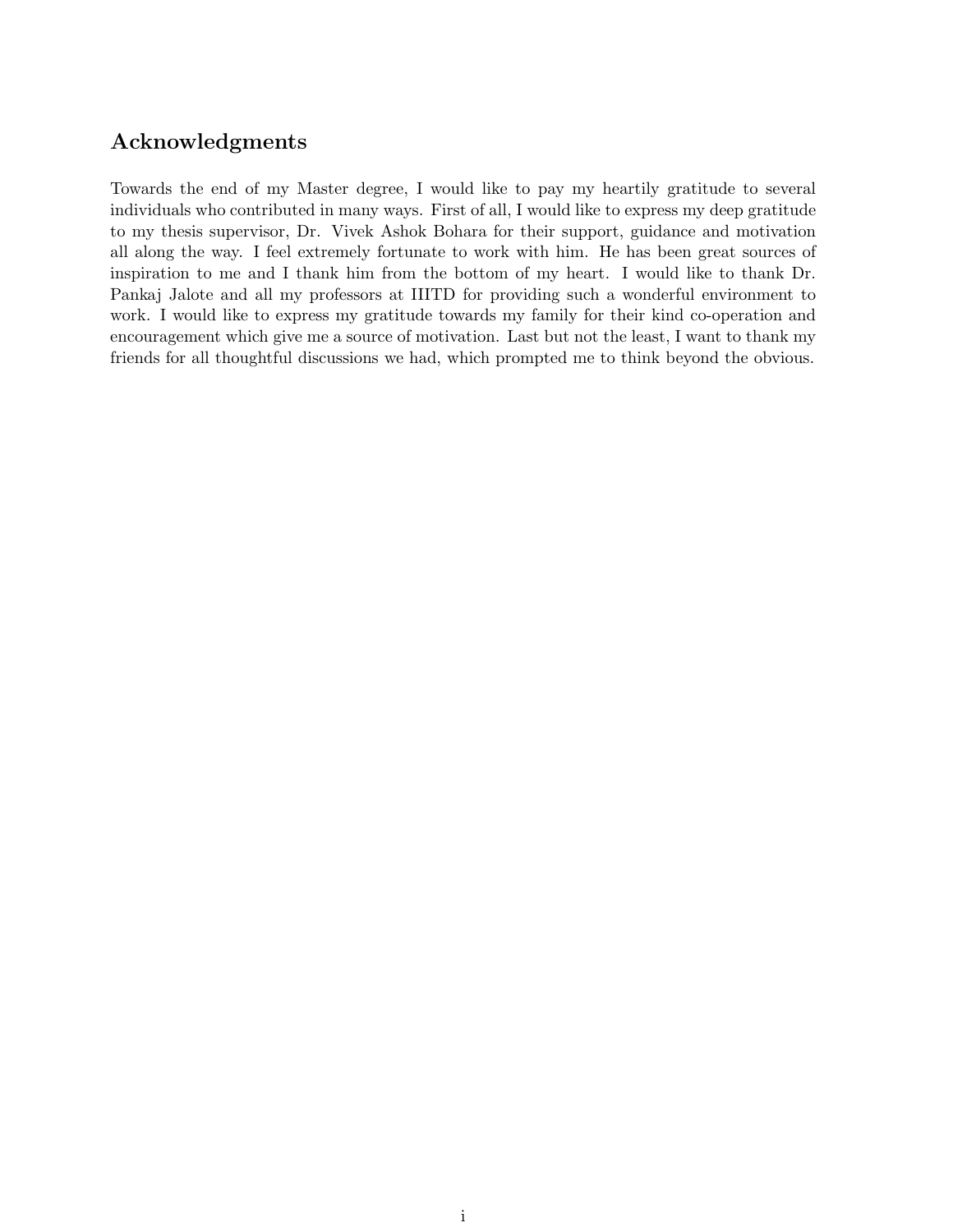# **Contents**

| $\mathbf 1$ |                                       | Introduction                                                                            |                                                                                          |                  |  |  |  |  |
|-------------|---------------------------------------|-----------------------------------------------------------------------------------------|------------------------------------------------------------------------------------------|------------------|--|--|--|--|
|             | 1.1                                   |                                                                                         |                                                                                          |                  |  |  |  |  |
|             | 1.2                                   |                                                                                         |                                                                                          |                  |  |  |  |  |
|             | 1.3                                   |                                                                                         |                                                                                          | $\overline{4}$   |  |  |  |  |
|             |                                       | 1.3.1                                                                                   |                                                                                          | $\overline{4}$   |  |  |  |  |
|             |                                       | 1.3.2<br>Diversity and combining techniques $\dots \dots \dots \dots \dots \dots \dots$ |                                                                                          |                  |  |  |  |  |
|             |                                       | 1.3.3                                                                                   |                                                                                          |                  |  |  |  |  |
|             | 1.4                                   |                                                                                         |                                                                                          | 6                |  |  |  |  |
| $\bf{2}$    |                                       |                                                                                         | CSS using Transmit Antenna Selection for CR Systems                                      | 8                |  |  |  |  |
|             | 2.1                                   |                                                                                         |                                                                                          | 8                |  |  |  |  |
|             | 2.2                                   |                                                                                         |                                                                                          | $\boldsymbol{9}$ |  |  |  |  |
|             |                                       | 2.2.1                                                                                   |                                                                                          | 9                |  |  |  |  |
|             |                                       | 2.2.2                                                                                   |                                                                                          | 10               |  |  |  |  |
|             |                                       | 2.2.3                                                                                   |                                                                                          | 11               |  |  |  |  |
|             |                                       | 2.2.4                                                                                   |                                                                                          | 13               |  |  |  |  |
|             | 2.3                                   |                                                                                         |                                                                                          | 14               |  |  |  |  |
| 3           |                                       | Interference cancellation technique for cooperative spectrum sharing cogni-<br>16       |                                                                                          |                  |  |  |  |  |
|             | tive radio systems                    |                                                                                         |                                                                                          |                  |  |  |  |  |
|             | 3.1                                   |                                                                                         |                                                                                          |                  |  |  |  |  |
|             | 3.2                                   |                                                                                         |                                                                                          | 18               |  |  |  |  |
|             |                                       | 3.2.1                                                                                   |                                                                                          | 18               |  |  |  |  |
|             |                                       | 3.2.2                                                                                   | System equations $\ldots \ldots \ldots \ldots \ldots \ldots \ldots \ldots \ldots \ldots$ | 18               |  |  |  |  |
|             | 3.3                                   |                                                                                         |                                                                                          | 20               |  |  |  |  |
|             |                                       | 3.3.1                                                                                   |                                                                                          | 21               |  |  |  |  |
| 3.3.2       |                                       |                                                                                         |                                                                                          | 22<br>22         |  |  |  |  |
|             | Analysis on Outage probability<br>3.4 |                                                                                         |                                                                                          |                  |  |  |  |  |
|             |                                       | 3.4.1                                                                                   |                                                                                          | 22               |  |  |  |  |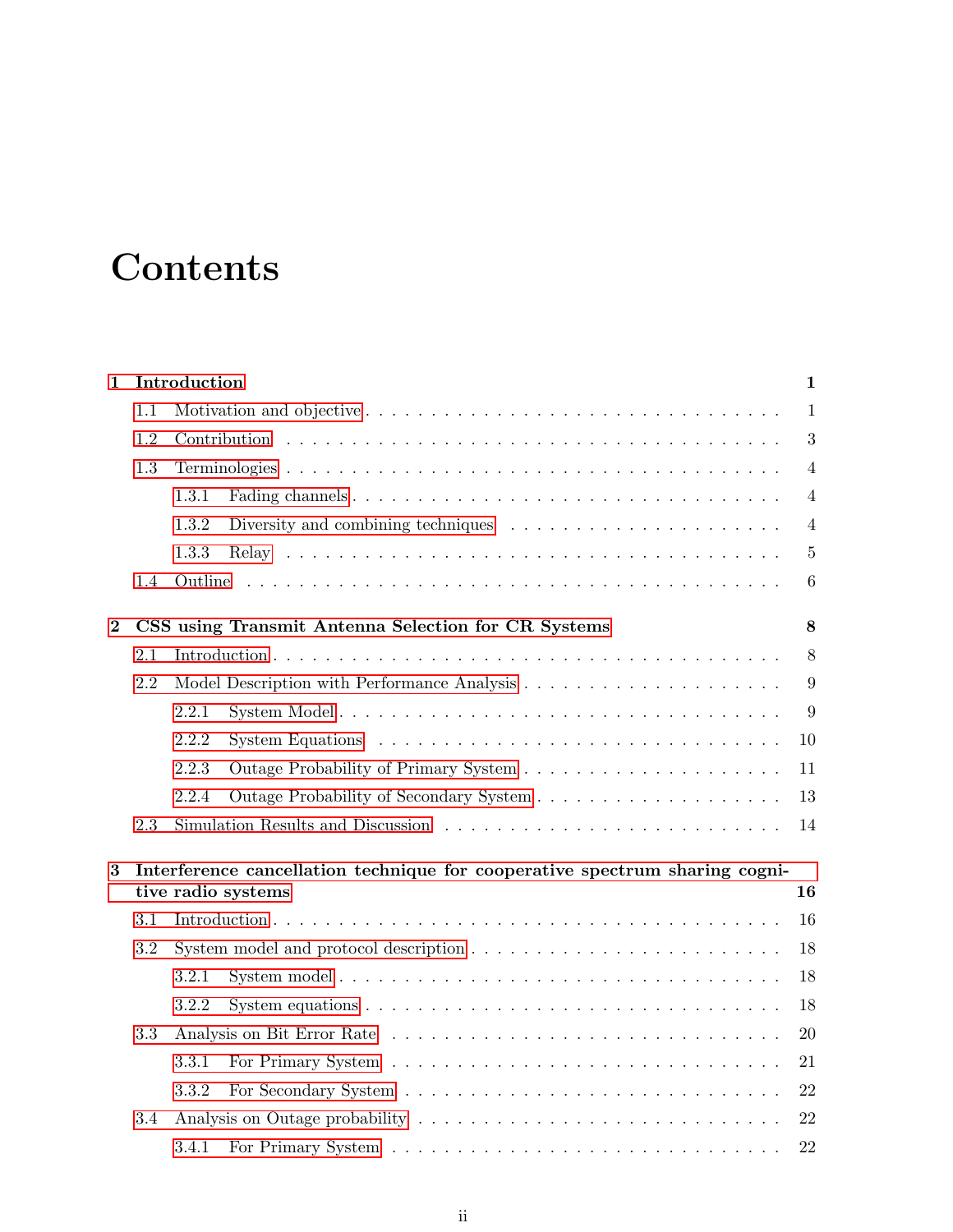|    |     | 3.4.2                                                                                            |  |  |  |  |  | 23  |
|----|-----|--------------------------------------------------------------------------------------------------|--|--|--|--|--|-----|
|    | 3.5 |                                                                                                  |  |  |  |  |  | 24  |
|    |     | 3.5.1                                                                                            |  |  |  |  |  | 24  |
|    |     | 3.5.2                                                                                            |  |  |  |  |  | -25 |
| 4  |     | Cooperative spectrum sharing with Energy Harvesting Capability for Wire-<br>less Sensor Networks |  |  |  |  |  | 31  |
|    | 4.1 |                                                                                                  |  |  |  |  |  | 31  |
|    | 4.2 |                                                                                                  |  |  |  |  |  | 32  |
|    | 4.3 |                                                                                                  |  |  |  |  |  | 35  |
|    | 4.4 |                                                                                                  |  |  |  |  |  | 36  |
|    | 4.5 |                                                                                                  |  |  |  |  |  | 38  |
| 5. |     | <b>Conclusion and Future Work</b>                                                                |  |  |  |  |  | 40  |
|    | 5.1 |                                                                                                  |  |  |  |  |  | 40  |
|    | 5.2 |                                                                                                  |  |  |  |  |  |     |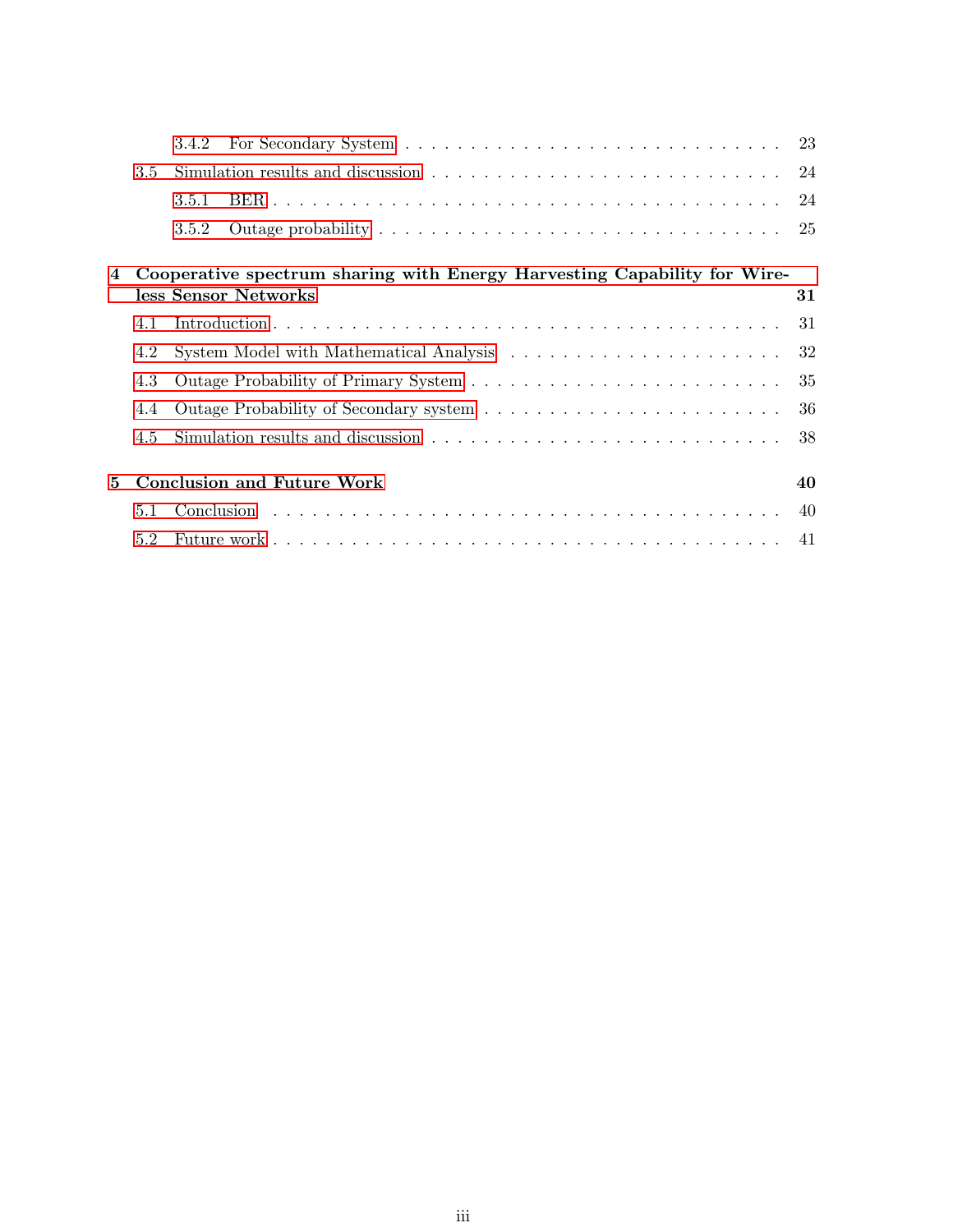# List of Figures

| 1.1     |                                                                                                                                                                             | 1      |
|---------|-----------------------------------------------------------------------------------------------------------------------------------------------------------------------------|--------|
| 1.2     |                                                                                                                                                                             | 3      |
| 1.3     | a) Selection Combining b) Maximum Ratio Combining c) Equal Gain Combining                                                                                                   | 6      |
| 2.1     |                                                                                                                                                                             | 9      |
| 2.2     |                                                                                                                                                                             | 14     |
| 2.3     |                                                                                                                                                                             | 14     |
| 2.4     |                                                                                                                                                                             | 15     |
| 3.1     |                                                                                                                                                                             | 26     |
| 3.2     |                                                                                                                                                                             | 27     |
| 3.3     |                                                                                                                                                                             | 27     |
| 3.4     | BER of primary system and its comparison with the scheme proposed in $[1]$                                                                                                  | $28\,$ |
| 3.5     | BER of secondary system and its comparison with the scheme proposed in $[1]$ .                                                                                              | 28     |
| 3.6     | Outage probability of primary system and its comparison with the scheme pro-                                                                                                | $\,29$ |
| 3.7     | Outage probability of secondary system and its comparison with the scheme pro-                                                                                              | 29     |
| 3.8     | Outage probability of primary system and its comparison with the scheme pro-                                                                                                | $30\,$ |
| $3.9\,$ | Outage probability of secondary system and its comparison with the scheme pro-                                                                                              | 30     |
| 4.1     | a) System Model b) Proposed protocol illustration for energy harvesting and<br>information transmission at $ST \dots \dots \dots \dots \dots \dots \dots \dots \dots \dots$ | $34\,$ |
| 4.2     |                                                                                                                                                                             | $38\,$ |
| 4.3     |                                                                                                                                                                             | 39     |
| 5.1     |                                                                                                                                                                             | 44     |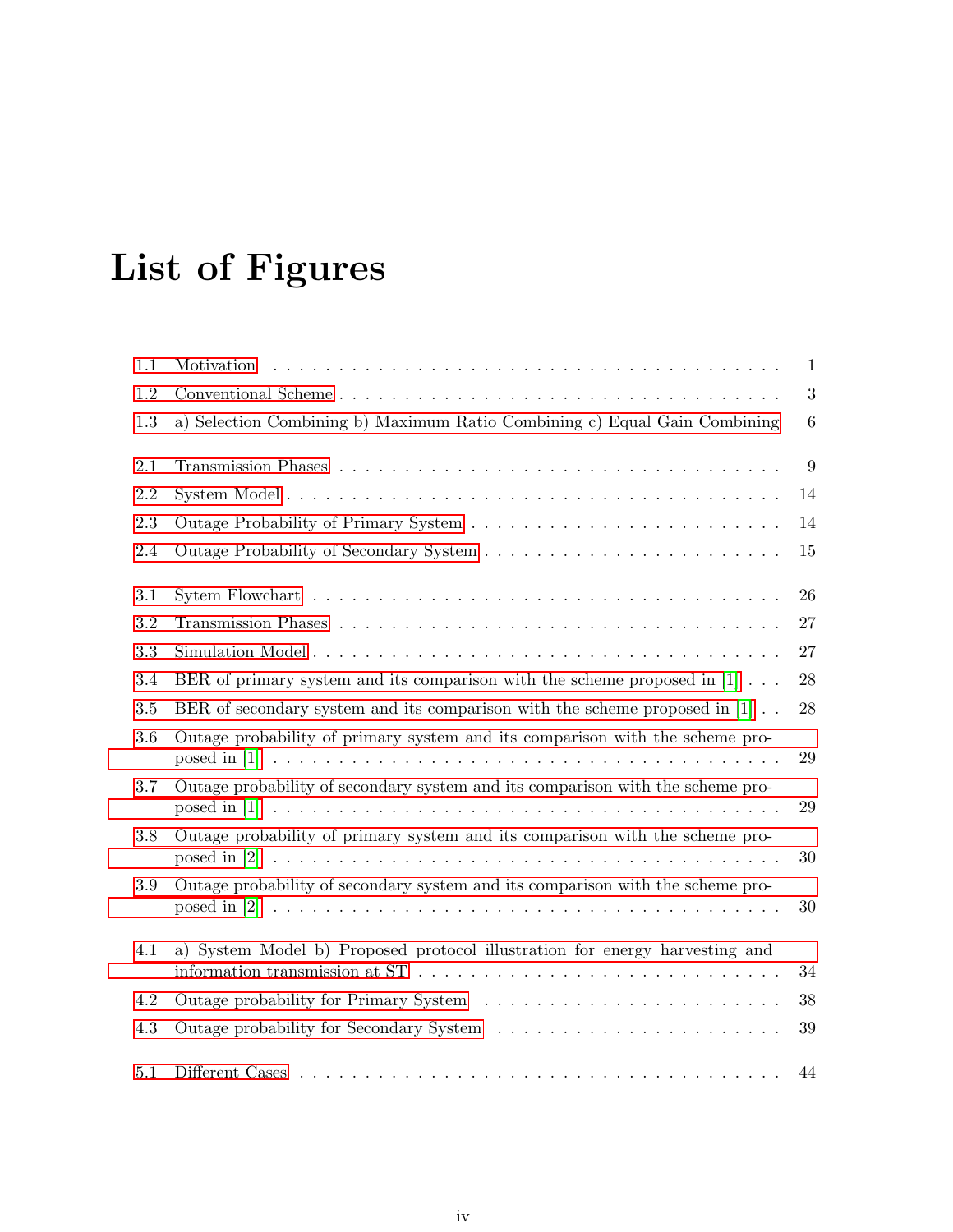# List of abbrevation

| AF          | amplify and forward              |
|-------------|----------------------------------|
| <b>AWGN</b> | additive white Gaussian noise    |
| <b>BPSK</b> | binary phase shift keying        |
| <b>BER</b>  | bit error rate                   |
| <b>CCTH</b> | cooperative clear-to-help        |
| <b>CCTS</b> | cooperative clear-to-send        |
| CR          | cognitive radio                  |
| <b>CRTS</b> | cooperative right to send        |
| <b>CSI</b>  | channel state information        |
| <b>CBS</b>  | central base station             |
| <b>CSS</b>  | Cooperative spectrum sharing     |
| DF          | decode and forward               |
| <b>EH</b>   | energy harvesting                |
| <b>FCC</b>  | Federal Communication Commission |
| LOS         | line-of-sight                    |
| <b>MRC</b>  | Maximum ratio combining          |
| PT          | primary transmitter              |
| PR          | primary receiver                 |
| PU          | primary user                     |
| QoS         | Quality of service               |
| RF          | radio frequency                  |
| $R_{pt}$    | primary user's target rate       |
| $R_{st}$    | secondary user's target rate     |
| <b>SNR</b>  | signal to noise ratio            |
| <b>ST</b>   | secondary transmitter            |
| <b>SR</b>   | secondary receiver               |
| <b>STBC</b> | space time block code            |
| SU          | secondary user                   |
| <b>TAS</b>  | transmit antenna selection       |
| <b>WSN</b>  | Wireless sensor network          |
| $x_p$       | primary signal                   |
| $x_{s}$     | secondary signal                 |
|             |                                  |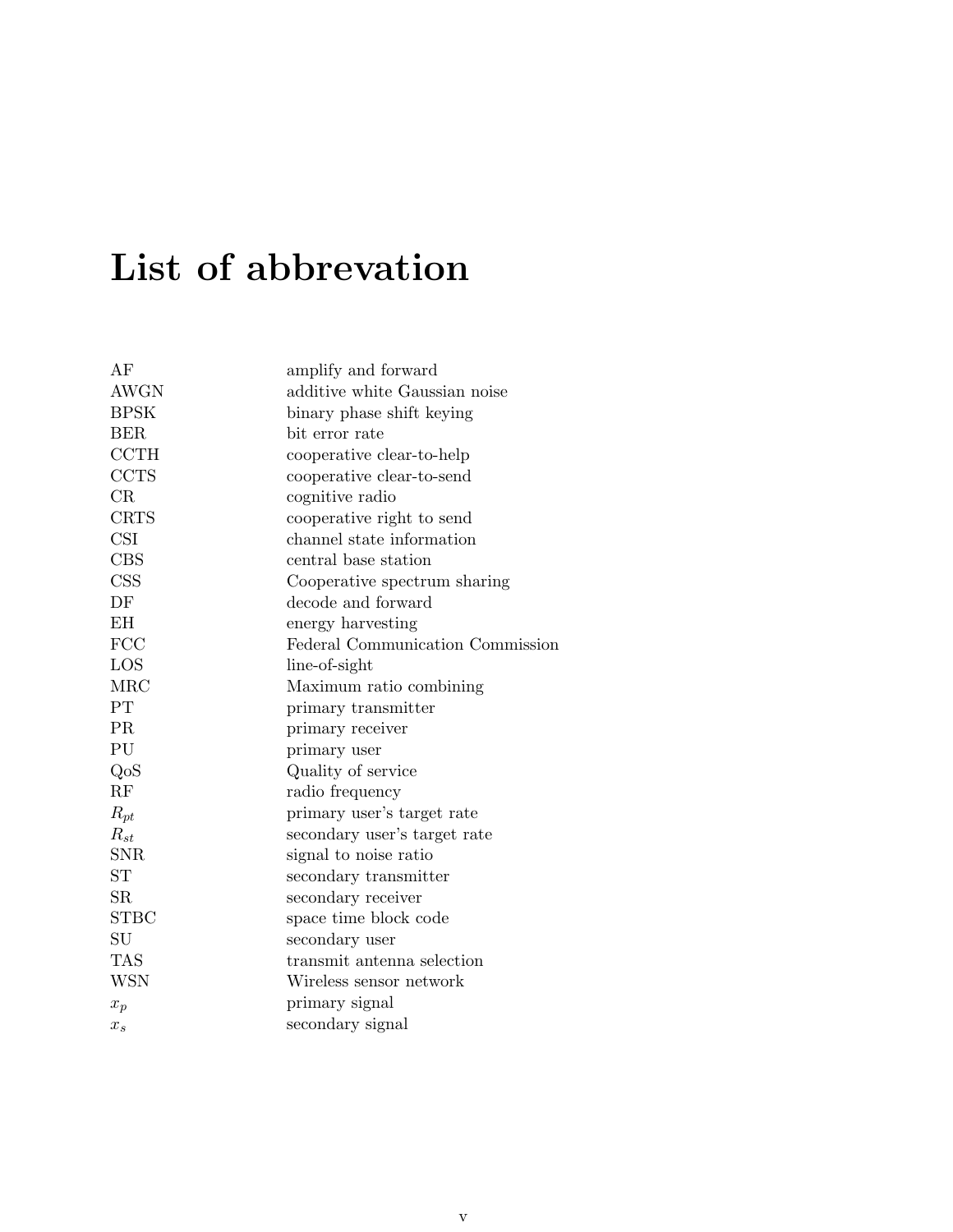# <span id="page-9-0"></span>Chapter 1

# Introduction

# <span id="page-9-1"></span>1.1 Motivation and objective

Radio frequency (RF) spectrum, considered as the most limited resource for wireless communications, has been congested due to its diversified use. Most of the radio spectrum (3kHz to 300GHz) has already been allocated under the licensed band and is no longer available for new wireless systems [\[3\]](#page-53-2). Licensing the spectrum avoids the interference between the users. But recent studies have suggested that, the licensed spectrum is either unutilized or underutilized [\[3,](#page-53-2) [4\]](#page-53-3). As a result of this inefficient spectrum utilization, researchers over the years have proposed alternative spectrum access techniques to improve spectral efficiency and capacity in radio communication, giving birth to "cognitive radios" (CR) [\[5–](#page-53-4)[7\]](#page-53-5). Conceptually, in CR, an unlicensed user (also known as cognitive user) is allowed to coexist in licensed band of primary user.

Various spectrum sharing schemes can be classified in three forms:

<span id="page-9-2"></span>• Spectrum interweave/Interference avoidance: In this scheme [\[8\]](#page-53-6)- [\[9\]](#page-53-7), spectrum access by the secondary user (SU) is only allowed when the radio spectrum allocated to the primary user (PU) is determined to be unused. This unused spectrum is known as "spec-



Figure 1.1: Motivation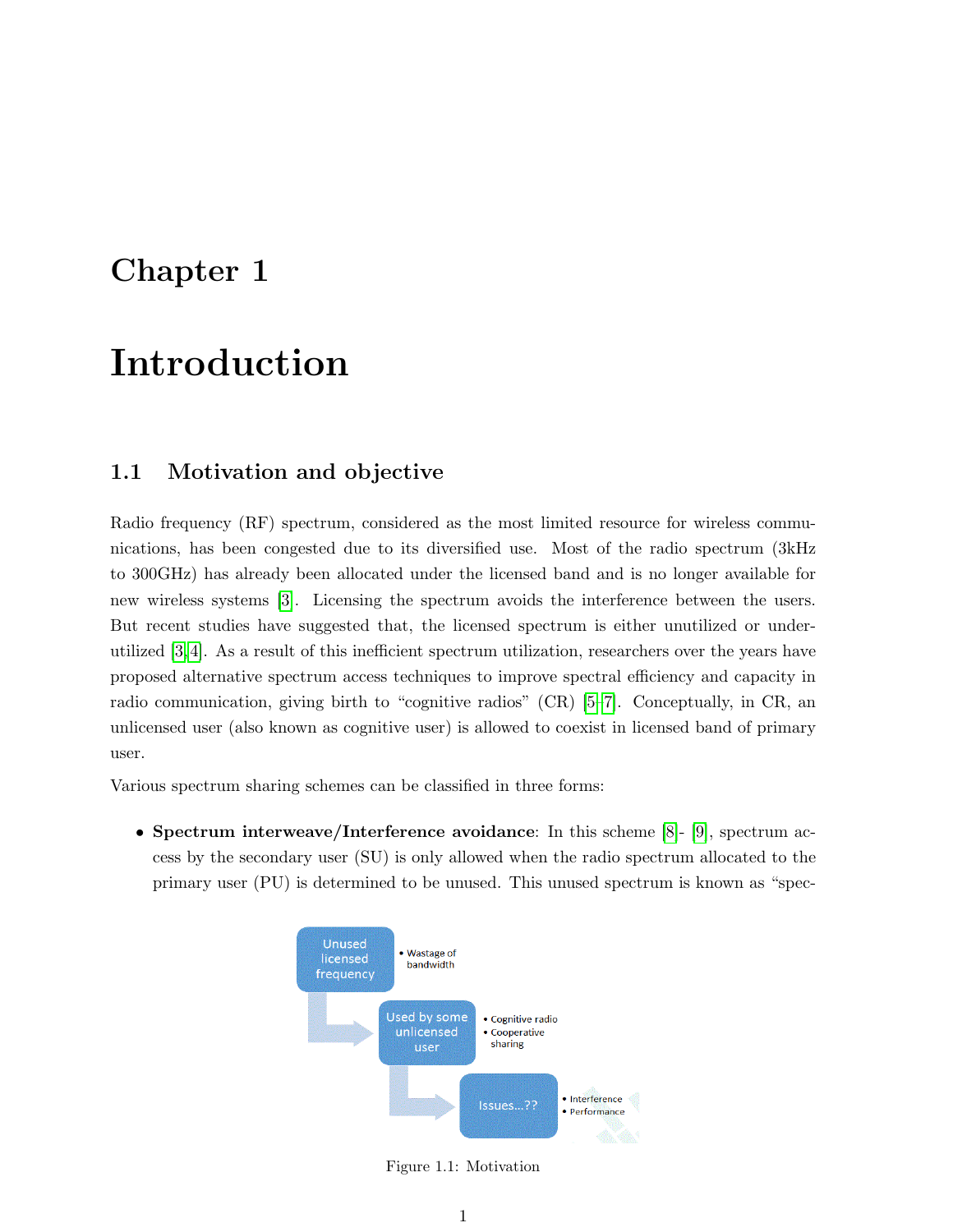trum holes" or "white spaces". This scheme is also called detect and avoid cognitive radio schemes. It maintains the orthogonality between the primary and secondary signals in time and / or frequency and hence prevents interference between primary and secondary user.

- Interference control/Underlay schemes: Beside the interweave technique, in underlay cooperative spectrum sharing scheme, secondary user is allowed to transmit simultaneously in the primary user's frequency band with a constraint that the interference at the PU due to SU is below a designated threshold level [\[10,](#page-54-0) [11\]](#page-54-1).
- Interference mitigation/Overlay schemes: In this scheme also, both PU and SU are allowed to transmit simultaneously in licensed band but in this scheme secondary's transmitter has non-causal information of the PU's message. This non-causal information of the PU helps the SU to mitigate the interference at the primary user's receiver due to secondary transmission [\[12,](#page-54-2) [13\]](#page-54-3).

In this thesis, an overlay cooperative spectrum sharing scheme (CSS) is discussed in which, both primary and cognitive (secondary) user are allowed to coexist in the same frequency band with the assurance that secondary user will improve the performance of primary user. Moreover, while sharing the spectrum, primary user (PU) always has higher priority. In this architecture, primary and secondary system consists of transmitter receiver pair known as primary transmitter (PT) - primary receiver (PR) and secondary transmitter (ST) - secondary receiver (SR) respectively.

In the conventional CSS schemes [\[14,](#page-54-4) [15\]](#page-54-5), whenever the instantaneous transmission rate of PU drops below the target rate, it seeks cooperation from the neighbouring terminals which may help it in achieving the target rate of communication, in exchange of it PU allows SU for opportunistic spectrum access. The whole system is divided into two phases as shown in Fig. [1.2.](#page-11-1) In phase I, Primary Transmitter (PT) broadcasts its data (represented as  $x_p$ ) which is received by Primary Receiver (PR), Secondary Transmitter (ST) and Secondary Receiver (SR). After successful decoding, ST forwards the data received in phase I along with its own data (represented as  $x<sub>s</sub>$ ) to PR and SR. The data received at PR in transmission phases 1 and 2 is decoded using MRC, considering secondary data (i.e.  $x_s$ ) as noise. At SR, after successful decoding of primary data in transmission phase 1, the interference component (primary's data) is cancelled out in transmission phase 2 to obtain the desired secondary data.

Although conventional CSS scheme helps the SU to access the PU spectrum but there are many issues in the conventional scheme which are mentioned below:

- These schemes are limited by interference at the PR due to ST's data.
- Moreover, the performance of SU depends on the successful decoding of PT's data by SR in the first transmission phase.
- Consequently, there is no diversity gain for secondary user.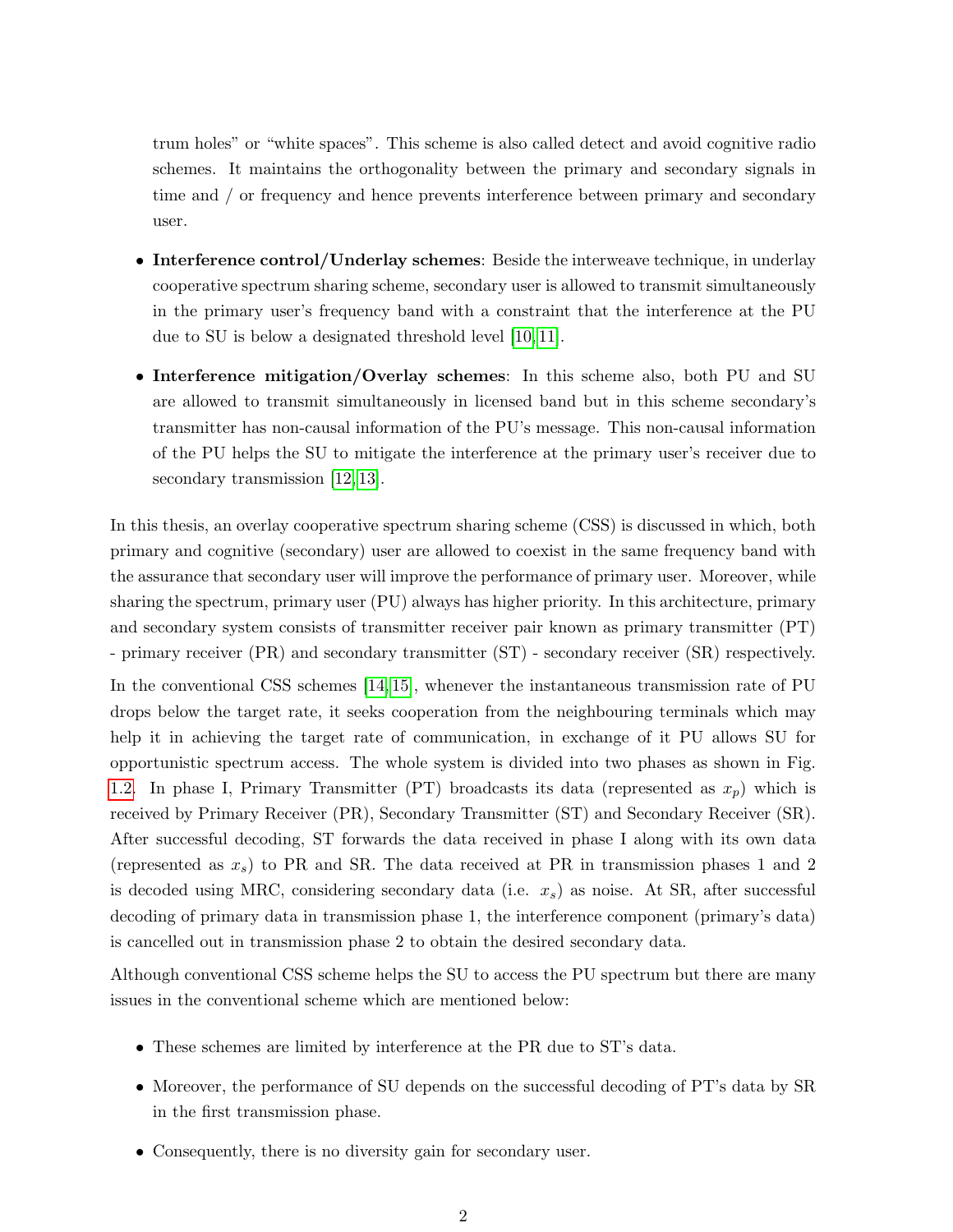<span id="page-11-1"></span>

Figure 1.2: Conventional Scheme

• Providing some external battery mechanism at ST is also not possible in all scenario.

These above mentioned issues, motivated us to deeper into the CSS protocols and to propose some new protocol which can resolve the above mention issues. The objective of this thesis is:

- To develop a new CSS protocol which can resolve interference problem at PR, power issues at secondary transmitter etc. with increment in performance of both the systems.
- Comparing the proposed work with conventional schemes to show the huge improvement in the performance.
- Providing both simulated and analytically proved results to validate the proposed work.

Throughout this thesis, any complex Gaussian random variable (RV) say Z with mean  $\mu$  and variance  $\sigma^2$  is denoted as  $Z \sim \mathcal{CN}(\mu, \sigma^2)$ . An exponentially distributed RV say X with mean 1  $\frac{1}{\lambda}$  is denoted as  $X \sim \varepsilon(\lambda)$ . A Gamma distributed RV say G with shape parameter k and scale parameter  $\theta$  is defined as  $G \sim Gamma(k, \theta)$ .  $\sim$  is used to indicate "has the distribution" of" and i.i.d is used to represent independent and identically distributed. The transpose of a matrix A is denoted by  $A<sup>T</sup>$ .  $f<sub>X</sub>(x)$  symbolizes the probability density function (PDF) of RV X and  $f_{X,Y}(x, y)$  symbolizes the joint PDF of RVs X and Y. Moreover,  $F_X(x)$  symbolizes the cumulative distribution function (CDF) of RV X and  $F_{X,Y}(x, y)$  symbolizes the joint CDF of RVs X and Y.

## <span id="page-11-0"></span>1.2 Contribution

We have proposed a transmit antenna selection based CSS scheme with multiple antennas at ST node which helps in reducing the interference at PR due to secondary's signal [\[16\]](#page-54-6).

• Neha Jain, Shubha Sharma, Ankush Vashistha, Vivek Ashok Bohara and Naveen Gupta, "Cooperative Spectrum Sharing using Transmit Antenna Selection for Cognitive Radio Systems" accepted in Crowncom, Cognitive Radio for 5G network 2015.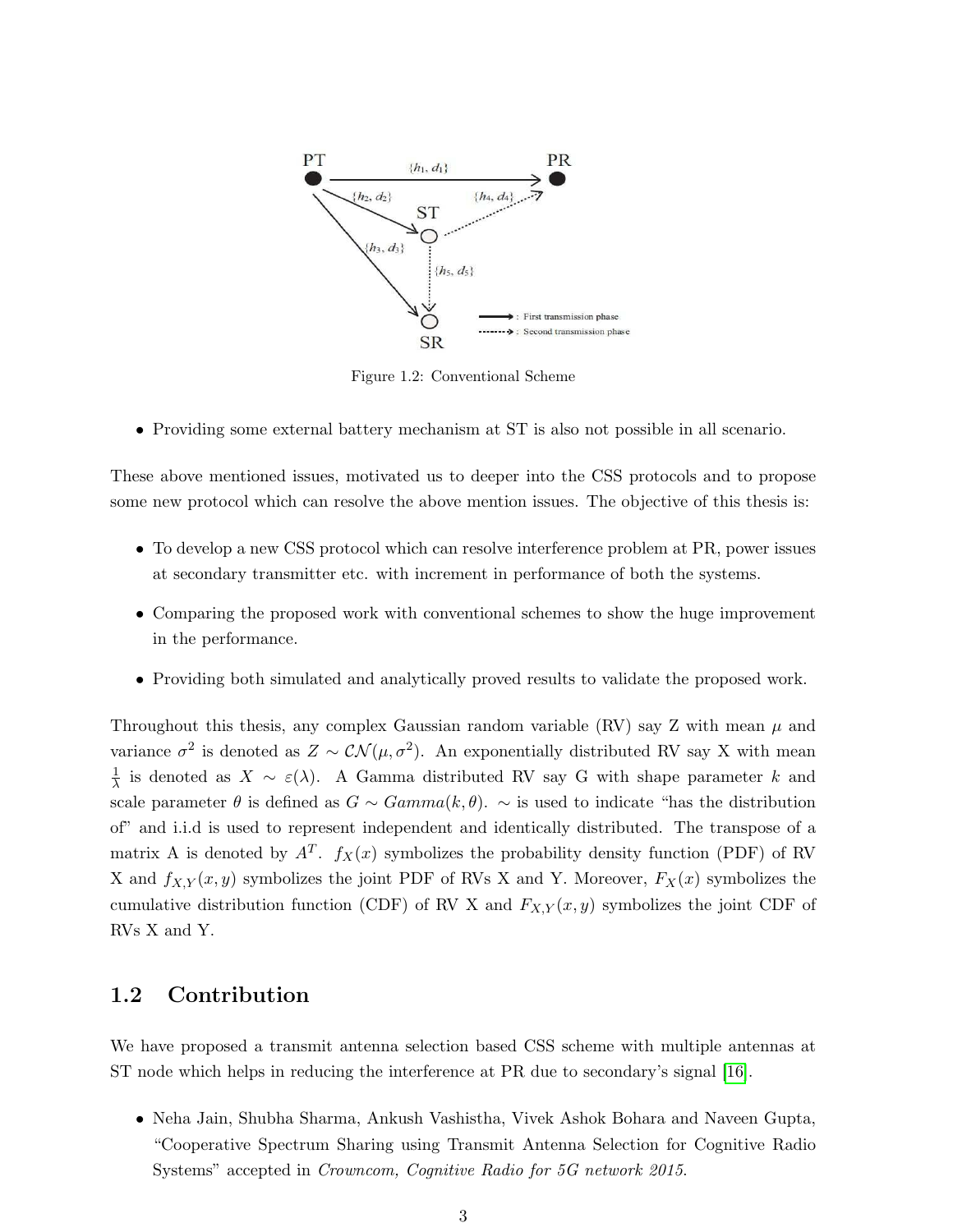We have proposed a three phase CSS protocol using STBC code which provides high diversity gain as well as complete interference cancellation at both primary and secondary receiver

• Neha Jain, Ankush Vashistha and Vivek Ashok Bohara, "BER and outage analysis of an interference cancellation technique for cooperative spectrum sharing cognitive radio systems", submitted to *IET communication journal 2015*.

To solve the power and spectrum issues in wireless sensor network (WSN), we have proposed a CSS scheme where, WSN will act as SU and will harvest both spectrum and energy from primary transmission and simultaneously helps PU also to achieve the target rate of communication

• Neha Jain and Vivek Ashok Bohara, "Energy Harvesting and Spectrum Sharing Protocol for Wireless Sensor Networks", submitted to IEEE Wireless communication letter, 2015.

## <span id="page-12-0"></span>1.3 Terminologies

#### <span id="page-12-1"></span>1.3.1 Fading channels

In this thesis, we have considered below mentioned fading channel:

- Rayleigh fading is used to simulate the rapid amplitude fluctuations where there is no direct ray component. Because of no Line of sight (LOS) component, it is often classified as the worst case fading type. Using a one ray model, this small scale distribution simulates the effects of rapid amplitude fluctuations when the receiver travels a distance of a few wavelengths. The one ray is scattered near the receiver resulting in a large number of rays arriving at the receiver from all directions. The signals add in and out of phase giving rise to amplitude fluctuations that vary at a rate that is dependent on the speed of the receiver. The statistical model used to describe the amplitude variations is the Rayleigh probability distribution function. Moreover, when there is dominant LOS component, Rayleigh fading becomes Ricean fading.
- Nakagami fading: Most of the experimental work has been done in Rayleigh fading channel but Nakagami fading is more accurate distribution for modelling the long distance fading effects which generally encounter in case of mobile communication. In [\[17\]](#page-54-7) also, author shown that in urban multipath channel, Nakagami fading distribution is more preferred. Moreover, by changing the shape parameter (m) of Nakagami distribution various fading channel conditions can be obtained like for m=1 Nakagami fading converges into Rayleigh fading and m=0.5 into one side Gaussian fading [\[18\]](#page-54-8).

#### <span id="page-12-2"></span>1.3.2 Diversity and combining techniques

As in wireless communication systems, fading channel present between transmitter and receiver cause signal attenuation which can cause incorrect decoding of the signal at the transmitter. To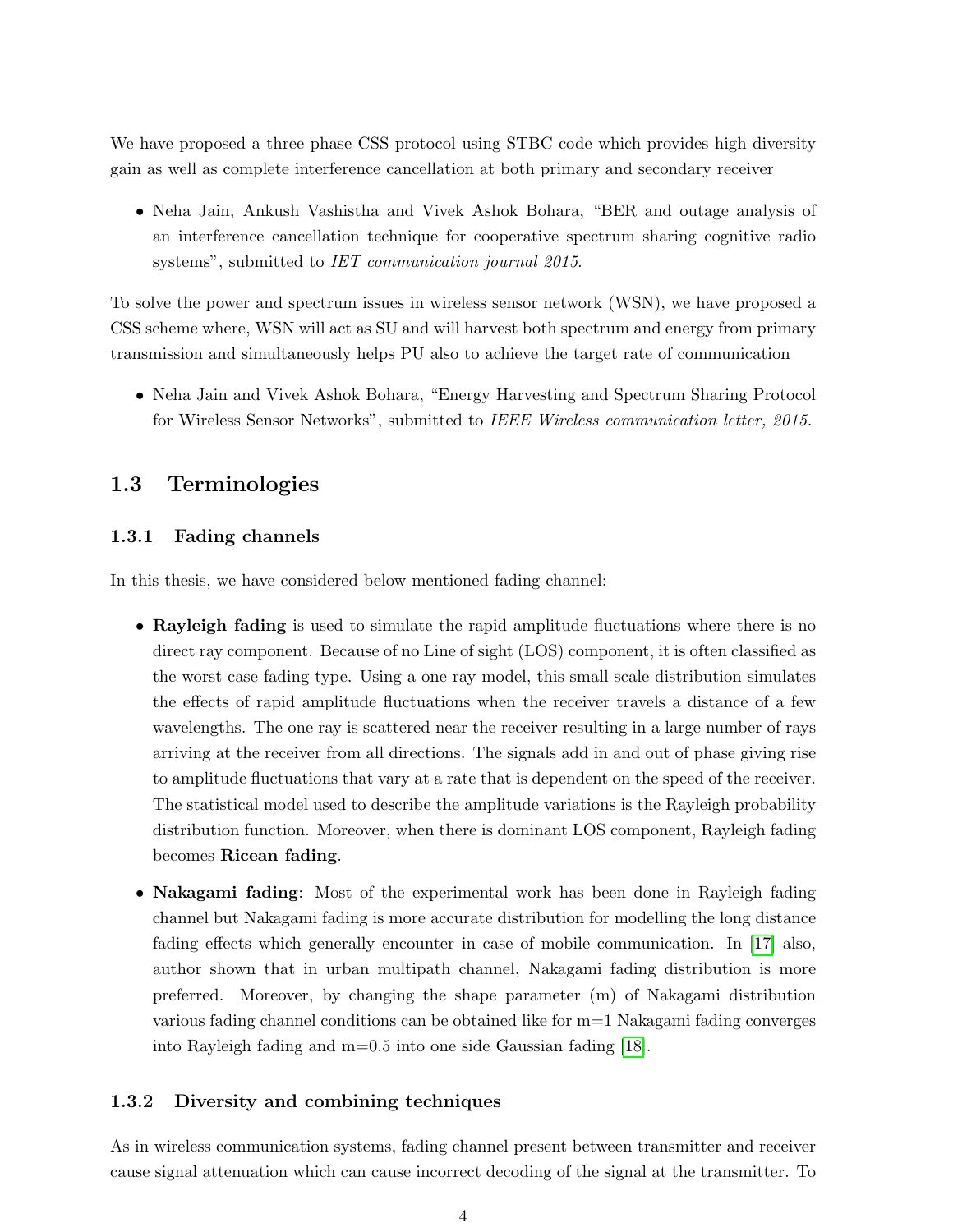overcome this problem, various diversity and combining techniques come in the picture.

#### Diversity

The three important features of fading channels i.e. time correlation, frequency correlation and space correlation, give birth to notation called diversity. Conceptually, diversity scheme provides two or more inputs at the receiver such that the fading phenomena among these inputs are uncorrelated. If one radio path undergoes deep fade at a particular point, another independent (or at least highly uncorrelated) path may have a strong signal at that input. Therefore, it increases the probability of correctly decoding a signal at receiver. For example, if probability of a deep fade in one channel is p, then the probability for N channels is  $p<sup>N</sup>$ . The three main diversity schemes are explained as below:

- Spatial Diversity: The different diversity branches are spatially distributed and hence have different channel characteristics. This can be done by providing large antenna spacing.
- Temporal Diversity: Here diversity branches are uncorrelated on the basis of time selective property of channel.
- Spectral Diversity: Here diversity branches are uncorrelated on the basis of frequency selective property of channel.

#### Combining

After getting multiple uncorrelated replicas of a same signal we can combine it by following ways:

- Selection Combining (SC): Select the strongest signal (signal having maximum SNR) as shown in Fig.  $1.3(a)$ .
- Maximum Ratio Combining (MRC): Weight branches for maximum SNR as shown in Fig. [1.3\(](#page-14-1)b).
- Equal gain combining (EGC): Coherently combining of all the branches with equal gain as shown in Fig.  $1.3(c)$ .

#### <span id="page-13-0"></span>1.3.3 Relay

As already discussed above, the ST node has relaying functionality that's why its able to relay the data of primary user. Depending on how the relay forwards the source information to the destination, relay can be classified mainly as [\[19\]](#page-54-9):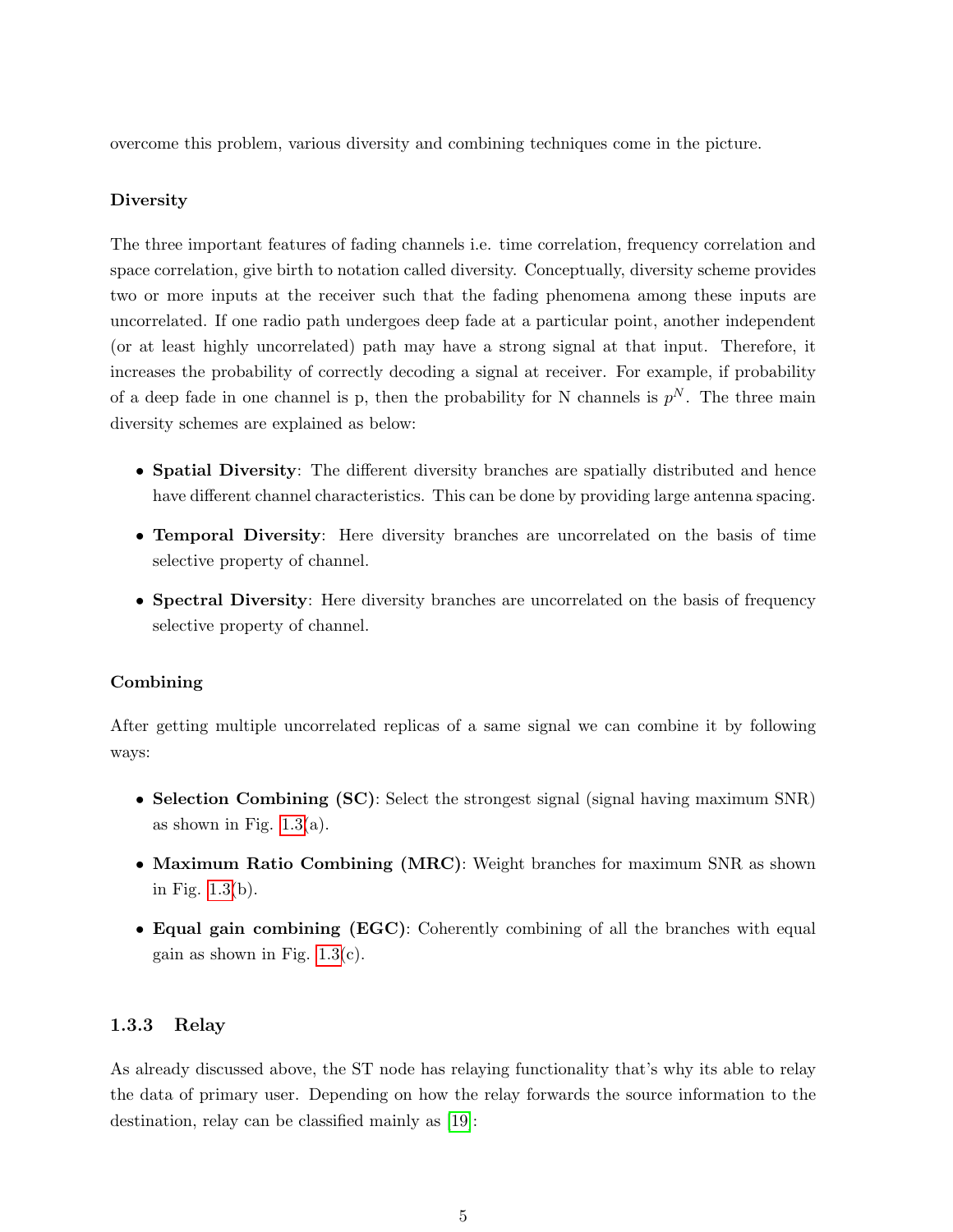<span id="page-14-1"></span>

Figure 1.3: a) Selection Combining b) Maximum Ratio Combining c) Equal Gain Combining

- Amplify and forward (AF) relay: In AF, relay just amplifies and retransmits the source data to destination. It is very easy to implement. As there is no error correction facility in relay, the error from source to relay channel propagates to the destination
- Decode and forward (DF) relay: In DF, relay decodes and forwards the source data to the destination therefore due to regeneration of source's signal at relay, there is no error propagation to destination from the source-relay channel. However, this increases the complexity at relay node.

## <span id="page-14-0"></span>1.4 Outline

The remaining thesis is organised as below:

Chapter 2 deals with Proposed scheme 1 where, multiple antennas are used at ST. As already discussed above in conventional CSS scheme [\[14,](#page-54-4)[15\]](#page-54-5) interference is present at PR due to presence of SU's signal. So in the proposed scheme, by using transmit antenna selection, the level of interference at PR due to  $x_s$  get reduced. Closed form expression has been derived. We have also shown both analytical and simulated results in this chapter. The results are compared with pre-defined CSS schemes those are using multiple antennas at ST.

Chapter 3 deals with proposed scheme 2. Here a three phase interference cancellation scheme is defined by using Alamouti code with both analytical and simulated results. Closed form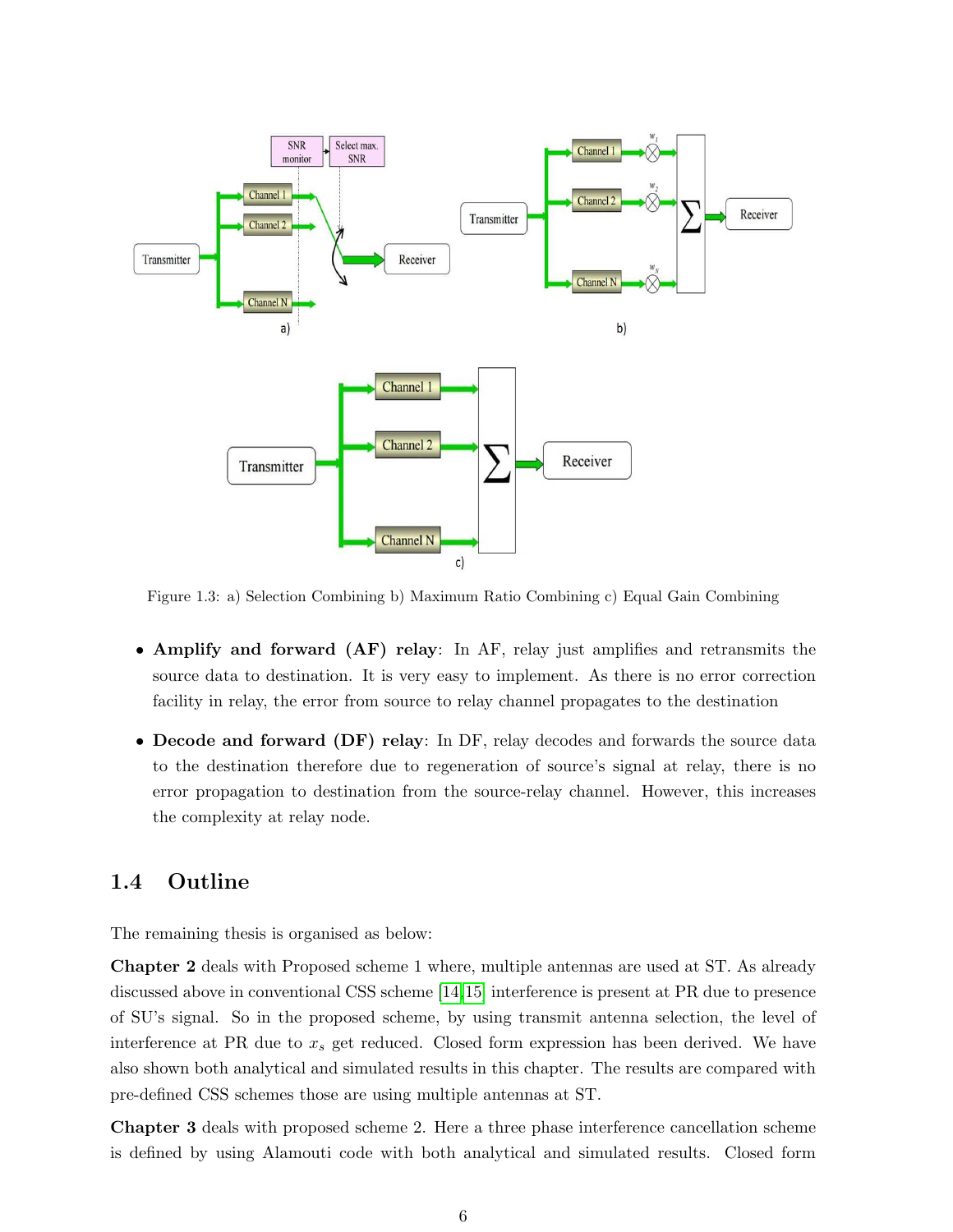expressions are also provided. Moreover, a good comparison with conventional interference cancellation CSS scheme is also shown in simulation results.

Chapter 4 deals with proposed scheme 3. In case, when SU is some system (may be wireless sensor system) where multiple antennas can't be provided. Even providing external battery mechanism is also not possible. In such scenario SU neither able to help PU nor itself. Therefore in this chapter both energy and spectrum harvesting scheme from primary transmission is proposed. The closed form expression is also provided along with simulated results.

Chapter 5 This chapter concludes the thesis and suggests the possible directions for future work.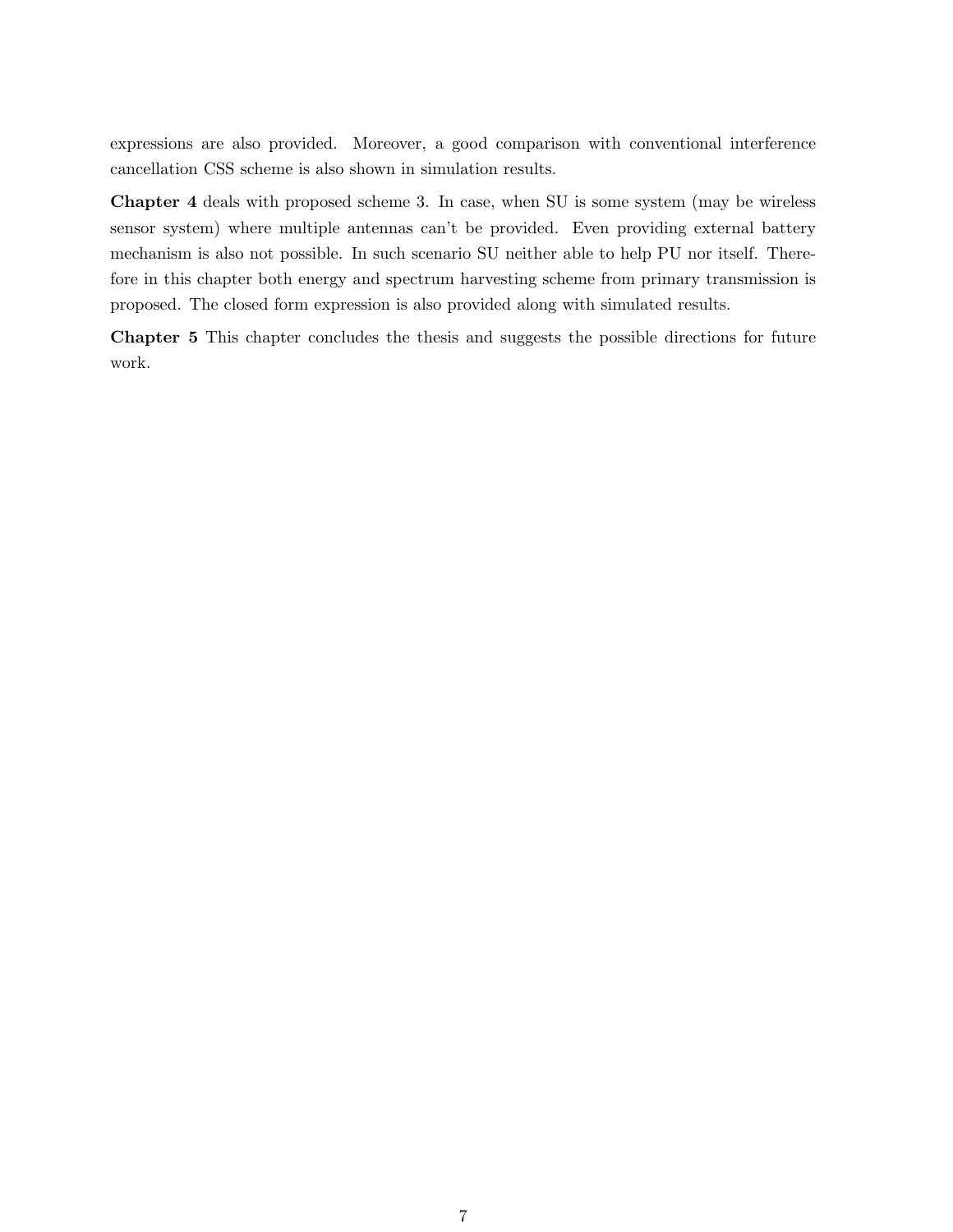# <span id="page-16-0"></span>Chapter 2

# CSS using Transmit Antenna Selection for CR Systems

### <span id="page-16-1"></span>2.1 Introduction

As already discussed, this scheme is proposed to decrease the interference at PR caused due to presence of secondary signal. Here we have used multiple antennas at ST node. Most of the CSS schemes have been confined to single antenna system. Recently, some work has also been proposed where multiple antenna CR system have been used to enhance the performance of both systems [\[20\]](#page-54-10)- [\[1\]](#page-53-0). The authors in [\[20\]](#page-54-10) proposed a scheme with multiple antennas at ST node which utilizes zero-forcing precoding technique in order to cancel the interference at PR caused due to presence of cognitive system. But the application of this precoding technique requires perfect transmit channel state information (CSI) at ST. Assuming that perfect transmit CSI is available at ST may not be practically feasible in the case of fading environment. Moreover, in [\[20\]](#page-54-10), as ST is working as an amplify and forward relay, therefore while forwarding the data from PT to PR, it will amplify both the required signal as well as noise received from PT. In [\[1\]](#page-53-0), authors have proposed a CSS scheme in which ST is equipped with two antennas. Both the antennas receive primary's data which is decoded at ST and then forward this data by selecting one of the two antennas randomly. This will improve the performance of primary system when compared to conventional CSS scheme because of increase in probability of successful decoding of primary's data. However it still suffers from the drawback on the amount of interference at PR due to presence of secondary system which is same as conventional CSS system.

In this chapter, we have proposed a transmit antenna selection [\[21\]](#page-54-11) based scheme with multiple antennas at ST node which can alleviate the drawbacks of [\[14\]](#page-54-4)- [\[15\]](#page-54-5), [\[1\]](#page-53-0). Moreover, unlike [\[20\]](#page-54-10), proposed scheme does not require perfect CSI, it just requires partial CSI feedback to select the best among the set of antennas at ST (that maximizes the post processing SNR at PR). This reduces the transmitter complexity and lowers the feedback bandwidth while preserving the gains from diversity [\[22\]](#page-54-12)- [\[23\]](#page-55-0). In the proposed scheme, once primary and secondary system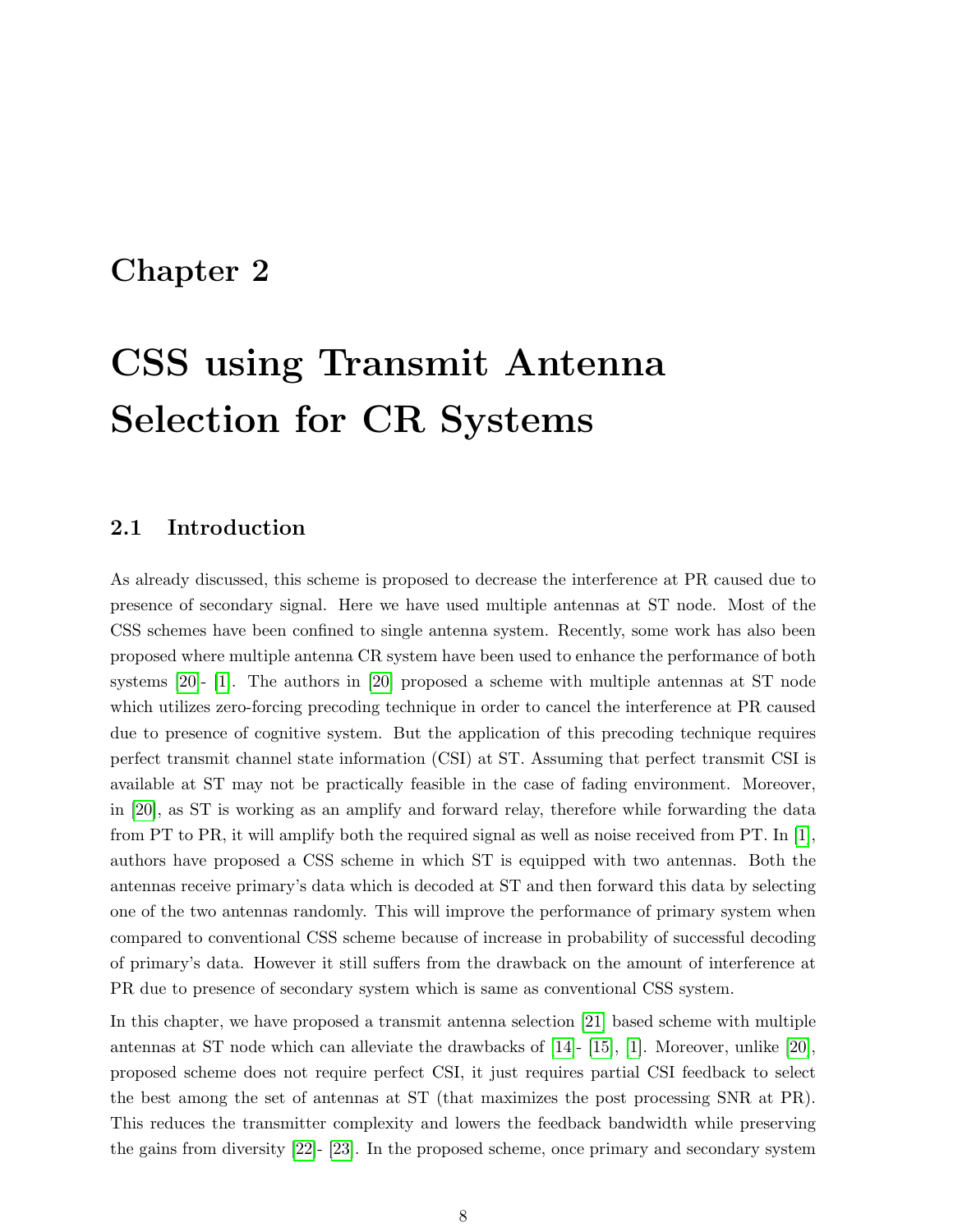<span id="page-17-2"></span>

Figure 2.1: Transmission Phases

enter into CSS, PT broadcasts its data in half of the overall time slot (represented as phase 1) which is received by all the present nodes i.e. PR, ST and SR. After receiving primary's data ST will try to decode it. In the remaining half of the time slot (phase 2), ST chooses the antenna having larger instantaneous gain between ST and PR for primary's data transmission and secondary's data is transmitted via other antenna which has comparatively lower gain as shown in Fig. [2.1.](#page-17-2) Finally, the data received in both the phases, is decoded using maximum rate combining (MRC) at PR. However, if ST fails to decode primary's data, it will remain silent in phase 2. This technique is advantageous in two ways; first, we can improve the performance of primary system by reducing the interference caused due to secondary's data at PR. Second, the performance of secondary system is unaffected because of interference cancellation at SR. Moreover, when ST works as a pure relay and transfer only primary's data, in such a scenario, ST can also be seen as a selection combiner [\[24\]](#page-55-1). Consequently, PR will receive its signal from a selection combiner and a direct link (PT-PR).

#### <span id="page-17-0"></span>2.2 Model Description with Performance Analysis

#### <span id="page-17-1"></span>2.2.1 System Model

The primary and secondary system consists of transmitter receiver pair known as PT-PR and ST-SR respectively. We have considered multiple antennas at ST, named as ST1 and ST2. [1](#page-17-3) Channels between the links are modeled as Rayleigh flat fading channels and the channel coefficients between PT-PR, PT-SR, PT-ST(1), PT-ST(2), ST(1)-PR, ST(2)-PR, ST(1)-SR, ST(2)-SR is  $h_1, h_2, h_3, h_4, h_5, h_6, h_7, h_8$  respectively. Here,  $h_i \sim \mathcal{CN}(0, d_i^{-v})$  where, v is the path loss component and  $d_i$  is the normalized distance between the corresponding link. The normalization is done with respect to the distance between PT-PR link therefore,  $d_1 = 1$ . The instantaneous gain of each channel is given as  $\gamma_i = |h_i|^2$  where,  $\gamma_i \sim \varepsilon(d_i^v)$ .

<span id="page-17-3"></span><sup>&</sup>lt;sup>1</sup>For ease of analysis, we have assumed that ST is equipped with two antennas, however the results obtained can be easily extrapolated to scenarios where ST is equipped with multiple  $(>2)$  antennas.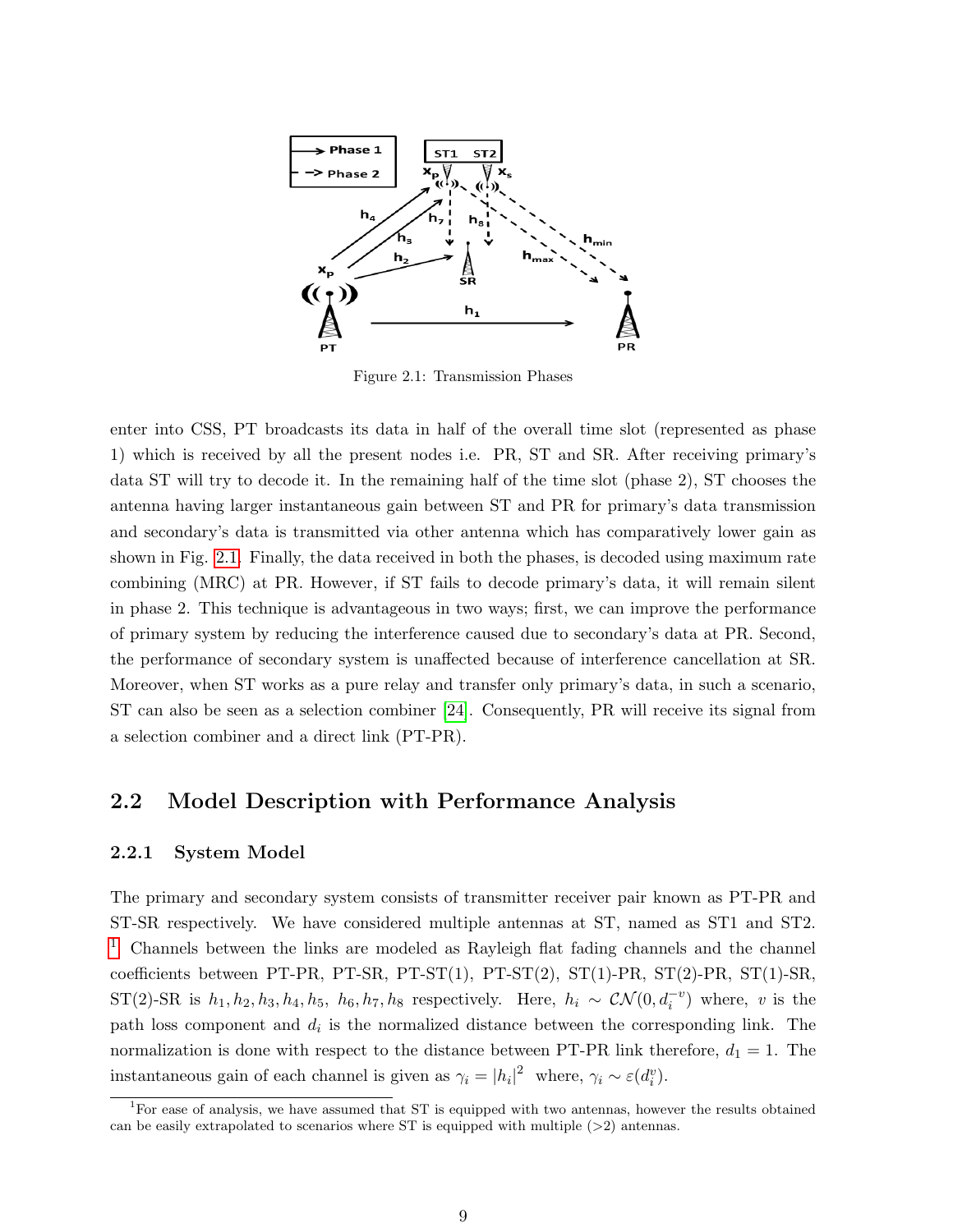#### <span id="page-18-0"></span>2.2.2 System Equations

In transmission phase 1, PT broadcasts primary signal i.e.  $x_p$  which is received by all the nodes. Therefore, signal received at PR is given as

$$
y_{PR}^{(1)} = \sqrt{P_p} x_p h_1 + n_{11}
$$
\n(2.1)

where,  $P_p$  is the power assigned to PT and  $n_{ij} \sim \mathcal{CN}(0, \sigma^2)$  is the AWGN in  $i^{th}$  phase of transmission at  $j<sup>th</sup>$  receiver and  $j=1,2,3$  corresponds to PR, SR, ST respectively. The signal received at SR in phase 1 is given by

<span id="page-18-1"></span>
$$
y_{SR}^{(1)} = \sqrt{P_p} x_p h_2 + n_{12}.
$$
\n(2.2)

Since ST is equipped with two antennas, hence the signal received at ST can be given as

$$
\begin{bmatrix} y_{ST}^{(1)} \\ y_{ST}^{(2)} \end{bmatrix} = \sqrt{P_p} \begin{bmatrix} h_3 \\ h_4 \end{bmatrix} x_p + n_{13}.
$$
 (2.3)

In transmission phase 2, ST decodes the primary signal (i.e.  $x_p$ ) and transmits it along with its own signal (i.e.  $x_s$ ). As ST has two antennas, in order to reduce interference at PR, it will transmit  $x_p$  and  $x_s$  from the antenna which provides maximum and minimum instantaneous gain between ST-PR respectively. Therefore, signal received at PR in phase 2 is given by

$$
y_{PR}^{(2)} = \begin{bmatrix} h_{\text{max}} & h_{\text{min}} \end{bmatrix} z + n_{21}
$$
\n(2.4)

where,  $h_{\text{max}} =$  $\int h_5$  if  $\gamma_5 > \gamma_6$  $h_6$  if  $\gamma_5 \leq \gamma_6$ ,  $h_{\min} =$  $\int h_6$  if  $\gamma_5 > \gamma_6$  $h_5$  if  $\gamma_5 \leq \gamma_6$ ,  $z = \left[\sqrt{\alpha P_s}x_p \quad \sqrt{(1-\alpha)P_s}x_s\right]^T$ ,  $\alpha$  and  $(1-\alpha)$  is the fraction of power provided by the secondary transmitter to transmit primary signal and secondary signal respectively. Therefore the signal received at PR in the both phases can be written as

$$
\begin{bmatrix} y_{PR}^{(1)} \\ y_{PR}^{(2)} \end{bmatrix} = \begin{bmatrix} \sqrt{P_p} h_1 & 0 \\ \sqrt{\alpha P_s} h_{\text{max}} & \sqrt{(1-\alpha)P_s} h_{\text{min}} \end{bmatrix} \begin{bmatrix} x_p \\ x_s \end{bmatrix} + \begin{bmatrix} n_{11} \\ n_{21} \end{bmatrix}.
$$
 (2.5)

Now, the signal received at SR in phase 2 is given by

$$
y_{SR}^{(2)} = [h_7 \quad h_8]z + n_{22} \tag{2.6}
$$

where,  $z = \begin{bmatrix} \sqrt{\alpha P_s}x_p & \sqrt{(1-\alpha)P_s}x_s \end{bmatrix}^T$ . Using [\(2.2\)](#page-18-1), SR will estimate the primary signal (i.e  $\hat{x}_p$ ) which helps in cancelling the  $x_p$  signal received in phase 2 and hence the overall signal received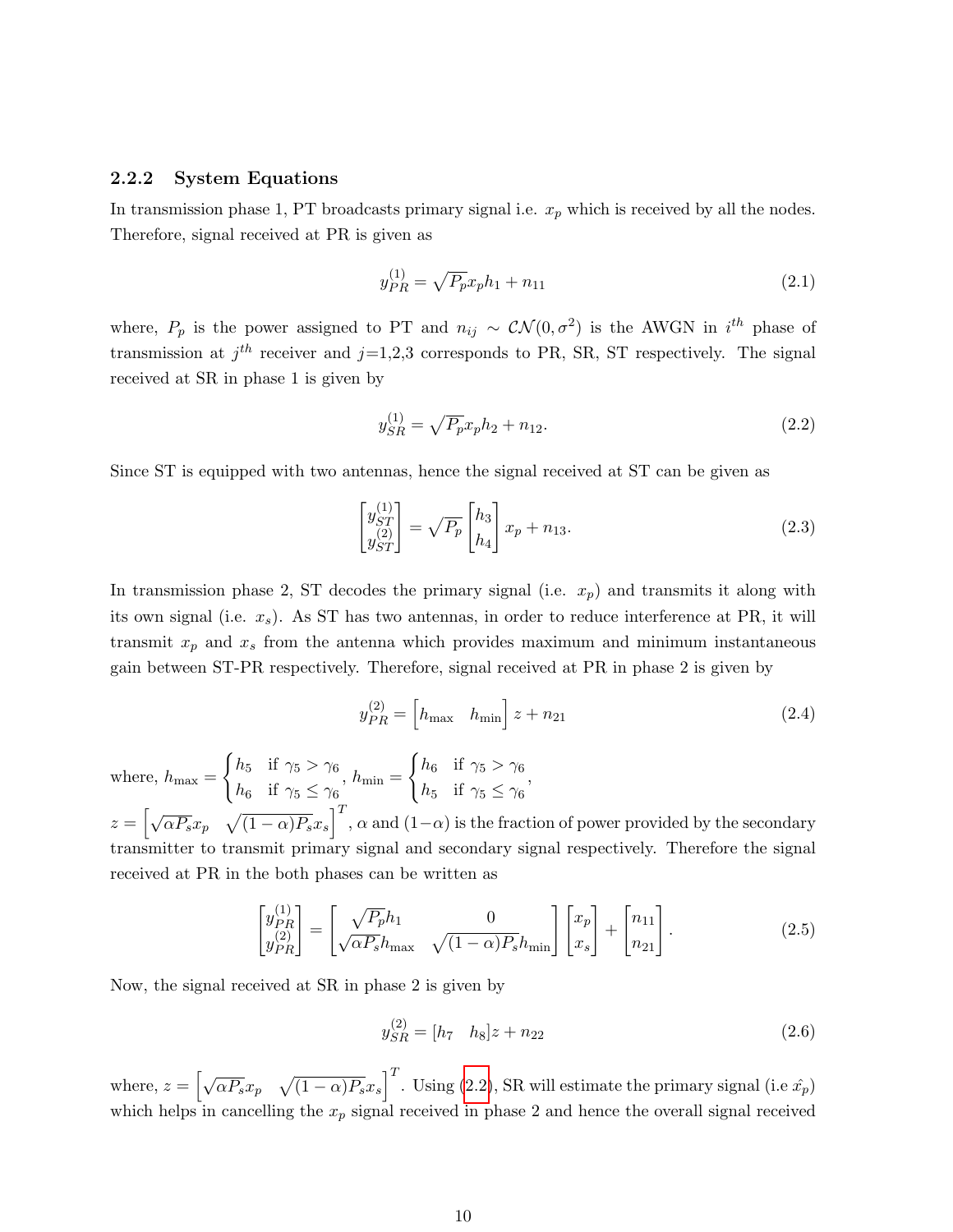at SR after applying interference cancellation is given as

$$
y_{SR} = \sqrt{(1 - \alpha) P_s} h_8 x_s + n_{22}.
$$
 (2.7)

#### <span id="page-19-0"></span>2.2.3 Outage Probability of Primary System

Outage at primary system occurs when system fails to achieve the target transmission rate  $(R_{pt})$ . There are two such cases: In first case, outage occurs if ST is unable to decode the primary signal in phase 1 and along with this, the link between PT-PR also fails to achieve  $R_{pt}$ , or in second case, outage occur if ST successfully decodes  $x_p$  but still overall rate achieved at PR is less than  $R_{pt}$ . Therefore, the expression for outage probability at primary system is given as

<span id="page-19-1"></span>
$$
P_{out}^{PR} = P[R_{11} < R_{pt}]P[R_{13} < R_{pt}] + P[R_{13} > R_{pt}]P[R_{MRC} < R_{pt}] \tag{2.8}
$$

where,  $R_{11}$  is the transmission rate achieved in phase 1 between PT-PR link,  $R_{13}$  is the transmission rate achieved between PT-ST in phase 1 and  $R_{MRC}$  is the rate achieved at PR after applying MRC of both transmission phases. Solving for [\(2.8\)](#page-19-1),

$$
R_{11} = \frac{1}{2} \log_2 \left( 1 + \frac{P_p \gamma_1}{\sigma^2} \right).
$$
 (2.9)

The factor  $\frac{1}{2}$  is due to the fact that the whole transmission is divided into two phases.

<span id="page-19-2"></span>
$$
P[R_{11} < R_{pt}] = P\left[\gamma_1 < \frac{\sigma^2 \rho}{P_p}\right] = 1 - e^{-\frac{\sigma^2 \rho}{P_p}}.\tag{2.10}
$$

as,  $\rho = 2^{2R_{pt}} - 1, \gamma_1 \sim \varepsilon(1)$ .

$$
R_{13} = \frac{1}{2} \log_2 \left( 1 + \frac{P_p \gamma_3}{\sigma^2} + \frac{P_p \gamma_4}{\sigma^2} \right) \tag{2.11}
$$

and

$$
P[R_{13} < R_{pt}] = P\left[\gamma_3 + \gamma_4 < \frac{\sigma^2 \rho}{P_p}\right].\tag{2.12}
$$

We assume that the distances between the antennas at ST is negligible as compare to distance between the nodes, hence  $d_3 = d_4, d_5 = d_6, d_7 = d_8$ . Therefore,  $\gamma_3$  and  $\gamma_4$  are i.i.d and hence  $f_{\gamma_3,\gamma_4}(\gamma_3,\gamma_4)=f_{\gamma_3}(\gamma_3)f_{\gamma_4}(\gamma_4)$  where,

$$
f_{\gamma_3} = \begin{cases} d_3^v e^{-d_3^v \gamma_3} & \gamma_3 > 0 \\ 0 & \text{otherwise.} \end{cases}
$$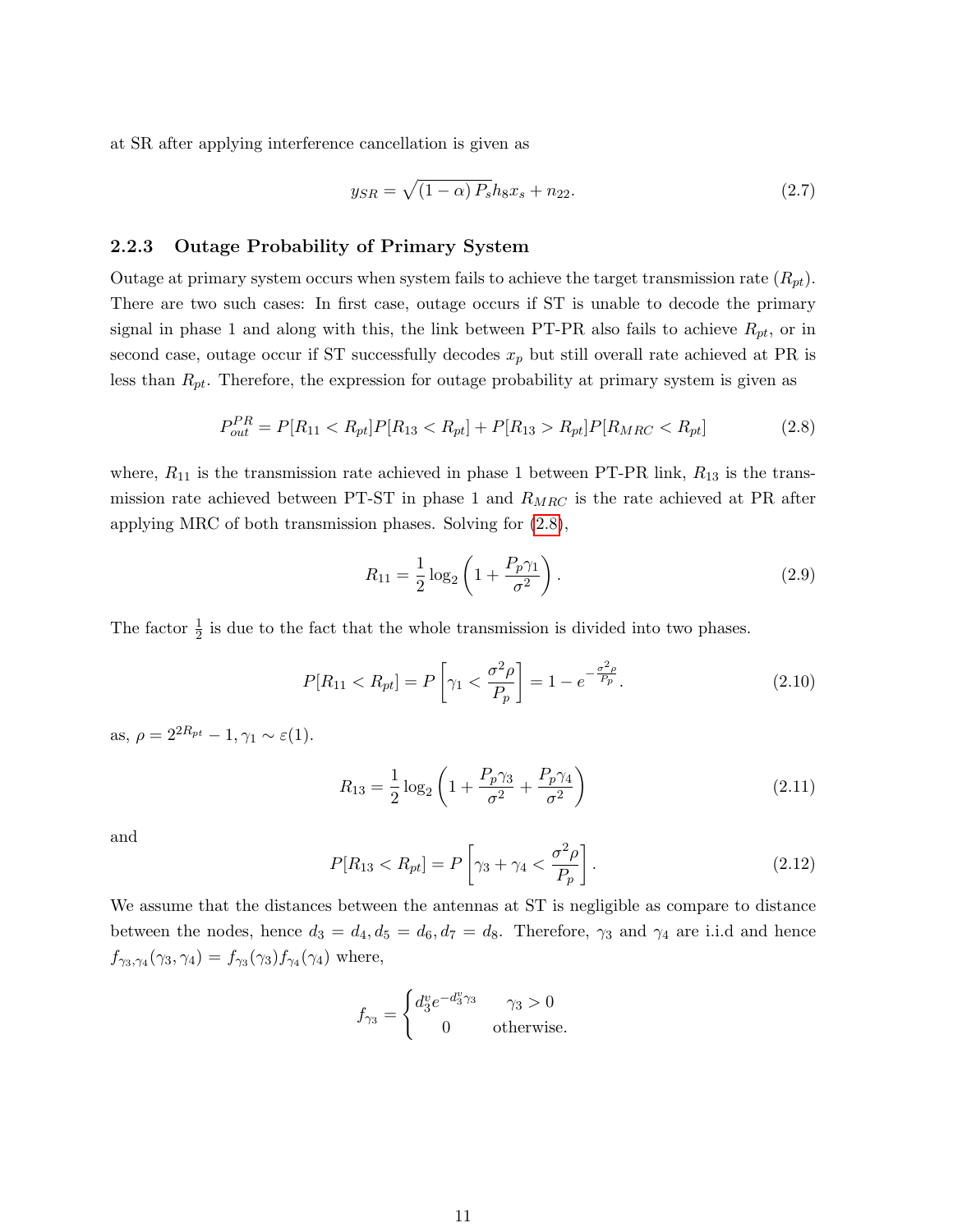Therefore,

$$
P[R_{13} < R_{pt}] = \int_0^{\frac{\sigma^2 \rho}{P_p}} \int_0^{\frac{\sigma^2 \rho}{P_p} - \gamma_4} f_{\gamma_3, \gamma_4}(\gamma_3, \gamma_4) d\gamma_3 d\gamma_4
$$
\n
$$
= 1 - \left[ \left( 1 + \frac{\sigma^2 \rho}{P_p} d_3^v \right) e^{-\frac{\sigma^2 \rho}{P_p} d_3^v} \right]. \tag{2.13}
$$

Moreover,

<span id="page-20-2"></span>
$$
P[R_{13} > R_{pt}] = \left[ \left( 1 + \frac{\sigma^2 \rho}{P_p} d_3^v \right) e^{-\frac{\sigma^2 \rho}{P_p} d_3^v} \right].
$$
 (2.14)

The rate at PR after MRC is obtained as

<span id="page-20-1"></span><span id="page-20-0"></span>
$$
R_{\rm MRC} = \frac{1}{2} \log_2(1 + \text{SNR}_{\rm MRC})
$$
\n(2.15)

where,  $\text{SNR}_{\text{MRC}} = \frac{P_p \gamma_1}{\sigma^2} + \frac{\alpha P_s \gamma_{\text{max}}}{(1-\alpha)P_s \gamma_{\text{min}} + \sigma^2}$ ,  $\gamma_{\text{max}} = \max(\gamma_5, \gamma_6)$ ,  $\gamma_{\text{min}} = \min(\gamma_5, \gamma_6)$ . Therefore,

<span id="page-20-3"></span>
$$
P[R_{MRC} < R_{pt}] = P\left[\frac{P_p\gamma_1}{\sigma^2} + \frac{\alpha P_s\gamma_{\text{max}}}{(1-\alpha)P_s\gamma_{\text{min}} + \sigma^2} < \rho\right].\tag{2.16}
$$

After solving, we get

$$
P[R_{MRC} < R_{pt}] = 1 - e^{-\frac{\sigma^2}{P_p}(\rho - \frac{\alpha}{1 - \alpha})} + \frac{2}{n} e^{-\frac{d_s^v \sigma^2 \rho}{\alpha P_s} + \frac{mp}{n}}
$$
\n
$$
\left( Ei \left[ \frac{p\sigma^2}{P_p} \left( \rho - \frac{\alpha}{1 - \alpha} \right) - \frac{mp}{n} \right] - Ei \left[ -\frac{mp}{n} \right] \right) \tag{2.17}
$$

where,  $\alpha \leq \frac{\rho}{\rho+1}$ ,  $m = \left(\frac{1-\alpha}{\alpha}\right)$  $\frac{-\alpha}{\alpha}$ )  $\rho + 1$ ,  $n = \left(\frac{1-\alpha}{\alpha}\right)$  $\frac{1-\alpha}{\alpha}$ )  $\frac{P_p}{\sigma^2}$ ,  $p = \frac{d_5^v P_p}{\alpha P_s}$  $\frac{u_5 P_p}{\alpha P_s} - 1$  and Ei represents the exponential integral defined as  $Ei(x) = -\int_{-x}^{\infty}$  $e^{-t}$  $\frac{t}{t}dt$ . For detailed derivation of [\(2.17\)](#page-20-0), please refer to Appendix A. After substituting  $(2.10)$ ,  $(2.13)$ ,  $(2.14)$  and  $(2.17)$  in  $(2.8)$ , we get

$$
P_{out}^{PR} = (1 - e^{-\frac{\sigma^2 \rho}{P_p}}) \left( 1 - \left[ \left( 1 + \frac{\sigma^2 \rho}{P_p} d_3^v \right) e^{-\frac{\sigma^2 \rho}{P_p} d_3^v} \right] \right) + \left( \left[ \left( 1 + \frac{\sigma^2 \rho}{P_p} d_3^v \right) e^{-\frac{\sigma^2 \rho}{P_p} d_3^v} \right] \right)
$$
  

$$
\left( 1 - e^{-\frac{\sigma^2}{P_p} (\rho - \frac{\alpha}{1 - \alpha})} + \frac{2}{n} e^{-\frac{d_5^v \sigma^2 \rho}{\alpha P_s} + \frac{mp}{n}} \left( Ei \left[ \frac{p \sigma^2}{P_p} \left( \rho - \frac{\alpha}{1 - \alpha} \right) - \frac{mp}{n} \right] - Ei \left[ -\frac{mp}{n} \right] \right) \right) \tag{2.18}
$$

#### Special case when  $\alpha=1$

ST acts as a selection combiner. In such senerio,  $SNR_{MRC} = \frac{P_p \gamma_1}{\sigma^2} + \frac{P_s \gamma_{\text{max}}}{\sigma^2}$ . Therefore [\(2.16\)](#page-20-3) reduces to,

<span id="page-20-4"></span>
$$
P[R_{MRC} < R_{pt}] = P\left[\frac{P_p \gamma_1}{\sigma^2} + \frac{P_s \gamma_{\text{max}}}{\sigma^2} < \rho\right] \tag{2.19}
$$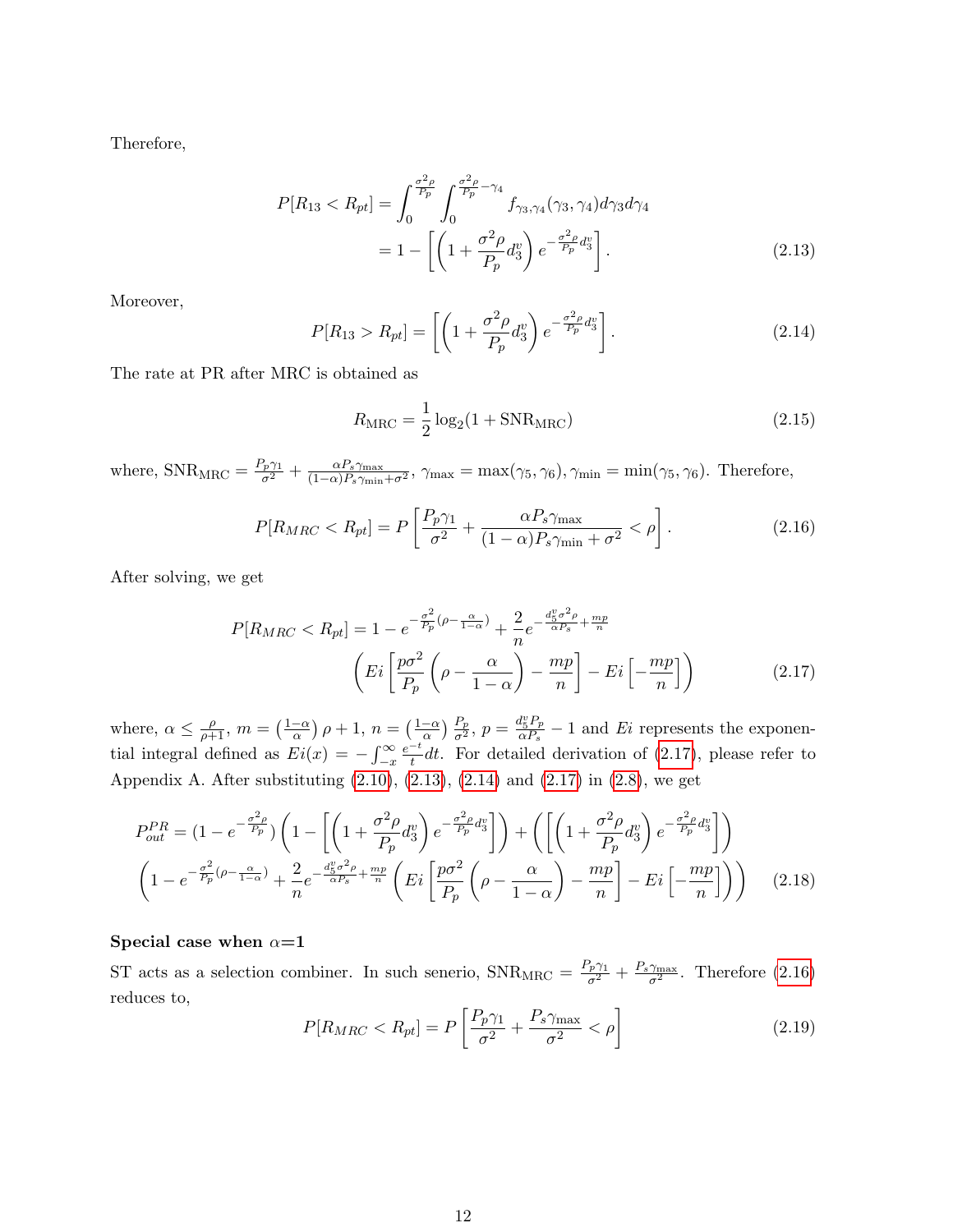After solving,

<span id="page-21-1"></span>
$$
P[R_{MRC} < R_{pt}] = e^{-g} \left( \frac{e^{((2\mu g) - 2\psi)}}{2\mu - 1} - \frac{2e^{((\mu g) - \psi)}}{\mu - 1} - 1 \right) - \left( \frac{e^{2\psi}}{2\mu - 1} - \frac{2e^{-2\psi}}{\mu - 1} - 1 \right) \tag{2.20}
$$

where,  $g = \frac{\rho \sigma^2}{P_P}$ ,  $\psi = \frac{d_S^v \rho \sigma^2}{P_s}$  $\frac{d_S^2 \rho \sigma^2}{P_s}$  and  $\mu = \frac{d_S^v P_p}{P_s}$  $\frac{5^{T}P}{P_s}$ . For detailed derivation of [\(2.20\)](#page-21-1), please refer Appendix B.

#### <span id="page-21-0"></span>2.2.4 Outage Probability of Secondary System

Outage probability of a secondary system is the probability by which secondary receiver fails to decode secondary signal with the target rate i.e.  $R_{st}$ . If in phase 1, links between PT-ST and PT-SR fails in decoding  $x_p$ , interference cancellation at SR in phase 2 is not possible and hence outage will be declared for secondary system. The outage probability for secondary system can be given as [\[14\]](#page-54-4)

$$
P_{out}^{SR} = 1 - P[R_{12} > R_{pt}]P[R_{13} > R_{pt}]P[R_2^{SR} > R_{st}]
$$
\n(2.21)

where,  $R_{12}$  is the transmission rate achieved between PT-SR link in phase 1,  $R_{13}$  is the trans-mission rate achieved at ST in phase 1 (given in [\(2.14\)](#page-20-2)) and  $R_2^{SR}$  is the rate achieved at SR in phase 2. Solving for [\(2.21\)](#page-21-2),

<span id="page-21-2"></span>
$$
R_{12} = \frac{1}{2} \log_2 \left( 1 + \frac{P_p \gamma_2}{\sigma^2} \right).
$$
 (2.22)

Therefore,

<span id="page-21-3"></span>
$$
P[R_{12} > R_{pt}] = P\left[\gamma_2 > \frac{\rho \sigma^2}{P_p}\right] = e^{-\frac{d_p^2 \rho \sigma^2}{P_p}}.
$$
\n(2.23)

Moreover,

$$
R_2^{SR} = \frac{1}{2} \log_2 \left( 1 + \frac{P_s (1 - \alpha) \gamma_7}{\sigma^2} \right).
$$
 (2.24)

Therefore,

<span id="page-21-4"></span>
$$
P[R_2^{SR} > R_{st}] = P\left[\gamma_7 > \frac{\rho_s \sigma^2}{P_s(1-\alpha)}\right] = e^{-\frac{d_{7}^v \rho_s \sigma^2}{P_s(1-\alpha)}}\tag{2.25}
$$

where,  $\rho_s = 2^{2R_{st}} - 1$ .

After substituting  $(2.23)$ ,  $(2.14)$  and  $(2.25)$  in  $(2.21)$ , we get

$$
P_{out}^{SR} = 1 - \left[ \left( \left( 1 + \frac{\sigma^2 \rho}{P_p} d_3^v \right) e^{-\frac{\sigma^2 \rho}{P_p} d_3^v} \right) e^{-\frac{d_2^v \rho \sigma^2}{P_p}} e^{-\frac{d_2^v \rho s \sigma^2}{P_s (1 - \alpha)}} \right]
$$
(2.26)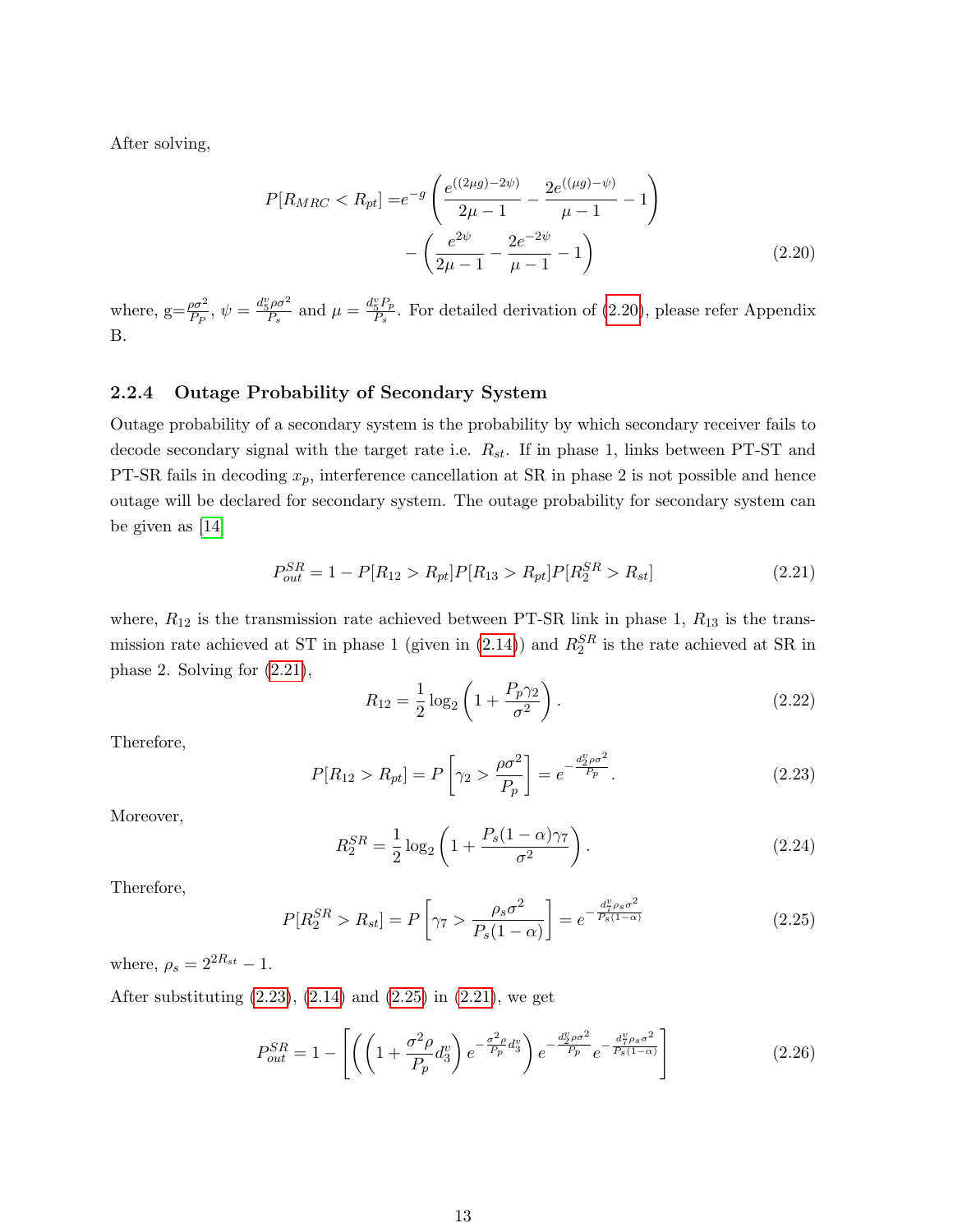## <span id="page-22-0"></span>2.3 Simulation Results and Discussion

In this section, we have discussed the analytical and simulation results for outage probability. We have compared our results with the scheme in [\[1\]](#page-53-0), where they randomly pick an antenna at ST for transmission. Fig 2 shows the simulation model of the proposed scheme, in which for the ease of analysis all nodes are assumed to be collinear. The value of d (distance between PT-ST) is considered to be 0.5 and 0.8. The target rate chosen for primary and secondary system is 1 i.e.  $R_{pt} = R_{st} = 1$ , and we have considered  $\frac{P_p}{\sigma^2} = 5$ dB.

<span id="page-22-1"></span>

Figure 2.2: System Model

<span id="page-22-2"></span>

Figure 2.3: Outage Probability of Primary System

Fig. [2.3](#page-22-2) and Fig. [2.4](#page-23-0) shows the outage probability of primary and secondary system respectively with respect to  $\frac{P_s}{\sigma^2}$ . From the plots it is quite obvious, that the outage probability of both primary as well as secondary system is continuously decreasing with the increase in power at secondary transmitter. However this decrement gradually reduces after 10dB because the outage probability also depends on the successful decoding of primary's data at ST in phase 1 (from [\(2.8](#page-19-1)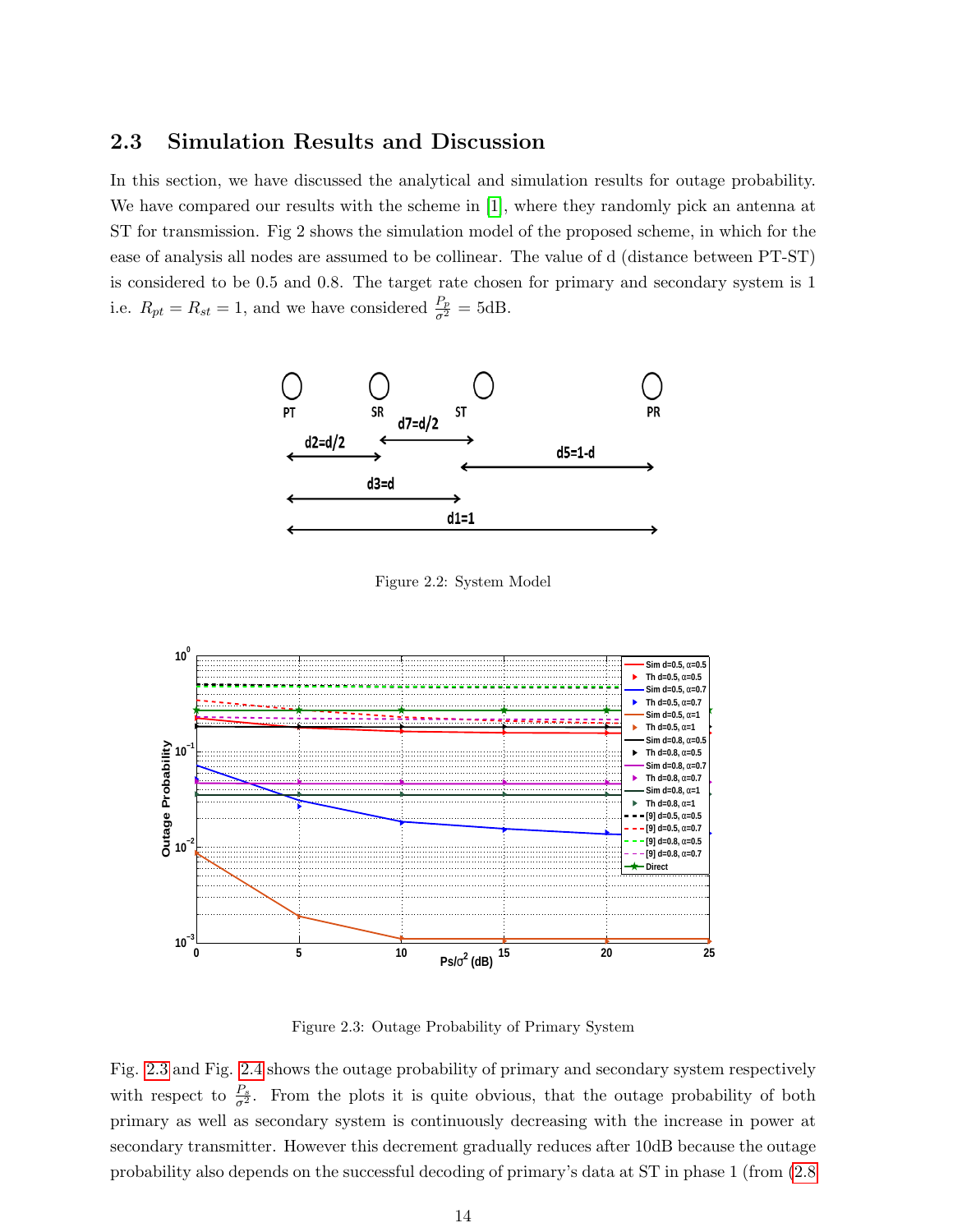<span id="page-23-0"></span>

Figure 2.4: Outage Probability of Secondary System

and [2.21\)](#page-21-2)). The results are shown for two different values of  $\alpha$  i.e. 0.5 and 0.7. By transmitting  $x_s$  from channel having less instantaneous gain, interference level at PR get reduced which results in considerable improvement in the performance of primary system (approximately 10 times at  $d = 0.5$  and  $\alpha = 0.7$  for  $\frac{P_s}{\sigma^2} = 5dB$ ) compared to [\[1\]](#page-53-0). Even when half of the power of ST  $(\alpha = 0.5)$  is allocated to secondary signal, the performance of proposed scheme is still far better than that of [\[1\]](#page-53-0) with an improvement of approximately 5 times. It is also obvious from Fig. [2.4](#page-23-0) that notwithstanding the improvement in the performance of primary system, we are still able to retain the performance of secondary system as in [\[1\]](#page-53-0). Furthermore, we also demonstrate the results for the case wherein ST acts as a pure relay  $(\alpha = 1)$  i.e. it is transmitting only primary's data with the channel having larger instantaneous gain. For such scenario the proposed scheme works as a selection combiner in phase 2.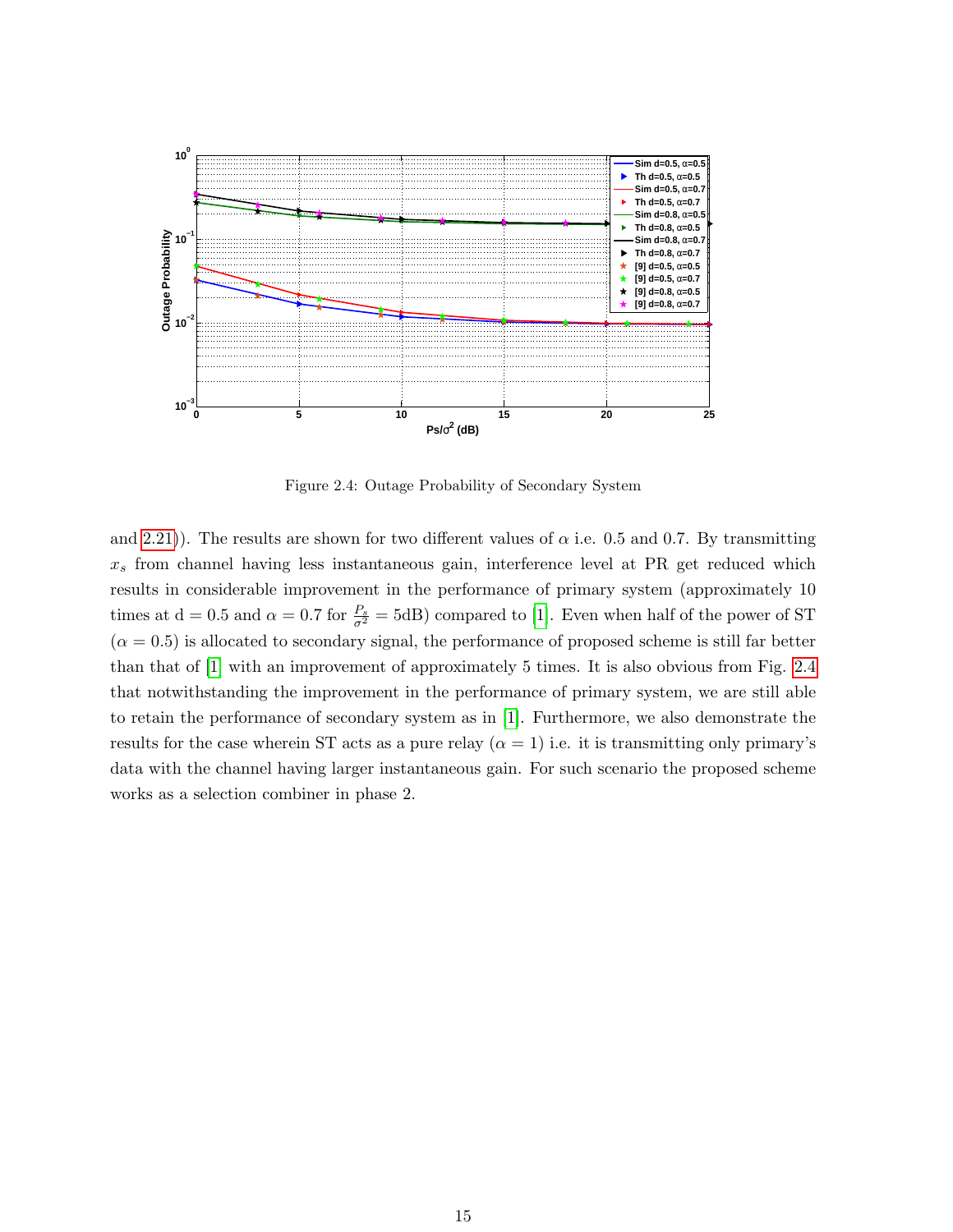# <span id="page-24-0"></span>Chapter 3

# Interference cancellation technique for cooperative spectrum sharing cognitive radio systems

## <span id="page-24-1"></span>3.1 Introduction

In this chapter, we have proposed a complete interference cancellation CSS technique by using multiple antennas at ST node. Substantial amount of work is also available in which multiple antennas are utilized for primary and secondary systems. In [\[1\]](#page-53-0), ST is using multiple antennas to receive signal from PT, thereby improving the probability of detection of primary signal at ST. However it is transmitting the superimposed primary and secondary signal by randomly selecting one of its antennas, thereby causing interference from one node to other. Furthermore, the schemes proposed in [\[1,](#page-53-0) [14,](#page-54-4) [15\]](#page-54-5) were primarily concerned with the improvement of primary systems outage probability without much duo consideration to the improvement in performance of secondary system.

In [\[25\]](#page-55-2), to reduce the interference at PR, due to presence of secondary system, multiple ST nodes are used and the one which causes minimum interference to the primary system is chosen for the transmission. Here, multiple antennas are utilized at all the nodes to achieve multiuser diversity by using STBC but ST doesn't help in primary signal transmission. In [\[26\]](#page-55-3) multiple relays are used to enhance the performance of secondary system under three different strategies (i.e. selective amplify and forward, selective decode and forward and amplify and forward with partial relay selection) to transmit data of secondary system. However in [\[25\]](#page-55-2)- [\[26\]](#page-55-3) relays were primarily used to optimize the performance of secondary system without assisting the primary system's transmission. Moreover, these are cognitive underlay schemes, their performance is limited by amount of interference the primary system can tolerate from the secondary system for a predefined QoS.

Some recent works [\[2,](#page-53-1) [20,](#page-54-10) [27,](#page-55-4) [28\]](#page-55-5) have also focused on interference cancellation at PR and SR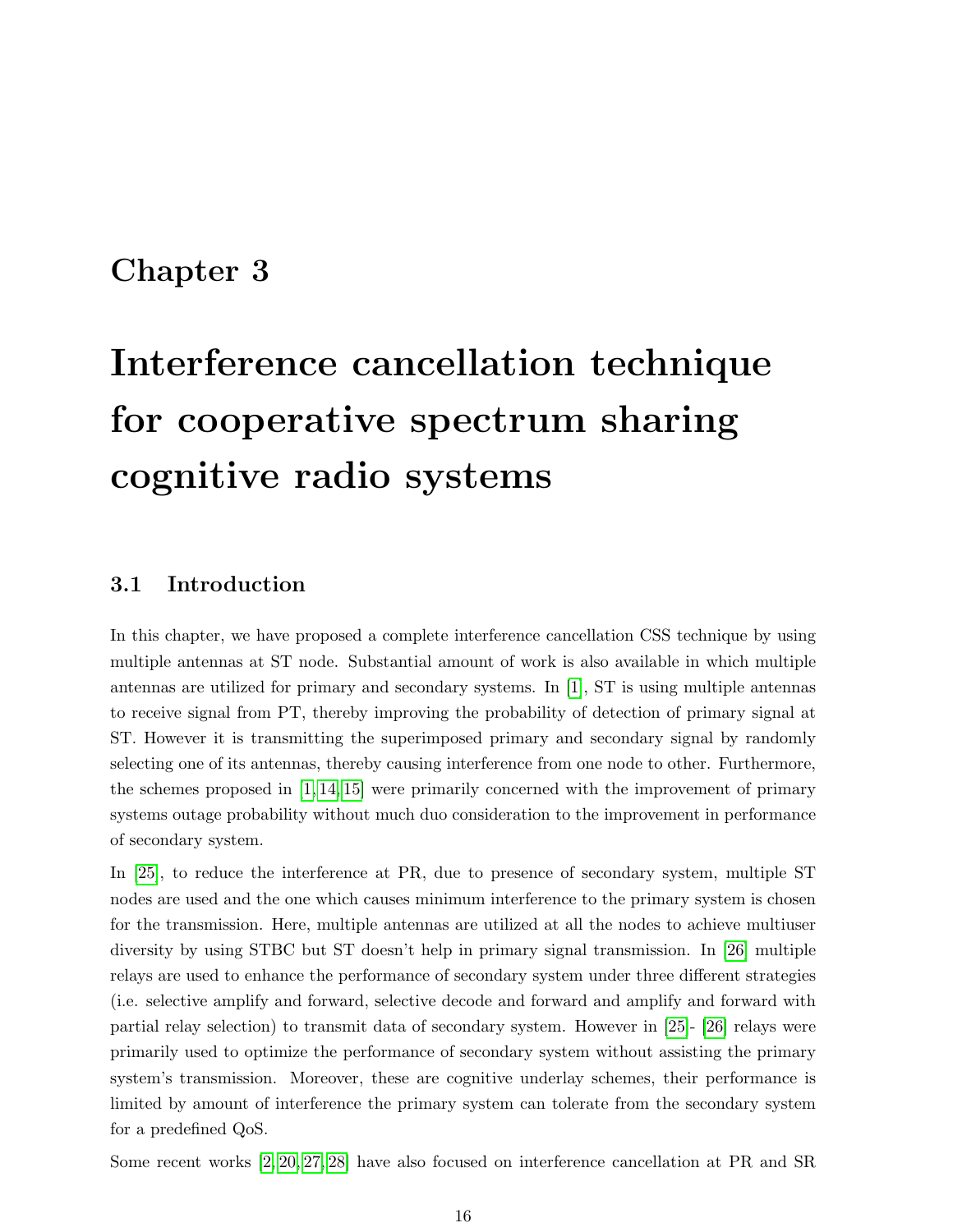due to secondary and primary signal respectively. For example in [\[27\]](#page-55-4) and [\[20\]](#page-54-10) interference cancellation is done at PR and SR by applying orthogonal beamforming and zero forcing precoding at ST. Both schemes required a priori transmit channel state information (CSI) which is complex to obtain as compared of received CSI. Moreover, [\[20\]](#page-54-10) also uses amplify and forward relaying scheme at ST, which results in amplifying noise along with the signal received from PT. In [\[2\]](#page-53-1) authors have proposed a cooperative spectrum sharing scheme based on STBC to cancel the interference from primary to secondary system and vice versa. However, in this, ST is transmitting and receiving simultaneously by using two different antennas which is practically difficult to realize as it requires proper shielding between the antennas and which may also result in cross-talk as well. In [\[28\]](#page-55-5) , authors have proposed a three phase interference free scheme however it lacks in terms of performance. In first phase PT broadcasts its signal and in second phase after successful decoding, ST will transmit only  $x_p$  signal and then in third phase  $x_s$  is transmitted. Therefore, the amount of time used for primary transmission gets reduced. As a consequence, the diversity gain achieved at PR and SR is two and one respectively.

In this work we aim to mitigate the drawbacks of the above mentioned schemes and propose an overlay cooperative spectrum sharing scheme based on STBC in which there is no interference from one system to another. Moreover, as shown later, propose scheme helps in achieving a diversity order of 3 and 2 for primary and secondary system respectively. In the following we briefly describe the protocol description of the proposed scheme. Fig. [3.1](#page-34-0) shows the system flow chart which illustrates step by step procedure, how secondary system get access over primary spectrum for transmission. When the  $Q<sub>0</sub>S<sup>1</sup>$  $Q<sub>0</sub>S<sup>1</sup>$  $Q<sub>0</sub>S<sup>1</sup>$  between PT-PR link drops below the minimum target threshold, PT may require cooperation from neighbouring nodes. In such scenario, PT will broadcast CRTS (Co-operative right to send) message along with the desired QoS. In response to the CRTS message, PR sends CCTS (Co-operative clear to send) message to PT. ST overhears the CRTS and CCTS messages and decides to help primary system, if it can provide the desired QoS to the primary system. ST then works as a decode and forward relay and in exchange, is allowed opportunistic access to primary system's spectrum. ST then sends CCTH (cooperative clear to help) as a confirmation to primary system. Once PT and PR receive this message, it enters into three phase protocol as shown in Fig[.3.2.](#page-35-0) In the  $1^{st}$  phase, PT broadcasts its data which is received by all the nodes i.e. ST, SR and PR. In  $2^{nd}$  phase, ST will try to decode primary signal correctly. If it fails, it will remain silent for the next phases and PR will receive signal directly from PT. In case of successful decoding in  $2^{nd}$  phase, ST will transmit the decoded primary's data along with its own data from the two antennas equipped at ST as shown in Fig. [3.2.](#page-35-0) In third phase, conjugate of the data will be sent using STBC [\[29\]](#page-55-6). Finally, by using received CSI and applying MRC (Maximum ratio combining) after the three transmission phases, interference can be cancelled out at both the receivers. As a basic requirement of the proposed scheme we believe that both primary and secondary systems are advance systems which use multiple antenna such as IEEE 802.11n, IEEE 802.16m [\[30–](#page-55-7)[32\]](#page-55-8).

The advantages of the proposed scheme are summarized as follows:

<span id="page-25-0"></span> $1$ QoS can be defined as a target rate, required probability of bit error at PR etc.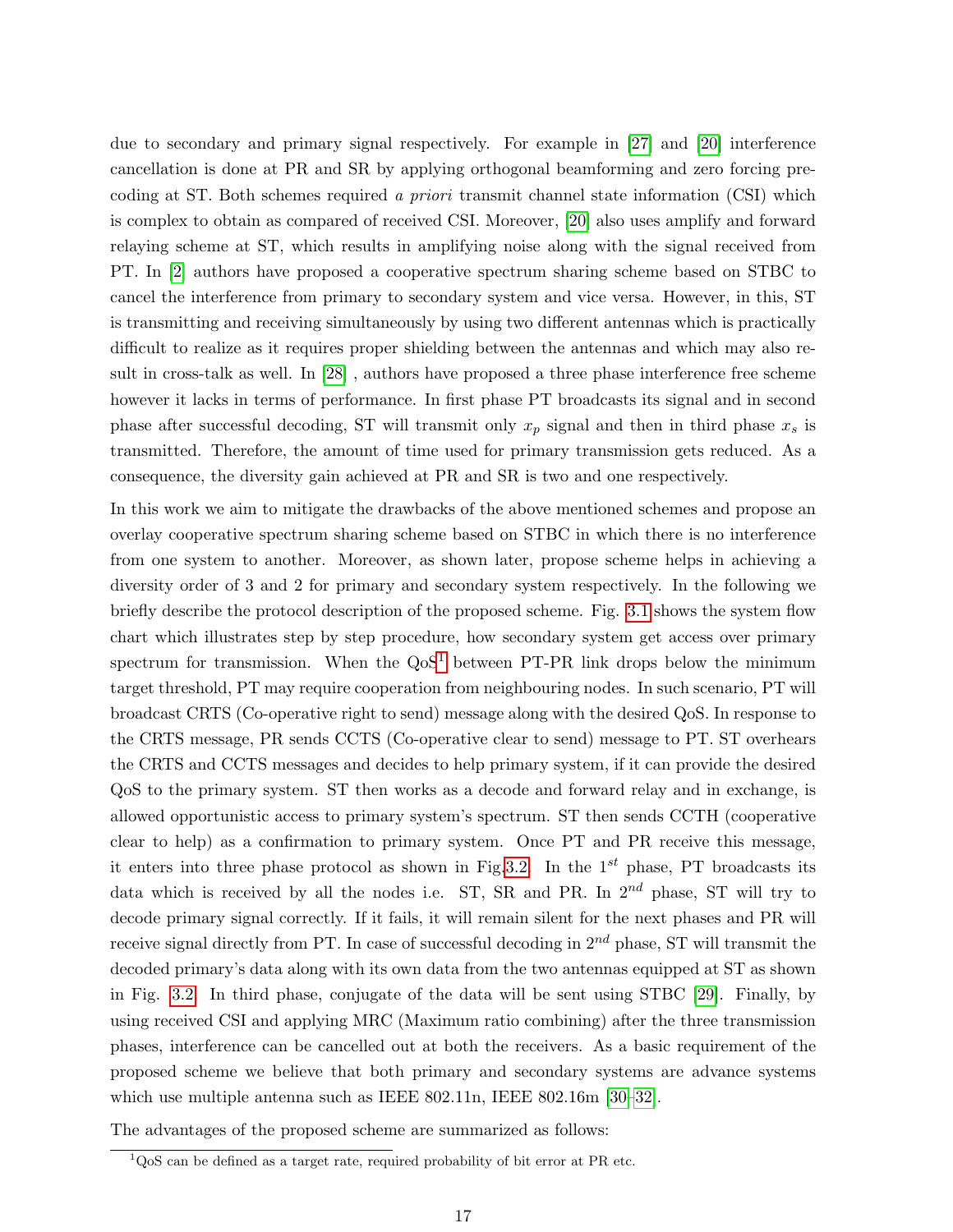- As there is no interference from one node to another, the performance of primary and secondary system is not limited by the presence of ST and PT respectively.
- As primary and secondary receiver is receiving its signal from three and two different channels hence the proposed scheme provides the diversity gain of 3 and 2 for primary and secondary system respectively, whereas in conventional schemes  $[1, 14, 15]$  $[1, 14, 15]$  $[1, 14, 15]$ ,  $[2]$ -  $[28]$ diversity gain achieved is only two and one respectively.
- We can achieve the required QoS for both systems just by increasing the transmission power of ST without any trade-off between primary and secondary system performance as against the schemes proposed in [\[1,](#page-53-0) [14,](#page-54-4) [15\]](#page-54-5)
- In the proposed scheme, performance of both systems can be enhanced. Unlike  $[1, 14, 15]$  $[1, 14, 15]$  $[1, 14, 15]$ where main focus in on primary system performance and [\[25\]](#page-55-2)- [\[26\]](#page-55-3) which concern about performance of secondary system only.
- Unlike [\[1,](#page-53-0) [14,](#page-54-4) [15\]](#page-54-5), in proposed scheme SR need not to decode the primary signal received from PT in the first phase.
- Here, received CSI is used to decode the signal and to cancel the interference at PR and SR contrary to [\[20,](#page-54-10) [27\]](#page-55-4) where transmit CSI is used, which is more difficult to estimate.
- No shielding is required between multiple antennas of ST unlike [\[2\]](#page-53-1) because in proposed scheme antennas are not transmitting and receiving simultaneously.
- Lastly, performance of secondary system can be maintained independent on availability of spectrum holes.

## <span id="page-26-0"></span>3.2 System model and protocol description

#### <span id="page-26-1"></span>3.2.1 System model

The primary and secondary system consists of transmitter receiver pair known as PT-PR and ST-SR respectively. We have considered multiple antennas at ST, named as ST1 and ST2. Channels between the links are modeled as Rayleigh fading channels, the channel coefficient between PT-PR, PT-SR, PT-ST(1), PT-ST(2), ST(1)-PR, ST(2)-PR, ST(1)-SR, ST(2)-SR is  $h_1, h_2, h_3, h_4, h_5, h_6, h_7, h_8$  respectively. Here,  $h_i \sim \mathcal{CN}(0, d_i^{-v})$  where  $\nu$  is the path loss exponent and  $d_i$  is the normalized distance between the corresponding link. The normalization is done with respect to the distance between PT-PR link therefore,  $d_1 = 1$ . The instantaneous gain of each channel is given as  $\gamma_i = |h_i|^2$  where,  $\gamma_i \sim \varepsilon(d_i^v)$ .

#### <span id="page-26-2"></span>3.2.2 System equations

In transmission phase 1, PT will broadcast the primary signal i.e.  $x_p$  which will be received by ST, SR and PR. Signal received at PR in phase1 is given by  $y_{PR}^{(1)} = \sqrt{P_p} x_p h_1 + n_{11}$ . Here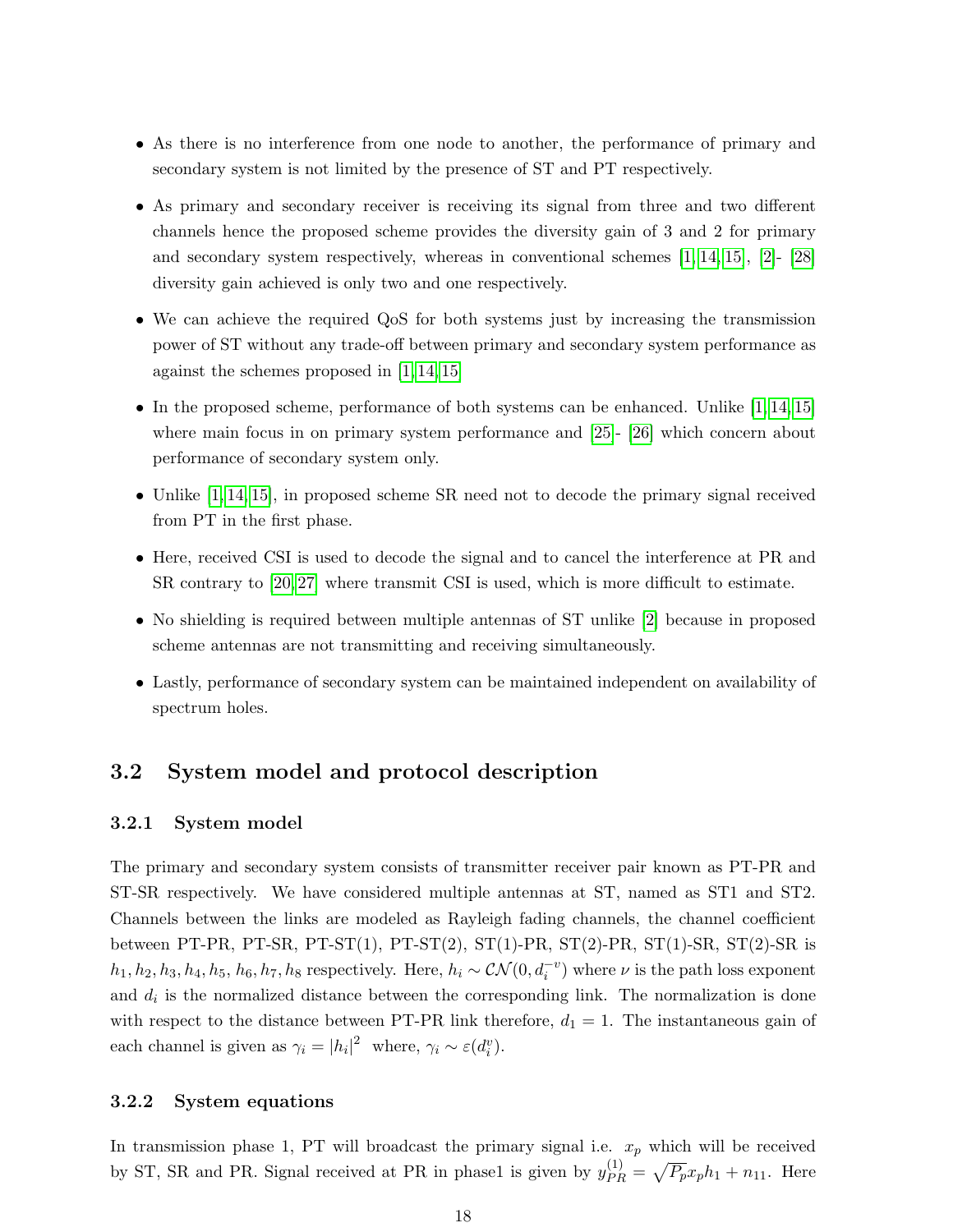$n_{ij} \sim \mathcal{CN}(0, \sigma^2)$  is the additive white Gaussian noise (AWGN) in the *i*<sup>th</sup> phase of transmission at the  $j^{th}$  receiver.  $j = 1, 2, 3$  corresponds to PR, SR, ST respectively and  $P_p$  is the transmitted power of the primary transmitter. The direct transmission rate at PR in phase 1 is given by

<span id="page-27-1"></span>
$$
R_{PR}^1 = \frac{1}{3} \log_2 \left( 1 + \frac{P_p \gamma_1}{\sigma^2} \right).
$$
 (3.1)

The factor  $\frac{1}{3}$  in the above equations is due to the fact that the whole transmission is divided into three phases. Signal received at ST after first phase is thus given as  $y_{ST}^{(1)} = \sqrt{P_p}x_ph_3 +$  $\sqrt{P_p}x_ph_4 + n_{13}$ . Therefore, the rate achieved at ST is given by

<span id="page-27-2"></span>
$$
R_{STT}^1 = \frac{1}{3} \log_2 \left( 1 + \frac{P_p \gamma_3}{\sigma^2} + \frac{P_p \gamma_4}{\sigma^2} \right). \tag{3.2}
$$

In transmission phase 2, after successfully decoding the signal received from PT in first transmission phase, ST transmits the primary's data along with its own data. Signal received at PR in second phase is given by  $y_{PR}^{(2)} = \begin{bmatrix} h_5 & h_6 \end{bmatrix} z + n_{21}$  where,  $z = \begin{bmatrix} \sqrt{\alpha \frac{P_s}{2}} x_p \sqrt{(1-\alpha) \frac{P_s}{2}} x_s \end{bmatrix}$  $\mathcal{I}^T$  $, P_s$ is the total transmitted power of ST,  $\alpha$  and  $(1 - \alpha)$  are the power allocation factor assigned to both the antennas at ST. In  $y_{PR}^{(2)}$ , power of secondary system is divided by the factor 2, this is due to the fact that ST is transmitting information in two time slots. In the proposed scheme, power at ST is equally divided between both the antennas i.e.  $\alpha = \frac{1}{2}$  $\frac{1}{2}$ . Therefore,  $y_{PR}^{(2)}$  can be written as,

<span id="page-27-0"></span>
$$
y_{PR}^{(2)} = \sqrt{\frac{P_s}{4}} h_5 x_p + \sqrt{\frac{P_s}{4}} h_6 x_s + n_{21}.
$$
\n(3.3)

As both primary and secondary systems are using STBC and receivers have channel state information, therefore multiplying  $(3.3)$  with received CSI  $h_5^*$ , we get

$$
y_{PR}^{(2)} = \sqrt{\frac{P_s}{4}} h_5^* h_5 x_p + \sqrt{\frac{P_s}{4}} h_5^* h_6 x_s + n_{21} h_5^*.
$$
 (3.4)

The signal received at SR in second phase is given as  $y_{SR}^{(2)} = [h_7 \quad h_8]z + n_{22}$ . Substituting z and multiplying  $y_{SR}^{(2)}$  with the received CSI  $h_8^*$  , we get,

$$
y_{SR}^{(2)} = \sqrt{\frac{P_s}{4}} h_8^* h_7 x_p + \sqrt{\frac{P_s}{4}} h_8^* h_8 x_s + n_{22} h_8^*.
$$
 (3.5)

In transmission phase 3, signal transmitted from different antennas at ST (using STBC) can be combined and given by  $z_1 = \sqrt{\frac{P_s}{4}} \left[ -x_s^* x_p^* \right]^T$ . Signal thus received at PR in phase 3 is given by  $y_{PR}^{(3)} = [h_5 \quad h_6]z_1 + n_{31}$ . This after multiplying with  $z_1$ , taking conjugate and multiplying with the received CSI  $h_6$  is given by

$$
y_{PR}^{(3)*} = \sqrt{\frac{P_s}{4}} h_6^* h_6 x_p - \sqrt{\frac{P_s}{4}} h_5^* h_6 x_s + n_{31}^* h_6 \tag{3.6}
$$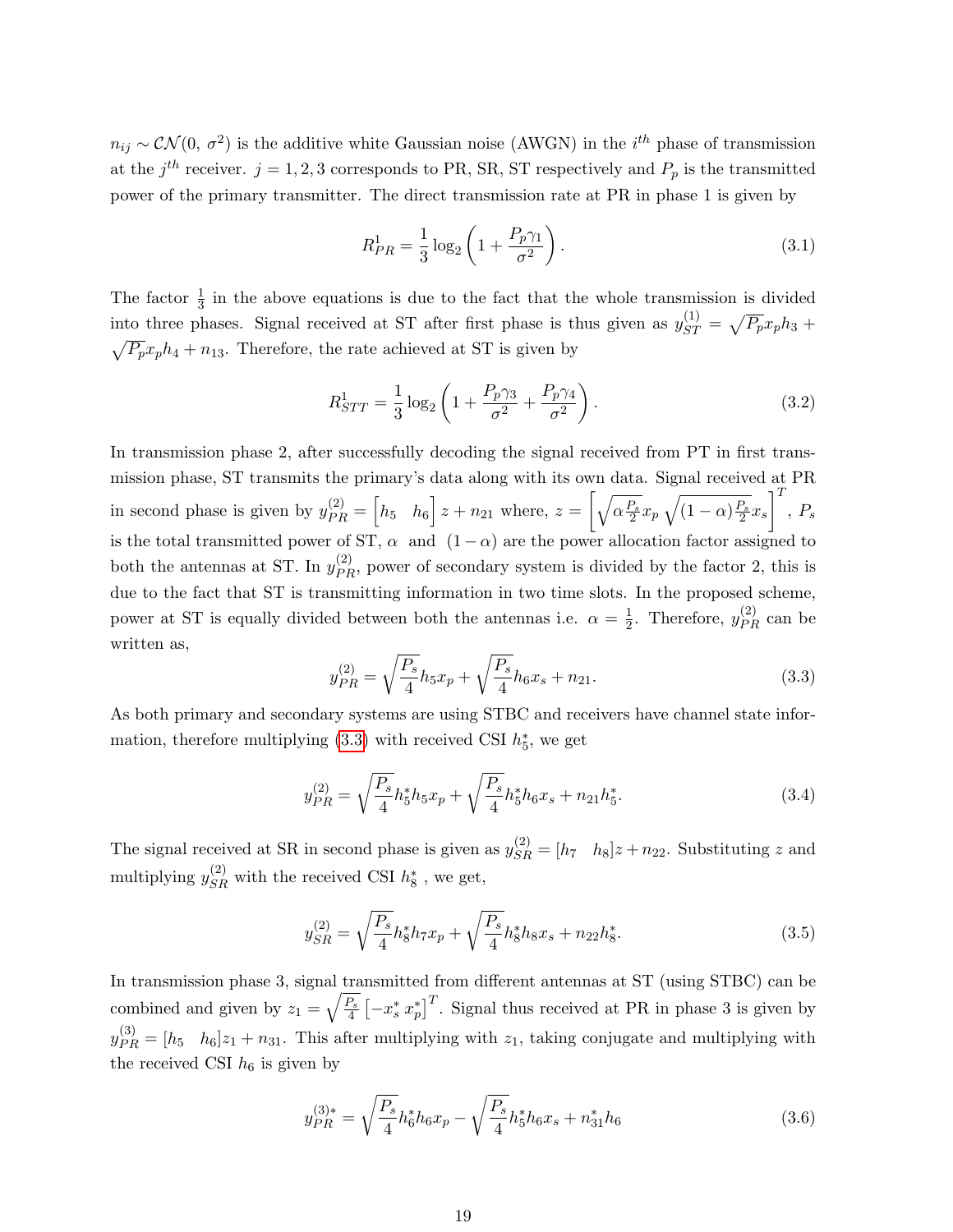Signal received at SR is given by  $y_{SR}^{(3)} = [h_7 \quad h_8]z_1 + n_{32}$  Taking conjugate of  $y_{SR}^{(3)}$  and multiplying it with the received CSI  $-h<sub>7</sub>$ , we get

$$
y_{SR}^{(3)*} = \sqrt{\frac{P_s}{4}} h_7^* h_7 x_s - \sqrt{\frac{P_s}{4}} h_8^* h_7 x_p - h_7 n_{32}^*.
$$
 (3.7)

The signal at PR after all the transmission phases is given by

$$
y_{PR} = \begin{bmatrix} y_{PR}^{(1)} \\ y_{PR}^{(2)} \\ y_{PR}^{(3)*} \end{bmatrix} = \begin{bmatrix} \sqrt{P_p}h_1 & 0 \\ \sqrt{\frac{P_s}{4}}h_5h_5^* & \sqrt{\frac{P_s}{4}}h_6h_5^* \\ \sqrt{\frac{P_s}{4}}h_6h_6^* & -\sqrt{\frac{P_s}{4}}h_6h_5^* \end{bmatrix} \begin{bmatrix} x_p \\ x_s \end{bmatrix} + \begin{bmatrix} n_{11} \\ n_{21}h_5^* \\ n_{31}^*h_6 \end{bmatrix} . \tag{3.8}
$$

The signal received at PR in all the transmission phases are combined using MRC and therefore the SNR is given by  $\text{SNR}_{\text{PR}}^{\text{MRC}} = \frac{P_p |h_1|^2}{\sigma^2} +$  $\begin{array}{c} \hline \end{array}$  $\sqrt{\frac{P_s}{4}}|h_5|^2 + \sqrt{\frac{P_s}{4}}|h_6|^2$ 2  $\frac{1}{E[|n_{21}h_5^*+n_{31}^*h_6|^2]}$ . This can be further simplified as

<span id="page-28-1"></span>
$$
\text{SNR}_{\text{PR}}^{\text{MRC}} = \frac{P_p \gamma_1}{\sigma^2} + \frac{P_s \gamma_5}{4\sigma^2} + \frac{P_s \gamma_6}{4\sigma^2}.
$$
\n(3.9)

Similarly, signal received at SR is given as

$$
y_{SR} = \begin{bmatrix} y_{SR}^{(2)} \\ y_{SR}^{(3)*} \end{bmatrix} = \begin{bmatrix} \sqrt{\frac{P_s}{4}} h_7 h_8^* & \sqrt{\frac{P_s}{4}} h_8 h_8^* \\ -\sqrt{\frac{P_s}{4}} h_7 h_8^* & \sqrt{\frac{P_s}{4}} h_7 h_7^* \end{bmatrix} x_s + \begin{bmatrix} n_{22} h_{8*} \\ -n_{32}^* h_7 \end{bmatrix} . \tag{3.10}
$$

After solving the above expression, we have

$$
y_{SR} = \left(\sqrt{\frac{P_s}{4}}\left|h_8\right|^2 + \sqrt{\frac{P_s}{4}}\left|h_7\right|^2\right)x_s + (n_{22}h_8^* - n_{32}^*h_7). \tag{3.11}
$$

The signal received at SR in all the transmission phases are combined using MRC and therefore the SNR is given by  $\text{SNR}_{\text{SR}}^{\text{MRC}} =$  $\begin{array}{c} \hline \end{array}$  $\sqrt{\frac{P_s}{4}}|h_8|^2 + \sqrt{\frac{P_s}{4}}|h_7|^2$ 2  $\frac{1}{E[|n_{22}h_8^*-n_{32}^*h_7|^2]}$ . This can be further simplified as

<span id="page-28-2"></span>
$$
\text{SNR}_{\text{SR}}^{\text{MRC}} = \frac{P_s \gamma_7}{4\sigma^2} + \frac{P_s \gamma_8}{4\sigma^2}.
$$
\n(3.12)

### <span id="page-28-0"></span>3.3 Analysis on Bit Error Rate

In this section bit error rate (BER) for primary and secondary system is calculated. BER is chosen as one of the performance metric for the proposed scheme as it assesses the end to end performance of a system including the transmitter, receiver and the medium between them.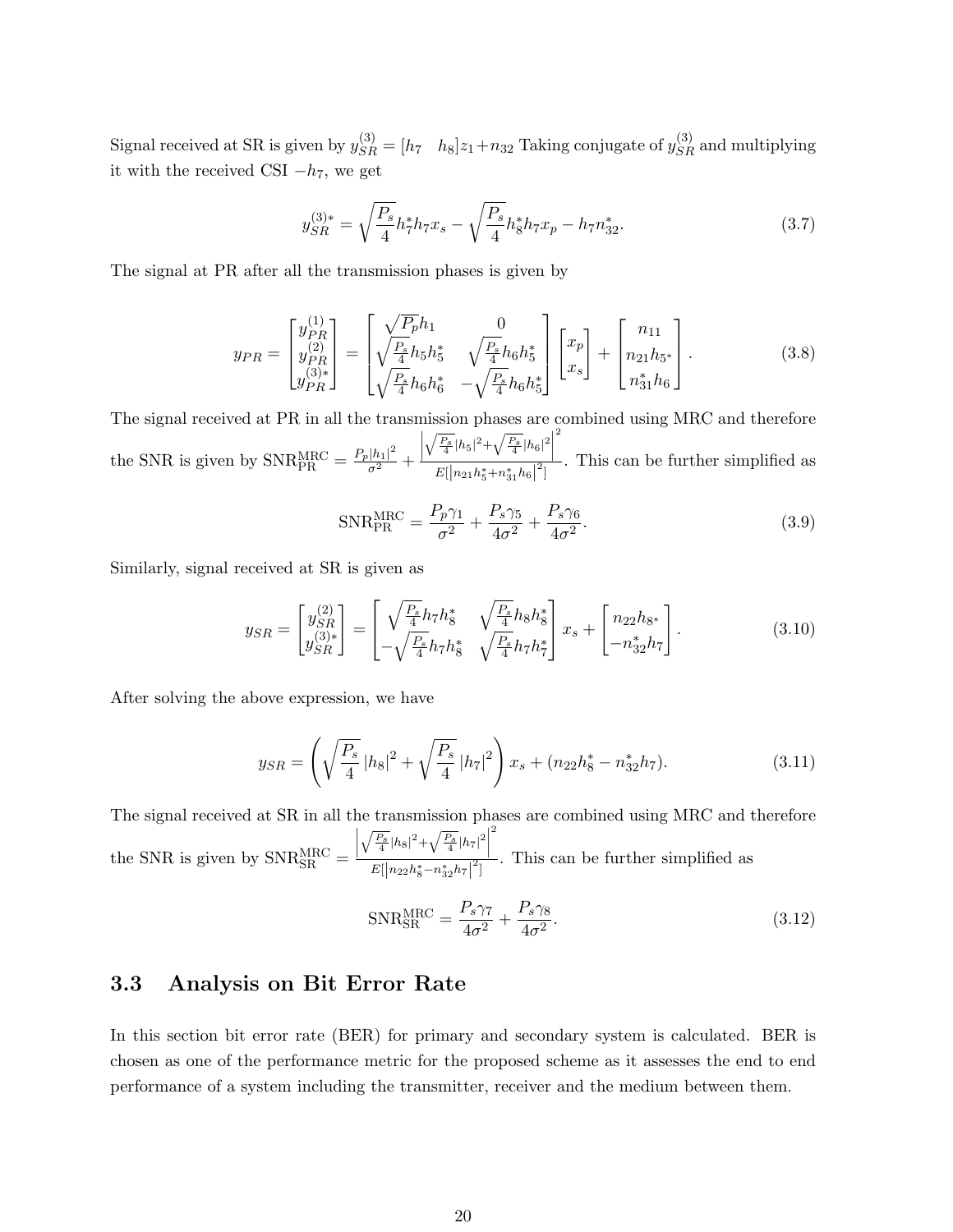#### <span id="page-29-0"></span>3.3.1 For Primary System

In this section, we have calculated the probability of bit error for primary system. The modulation scheme used is Binary phase shift keying (BPSK). Using Moment generating function (MGF) and Craig's expression of Q function [\[33\]](#page-55-9), probability of bit error is given by

<span id="page-29-1"></span>
$$
\overline{P_b} = \frac{1}{\pi} \int_0^{\pi/2} \prod_{i=1}^M M_{\gamma_i} \left( \frac{-1}{\sin^2 \phi} \right) d\phi \tag{3.13}
$$

where, M is the number of independent channels between transmitter and receiver pair and  $M_{\gamma i}$ is the moment generating function of the given channel. Moreover, MGF for Rayleigh fading is given by  $M_{\gamma}(s) = (1 - s\overline{\gamma})^{-1}$ , where,  $\overline{\gamma}$  is the average SNR of Rayleigh faded branch [\[33\]](#page-55-9). If ST fails to decode the primary signal in the first phase, it will remain silent for the next two phases and only direct link between PT-PR exists. Therefore, for this case probability of bit error is given by

<span id="page-29-2"></span>
$$
P_b^{\text{direct}} = \frac{1}{2} \left( 1 - \sqrt{\frac{\overline{\psi_1}}{\overline{\psi_1} + 1}} \right) \tag{3.14}
$$

where  $\overline{\psi_1}$  is the average SNR of branch PT-PR and given by  $\overline{\psi_1} = \frac{P_p}{\sigma^2}$ . On the other hand, if ST successfully decodes the primary signal, received in phase 1, then it is concluded that PR is receiving signal from three independent channels using  $(3.9)$  and hence M=3. From  $(3.9)$  and [\(3.13\)](#page-29-1), probability of bit error at PR is given by

$$
\overline{P_b^p} = \frac{1}{\pi} \int_0^{\pi/2} \left( 1 + \frac{\overline{\psi_1}}{\sin^2 \phi} \right)^{-1} \left( 1 + \frac{\overline{\psi_5}}{4d_5^v \sin^2 \phi} \right)^{-1} \left( 1 + \frac{\overline{\psi_6}}{4d_6^v \sin^2 \phi} \right)^{-1} d\phi \tag{3.15}
$$

where,  $\overline{\psi_1} = \frac{P_p}{\sigma^2}$ ,  $\overline{\psi_5} = \overline{\psi_6} = \frac{P_s}{\sigma^2}$ . We assume that the distances between the antennas at ST is negligible as compare to distance between the nodes, and hence  $d_3 = d_4, d_5 = d_6, d_7 = d_8$ . So, [\(3.15\)](#page-29-2) reduces to

<span id="page-29-3"></span>
$$
\overline{P_b^p} = \frac{1}{\pi} \int_0^{\pi/2} \left( 1 + \frac{\overline{\psi_1}}{\sin^2 \phi} \right)^{-1} \left( 1 + \frac{\overline{\psi_5}}{4d_5^v \sin^2 \phi} \right)^{-2} d\phi. \tag{3.16}
$$

After solving [\(3.16\)](#page-29-3), we get

$$
\overline{P_b^p} = \frac{1}{2} - \frac{1}{2((4d_5^v)\overline{\psi_1} - \overline{\psi_5})^2} \left(\frac{\overline{\psi_5}}{\overline{\psi_5} + 4d_5^v}\right)^{\frac{3}{2}} (\overline{\psi_5^2} - 40\overline{\psi_1}d_5^{2v} + (6 - 8\overline{\psi_1})\overline{\psi_5}d_5^v) - \frac{8\overline{\psi_1}^{5/2}d_5^{2v}}{\sqrt{\overline{\psi_1} + 1} (4\overline{\psi_1}d_5^v - \overline{\psi_5})^2}.
$$
\n(3.17)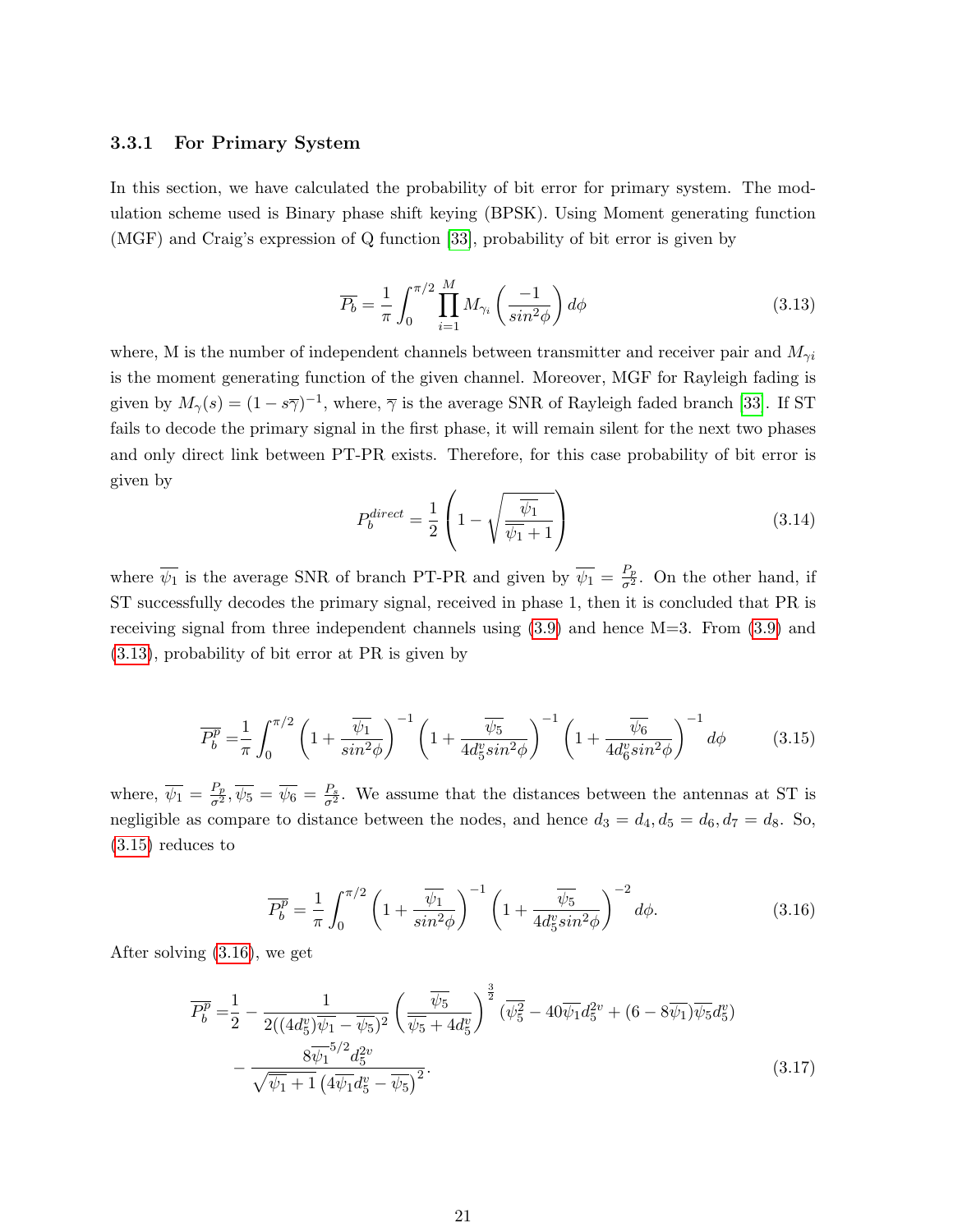#### <span id="page-30-0"></span>3.3.2 For Secondary System

Probability of bit error for secondary system using [\(3.12\)](#page-28-2) and [\(3.13\)](#page-29-1) is given as

<span id="page-30-3"></span>
$$
\overline{P_b^s} = \frac{1}{\pi} \int_0^{\pi/2} \left( 1 + \frac{\overline{\psi_7}}{4d_7^v \sin^2 \phi} \right)^{-1} \left( 1 + \frac{\overline{\psi_8}}{4d_8^v \sin^2 \phi} \right)^{-1} d\phi \tag{3.18}
$$

where  $\overline{\psi_7} = \overline{\psi_8} = \frac{P_s}{\sigma^2}$  and  $d_7 = d_8$ . Therefore [\(3.18\)](#page-30-3) reduces to

<span id="page-30-4"></span>
$$
\overline{P_b^s} = \frac{1}{\pi} \int_0^{\pi/2} \left( 1 + \frac{\overline{\psi_7}}{4d_7^v \sin^2 \phi} \right)^{-2} d\phi. \tag{3.19}
$$

After solving [\(3.19\)](#page-30-4), we get

$$
\overline{P_b^s} = \frac{1}{2} \left[ 1 - \frac{\sqrt{\psi_7} (\overline{\psi_7} + 6d_7^v)}{(\overline{\psi_7} + 4d_7^v)^{\frac{3}{2}}} \right].
$$
\n(3.20)

## <span id="page-30-1"></span>3.4 Analysis on Outage probability

In this section outage probability for primary and secondary system is calculated. Outage probability is about the throughput or capacity of data that can be transmitted through the channel. The target rate considered for primary and secondary system is denoted by  $R_{pt}$  and  $R_{st}$  respectively.

#### <span id="page-30-2"></span>3.4.1 For Primary System

Outage for primary system is declared when PR is unable to receive its signal with target rate  $(R_{pt})$ . When ST fails to decode the primary signal correctly in phase 1, it will remain silent in the next two phases. In this case, PR can still decode primary signal from the direct link between PT-PR. Therefore, outage can be expressed as  $P[R_{PR}^1 < R_{pt}]P[R_{STT}^1 < R_{pt}]$ . Moreover, if ST decodes  $x_p$  correctly in 1<sup>st</sup> phase then also outage can occur, if the total rate achieved after three transmission phases is less than  $R_{pt}$ . Therefore the overall outage probability expression for the primary system is given as

$$
P_{out}^{PR} = P[R_{PR}^1 < R_{pt}]P[R_{STT}^1 < R_{pt}] + P[R_{STT}^1 > R_{pt}]P[R_{PR}^{MRC} < R_{pt}] \tag{3.21}
$$

From [\(3.1\)](#page-27-1)

$$
P[R_{PR}^1 < R_{pt}] = P\left[\gamma_1 < \frac{\sigma^2 \rho}{P_p}\right] = 1 - e^{-\frac{\sigma^2 \rho}{P_p}}\tag{3.22}
$$

where,  $\rho = 2^{3R_{pt}} - 1, \gamma_1 \sim \varepsilon(1)$ . From  $(3.2)$ 

<span id="page-30-5"></span>
$$
P[R_{STT}^1 < R_{pt}] = P\left[\gamma_3 + \gamma_4 < \frac{\sigma^2 \rho}{P_p}\right] \tag{3.23}
$$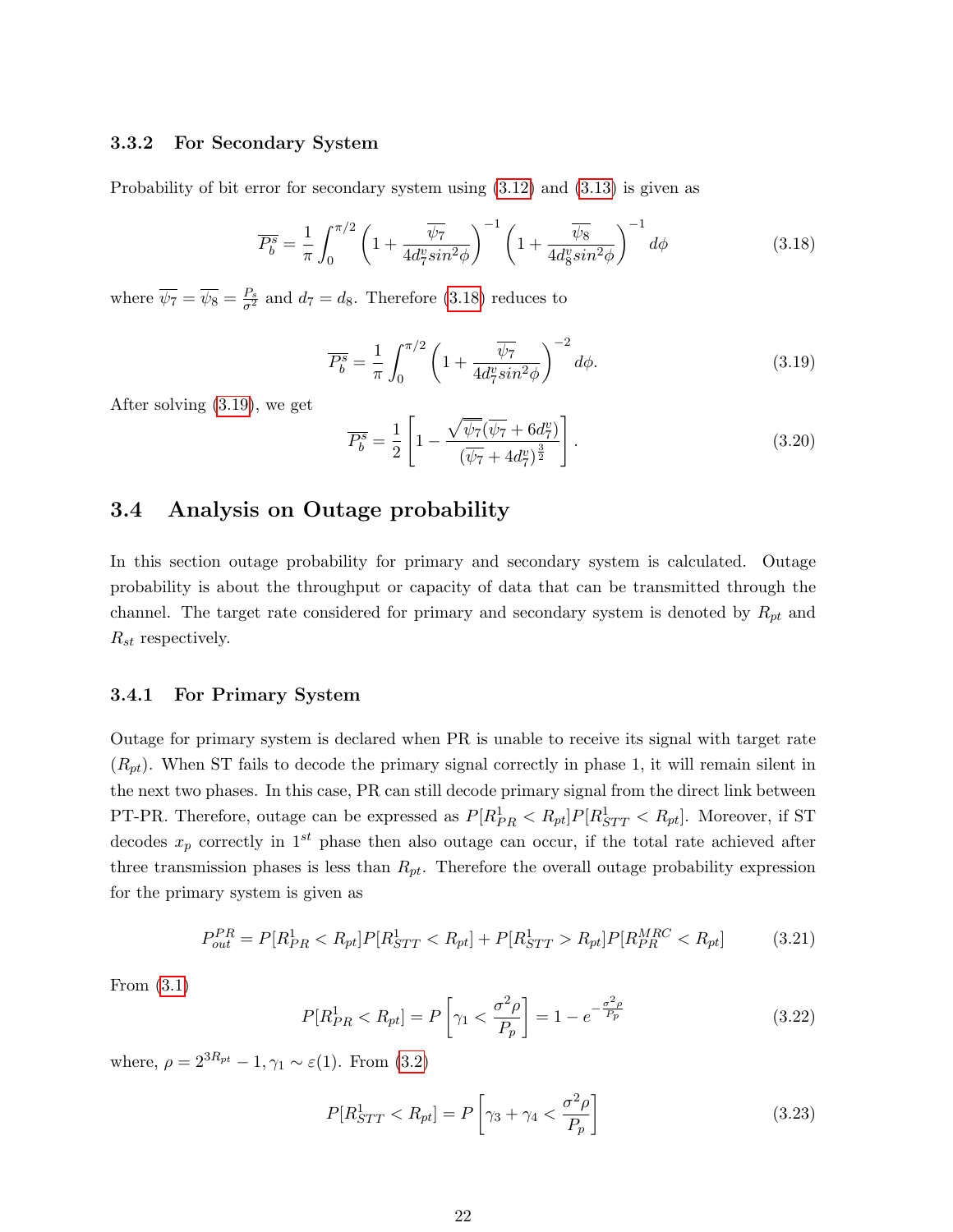As,  $\gamma_3$  and  $\gamma_4$  are i.i.d and hence  $f_{\gamma_3,\gamma_4}(\gamma_3,\gamma_4) = f_{\gamma_3}(\gamma_3) * f_{\gamma_4}(\gamma_4)$  where,

$$
f_{\gamma_3} = \begin{cases} d_3^v e^{-d_3^v \gamma_3} & \gamma_3 > 0 \\ 0 & \text{otherwise.} \end{cases}
$$

Therefore, [\(3.23\)](#page-30-5) reduces to

$$
P[R_{STT}^1 < R_{pt}] = \int_0^{\frac{\sigma^2 \rho}{P_p}} \int_0^{\frac{\sigma^2 \rho}{P_p} - \gamma_4} f_{\gamma_3, \gamma_4}(\gamma_3, \gamma_4) d\gamma_3 d\gamma_4
$$
\n
$$
= 1 - \left[ \left( 1 + \frac{\sigma^2 \rho}{P_p} d_3^v \right) e^{\frac{\sigma^2 \rho}{P_p} d_3^v} \right]. \tag{3.24}
$$

The overall achieved rate at primary receiver after MRC is given by

<span id="page-31-1"></span>
$$
R_{PR}^{MRC} = \frac{1}{3} \log_2(1 + \text{SNR}_{PR}^{\text{MRC}}).
$$
\n(3.25)

Using [\(3.9\)](#page-28-1) and [\(3.25\)](#page-31-1)

$$
P[R_{PR}^{MRC} < R_{pt}] = P\left[\frac{P_p \gamma_1}{\sigma^2} + \frac{P_s \gamma_5}{4\sigma^2} + \frac{P_s \gamma_6}{4\sigma^2} < \rho\right]
$$
\n
$$
= \int \int \int f_{\gamma_1}(\gamma_1) f_{\gamma_5}(\gamma_2) f_{\gamma_6}(\gamma_3) d\gamma_1 d\gamma_5 d\gamma_6. \tag{3.26}
$$

Since,  $\gamma_1 \sim \varepsilon(1), \gamma_5 \sim \varepsilon(d_5^v), \gamma_6 \sim \varepsilon(d_5^v)$ . Using [\[34\]](#page-55-10),  $P[R_{PR}^{MRC} < R_{pt}]$  can be solved as

<span id="page-31-2"></span>
$$
= \int_0^{\frac{4\rho\sigma^2}{P_s}} \int_0^{\frac{4\rho\sigma^2}{P_s} - \gamma_6} \int_0^{\left(\rho\sigma^2 - \frac{P_s\gamma_5}{4} - \frac{P_s\gamma_6}{4}\right) \frac{1}{P_p}} d_5^{2v} \ne^{-\gamma_1} e^{-d_5^v \gamma_5} e^{-d_5^v \gamma_6} d\gamma_1 d\gamma_5 d\gamma_6.
$$
\n(3.27)

Solving [\(3.27\)](#page-31-2), we get the final expression as

$$
= 1 - e^{-ad_5^v} - ad_5^v e^{-ad_5^v} - \frac{d_5^{2v} e^{-\frac{\rho \sigma^2}{P_p}}}{b^2} (1 - e^{-ab} - ab e^{-ab})
$$
\n(3.28)

where,  $a = \frac{4\rho\sigma^2}{P}$  $\frac{\rho \sigma^2}{P_s}$  and  $b = d_5^v - \frac{P_s}{4P_1}$  $\frac{P_s}{4P_p}.$ 

#### <span id="page-31-0"></span>3.4.2 For Secondary System

For secondary system, outage will occur when the link between ST-SR fails in providing desired target rate for secondary system (i.e.  $R_{st}$ ). Therefore outage probability expression is given as

<span id="page-31-3"></span>
$$
P_{out}^{SR} = P[R_{SR}^{MRC} < R_{st}] \tag{3.29}
$$

where  $R_{SR}^{MRC}$  is the rate achieved between ST-SR link and is given by  $R_{SR}^{MRC} = \frac{1}{2}$  $\frac{1}{2} \log_2(1 +$ SNR<sub>SR</sub><sup>MRC</sup>). Factor  $\frac{1}{2}$  in this expression represents that secondary system is using only last two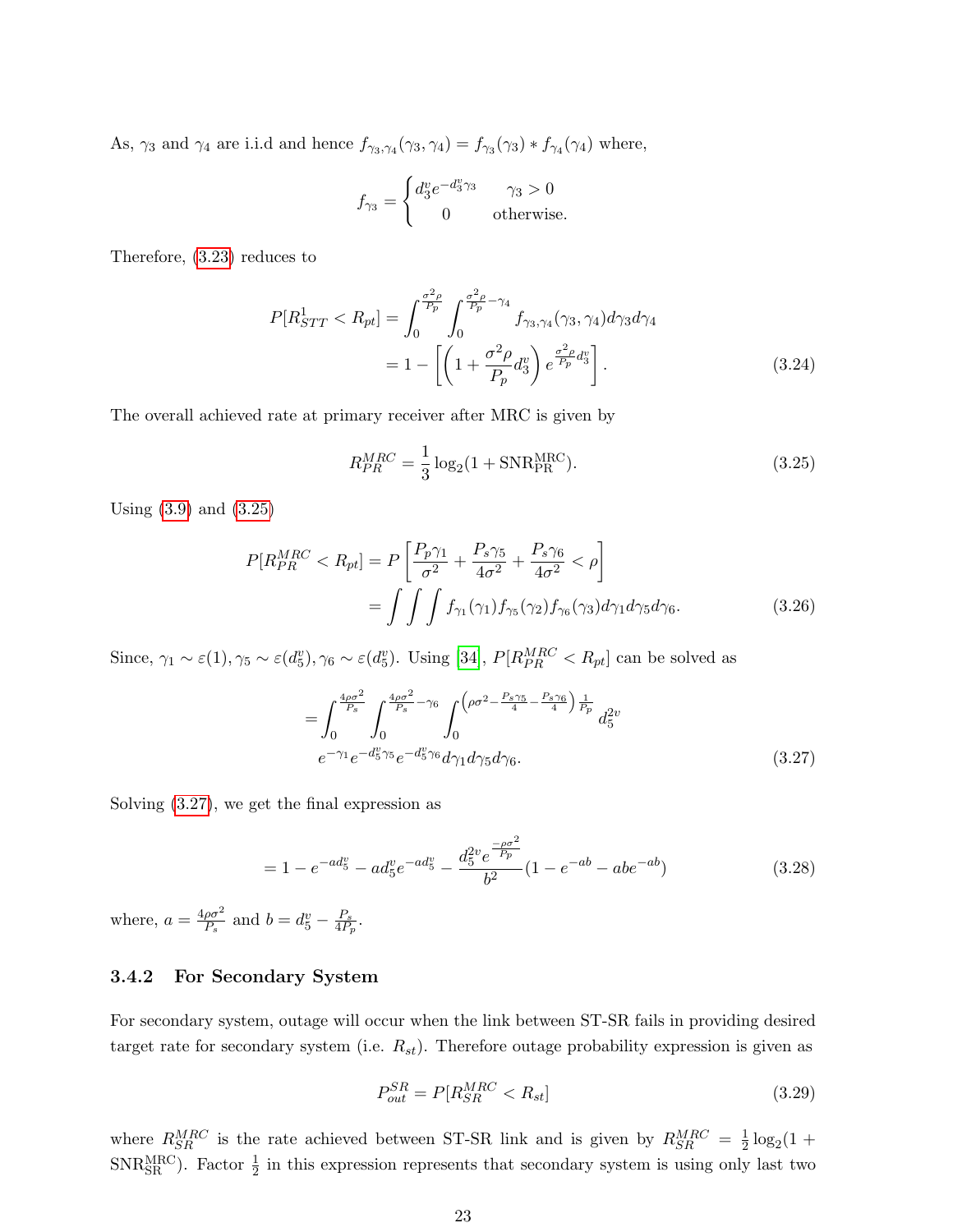phases for the transmission. Using [\(3.12\)](#page-28-2), [\(3.29\)](#page-31-3) can be written as

$$
P_{out}^{SR} = P\left[\gamma_7 + \gamma_8 < \frac{4\sigma^2 \rho_s}{P_s}\right] \tag{3.30}
$$

where,  $\rho_s = 2^{2R_{st}} - 1$ . As  $\gamma_7, \gamma_8$  are i.i.d and  $d_7 = d_8$  we get,

$$
P_{out}^{SR} = 1 - e^{-td_7^v} - td_7^v e^{-td_7^v}
$$
\n(3.31)

where,  $t = \frac{4\sigma^2 \rho_s}{P_s}$  $\frac{\sigma^2 \rho_s}{P_s}$  .

### <span id="page-32-0"></span>3.5 Simulation results and discussion

In this section, different results are plotted for bit error rate and outage probability for primary and secondary system, with respect to  $\frac{P_s}{\sigma^2}$ . For the ease of presentation, all the nodes are considered to be collinear as shown in Fig. [3.3](#page-35-1) for the system topology. The value of d (i.e. the distance between PT and PR) is considered to be 0.5 and 0.8 for the simulations. The path loss exponent, v is 4 and target rate for both systems is chosen to be 1 (i.e.  $R_{pt} = R_{st} = 1$ ).

#### <span id="page-32-1"></span>3.5.1 BER

Fig. [3.4](#page-36-0) and Fig. [3.5](#page-36-1) shows the bit error rate of primary and secondary system with respect to  $\frac{P_s}{\sigma^2}$ . For comparison, BER of the scheme proposed in [\[1\]](#page-53-0) is also plotted. Moreover, in Fig. [3.4](#page-36-0) we are also showing the BER of the direct link between PT-PR when no secondary system is present. One important point that needs to be mentioned here is that all the results plotted are for the case when ST decodes the primary signal correctly in first phase. If ST fails in decoding primary signal it will be silent in next phases and all the results (proposed and [\[1\]](#page-53-0)) will converges into the case when no secondary system is present which is shown by  $BER_{Direct}$  in the graph. From Fig. [3.4](#page-36-0) we can observe at  $\frac{P_s}{\sigma^2}$ =20dB when d=0.5, the proposed scheme has BER of approximately  $10^{-7}$  whereas, for [\[1\]](#page-53-0) BER achieved is nearly  $10^{-1}$  and  $10^{-4}$  for  $\alpha=0.5$  and 0.75 respectively. Similarly, when d=0.8, proposed scheme has BER of approximately  $10^{-10}$  and [\[1\]](#page-53-0) has BER of nearly  $10^{-1}$  and  $10^{-6}$  for  $\alpha = 0.5$  and 0.75 respectively. This huge improvement is also observed in secondary system performance. In Fig. [3.5](#page-36-1) proposed scheme provides the BER of  $10^{-8}$  and  $10^{-7}$  at d=0.5 and d=0.8 whereas, in [\[1\]](#page-53-0), BER of nearly  $10^{-5}$  is observed when d=0.5 and nearly 10−<sup>4</sup> for d=0.8. It is quite obvious this improvement is due to interference cancellation at the respective receivers. Moreover, PR is receiving its signal i.e.  $x_p$  from three different channels i.e  $h_1, h_5, h_6$  and SR is also receiving its signal from two different channels i.e.  $h_7$  and  $h_8$ , thereby providing a good diversity gain for both PR and SR. Moreover, in [\[1\]](#page-53-0) to increase the performance of primary system,  $\alpha$  (fraction of ST power assigned to  $x_p$ ) should be large which in turn effects the performance of secondary system. To prove this we have plotted results of [\[1\]](#page-53-0) for two different values of  $\alpha$  i.e. 0.5 and 0.75. This trade-off is completely removed in proposed scheme as power is equally divided between both the systems. Moreover,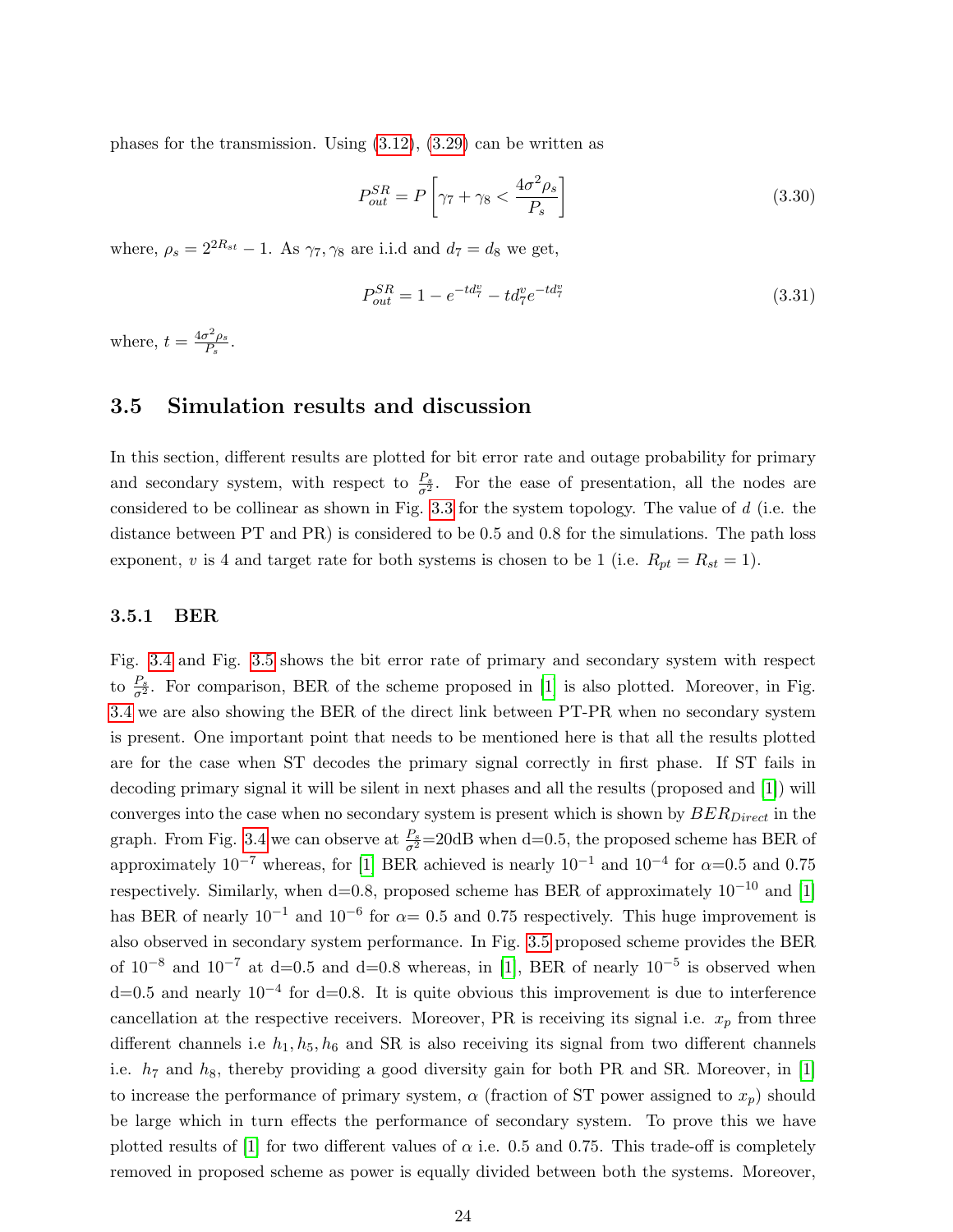we can also observe that by increasing the power of  $ST(P<sub>s</sub>)$ , performance of both systems can be improved, hence the performance of secondary system is not compromised in order to attain better performance of primary system.

#### <span id="page-33-0"></span>3.5.2 Outage probability

Fig. [3.6](#page-37-0) and [3.7](#page-37-1) shows the outage probability analysis of proposed scheme for primary and secondary system respectively. On comparing it with scheme presented in [\[1\]](#page-53-0), we can observe approximately 10 times improvement in outage probability. Moreover, proposed scheme (where power is always equally divided among both signals) works better for both primary and secondary system even when 75% of the power at ST is allocated to primary signal and remaining 25% to secondary system in [\[1\]](#page-53-0).

Fig. [3.8](#page-38-0) and [3.9](#page-38-1) shows the outage probability of the proposed scheme and compares it with scheme proposed in [\[2\]](#page-53-1) for primary and secondary system respectively. Although [\[2\]](#page-53-1) is also an interference cancellation technique but due to achievement of high diversity gain at primary and secondary receiver, proposed scheme outperforms the scheme presented in [\[2\]](#page-53-1). Moreover, in [\[2\]](#page-53-1), spectrum sharing works until the distance between PT-ST (i.e.  $d$ ) is less than 0.75 whereas in proposed scheme by utilizing multiple antennas at ST, the probability of decoding of primary signal at ST can be increased and thus proposed scheme works even for larger distances  $d > 0.75$ .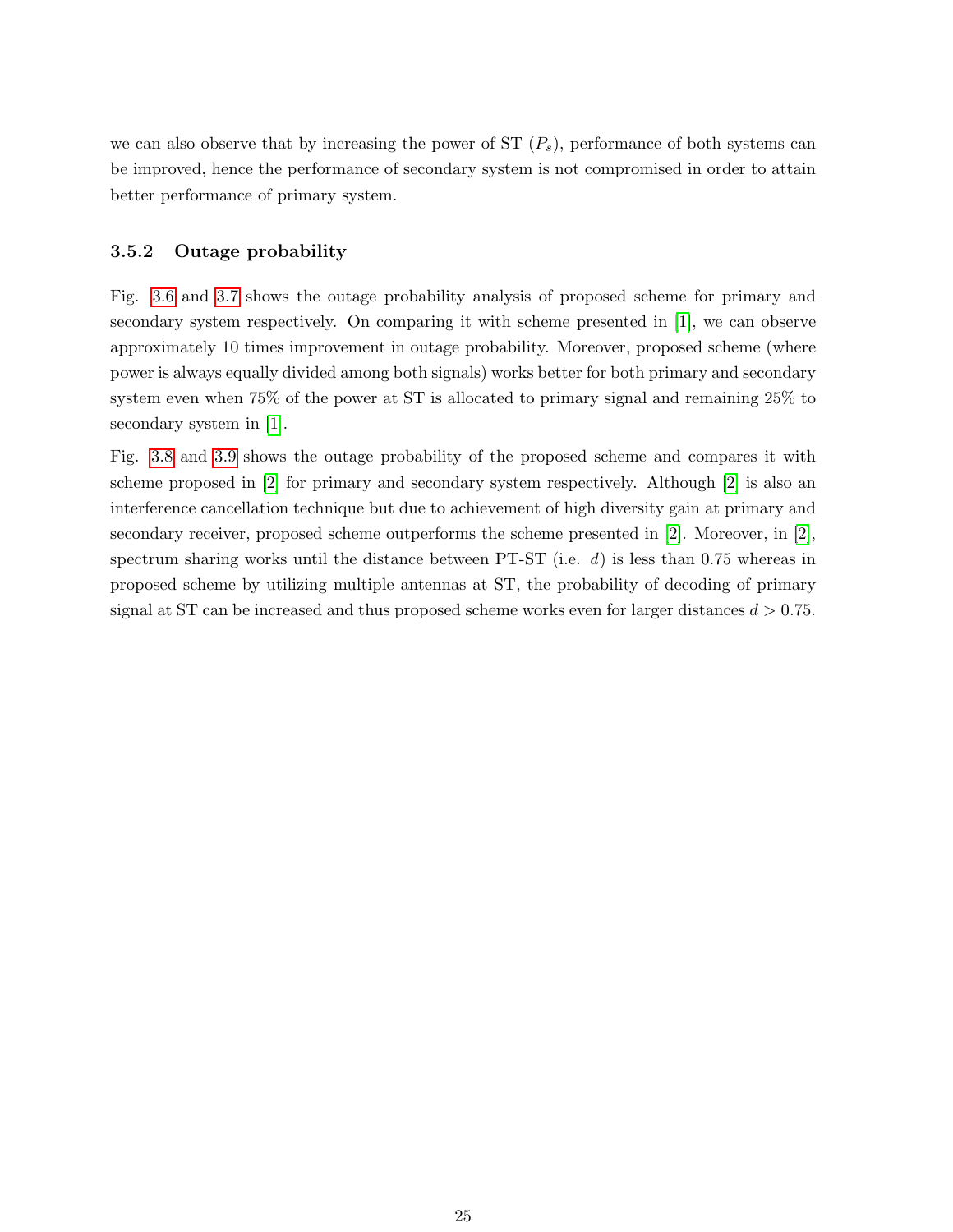<span id="page-34-0"></span>

Figure 3.1: Sytem Flowchart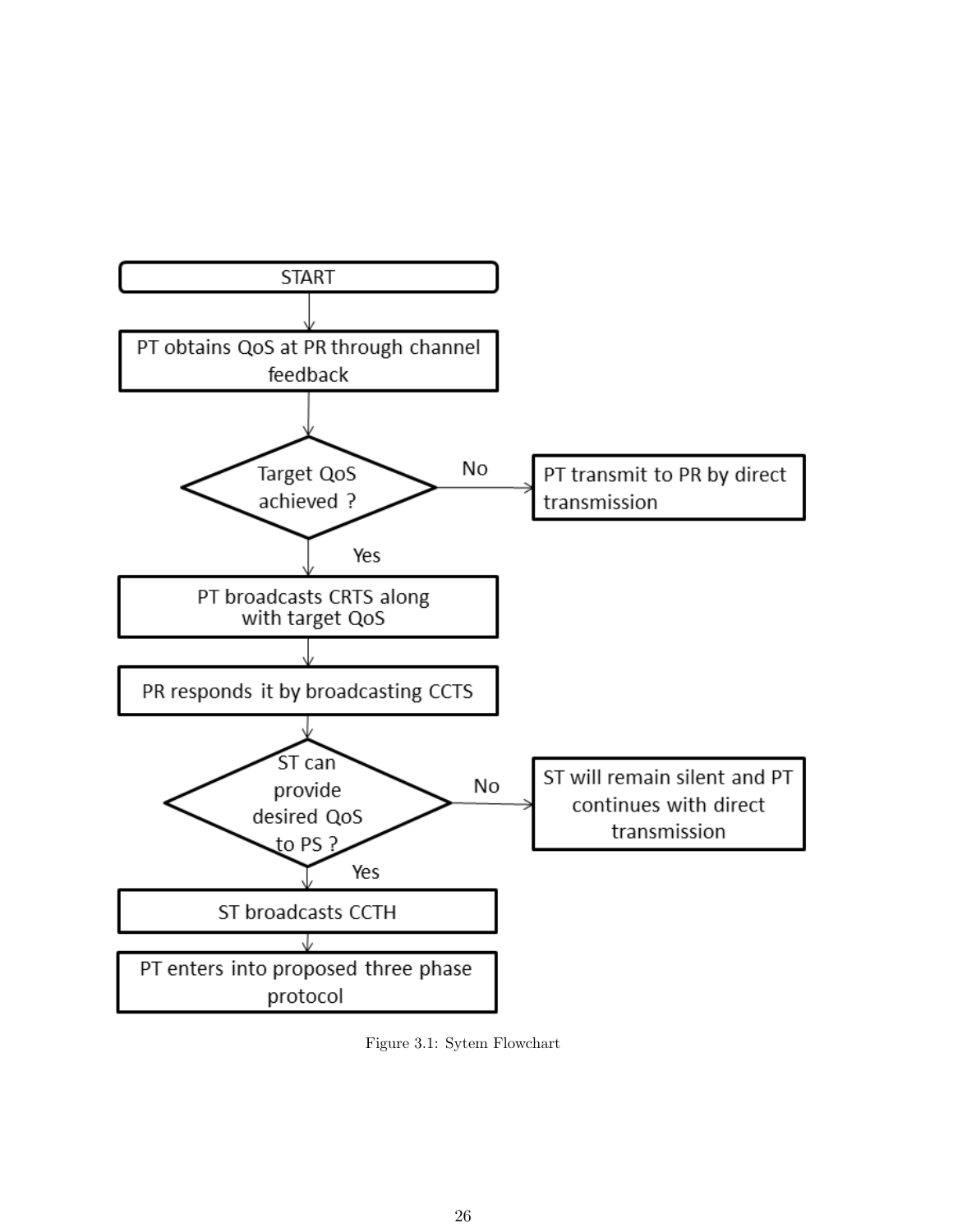<span id="page-35-0"></span>

Figure 3.2: Transmission Phases

<span id="page-35-1"></span>

Figure 3.3: Simulation Model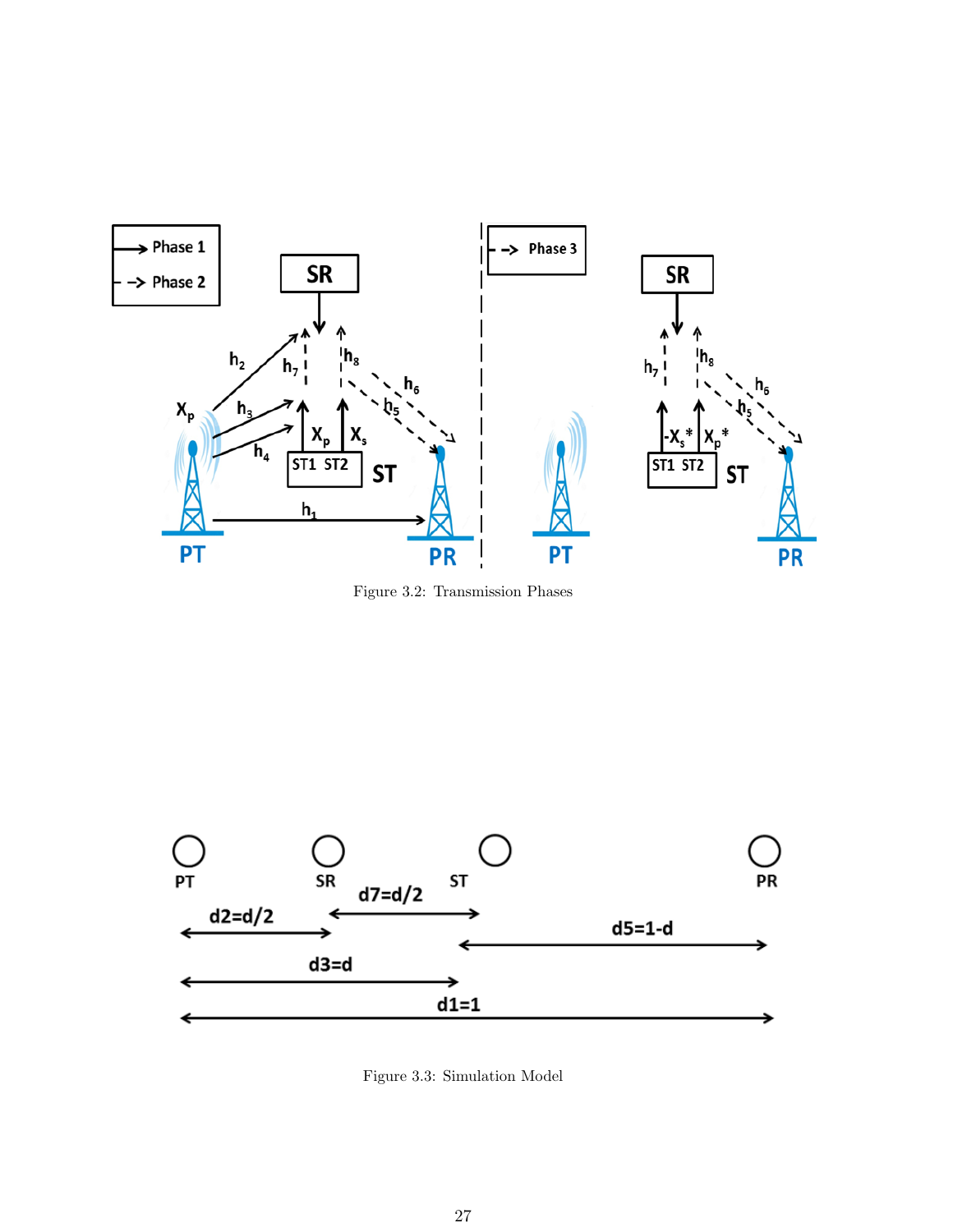<span id="page-36-0"></span>

Figure 3.4: BER of primary system and its comparison with the scheme proposed in [\[1\]](#page-53-0)

<span id="page-36-1"></span>

Figure 3.5: BER of secondary system and its comparison with the scheme proposed in [\[1\]](#page-53-0)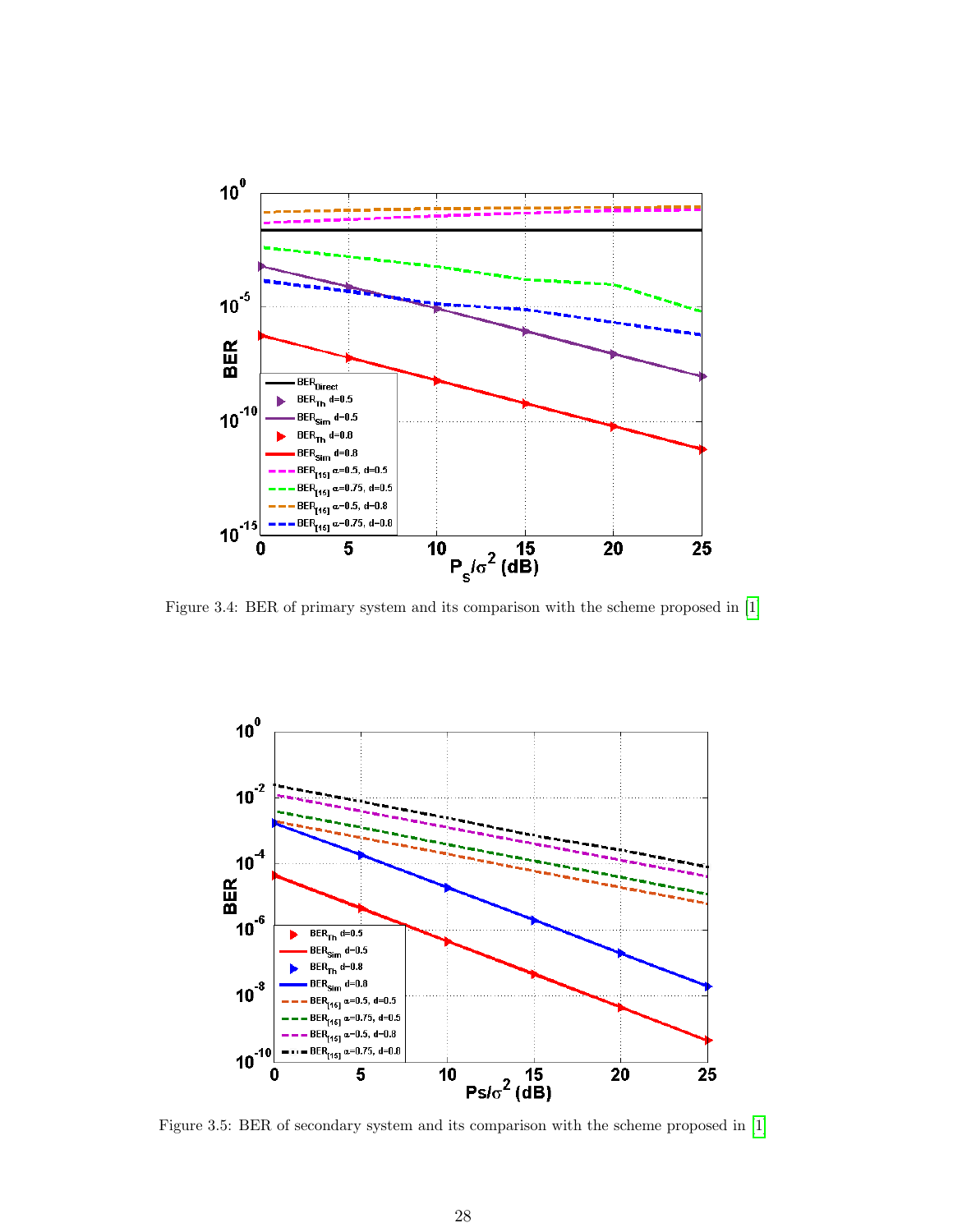<span id="page-37-0"></span>

Figure 3.6: Outage probability of primary system and its comparison with the scheme proposed in [\[1\]](#page-53-0)

<span id="page-37-1"></span>

Figure 3.7: Outage probability of secondary system and its comparison with the scheme proposed in [\[1\]](#page-53-0)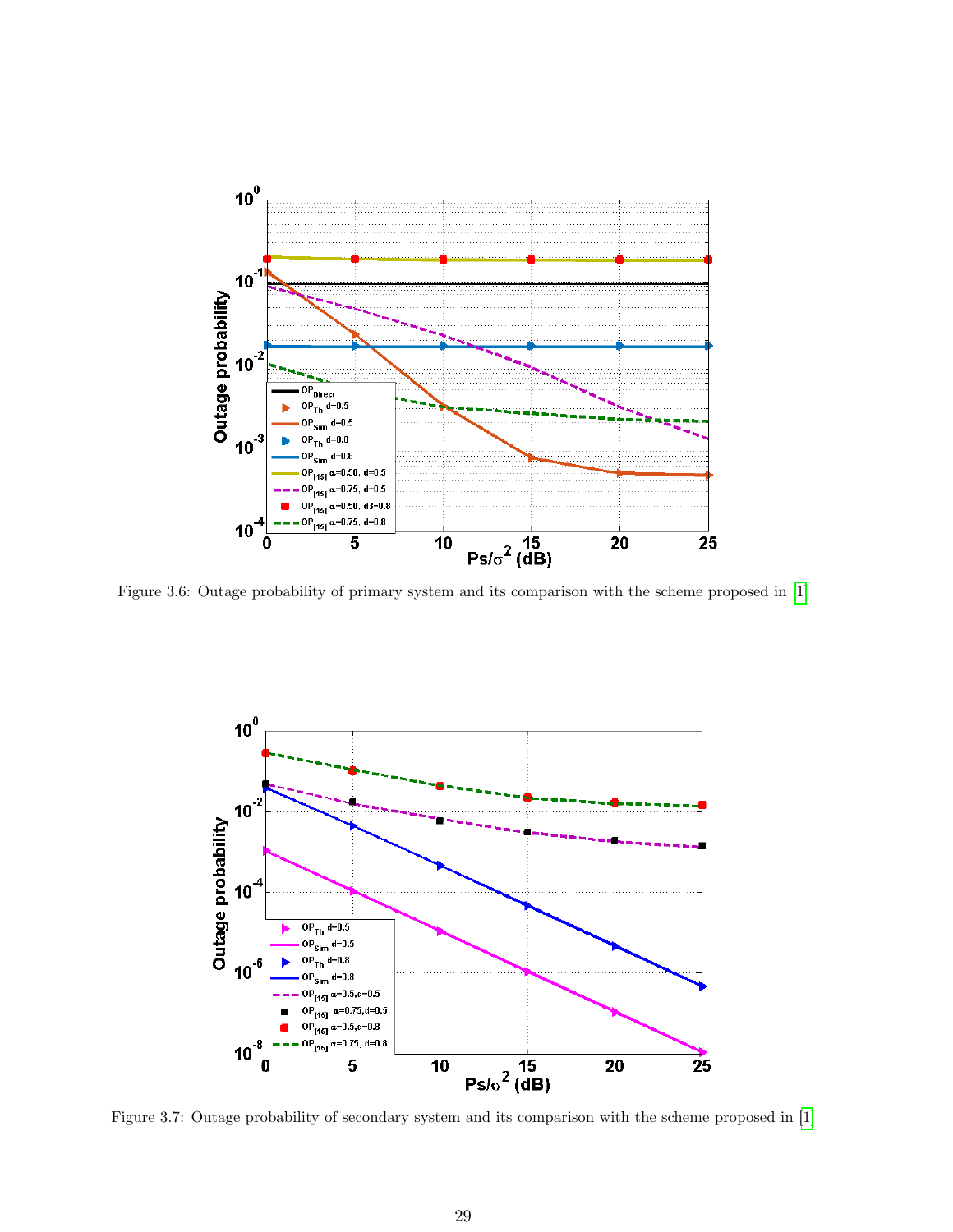<span id="page-38-0"></span>

<span id="page-38-1"></span>Figure 3.8: Outage probability of primary system and its comparison with the scheme proposed in [\[2\]](#page-53-1)



Figure 3.9: Outage probability of secondary system and its comparison with the scheme proposed in [\[2\]](#page-53-1)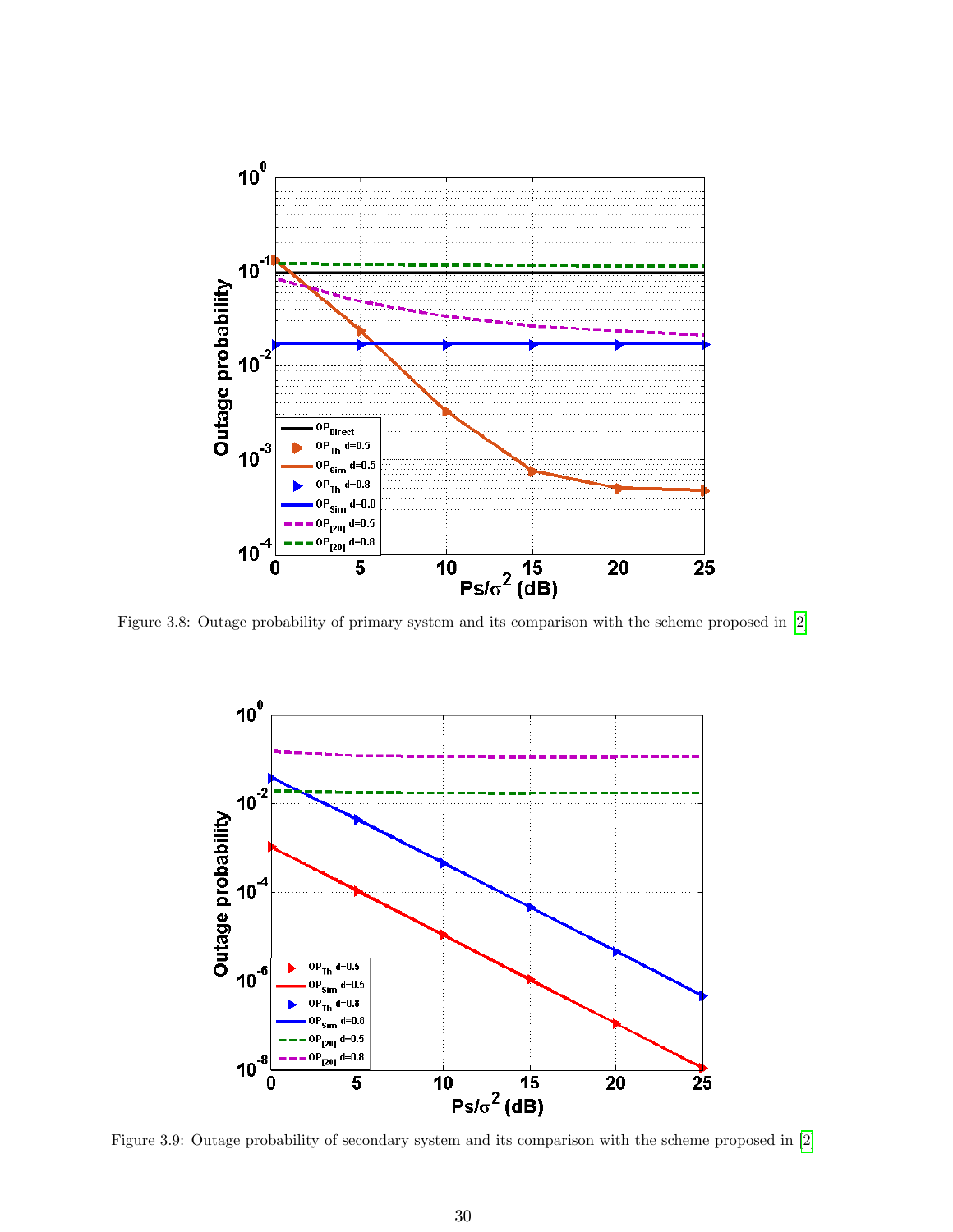# <span id="page-39-0"></span>Chapter 4

# Cooperative spectrum sharing with Energy Harvesting Capability for Wireless Sensor Networks

## <span id="page-39-1"></span>4.1 Introduction

Recently there has been growing impetus on developing smart cities thorough out the world [\[35\]](#page-55-11)- [\[36\]](#page-56-0). Smart city is an intelligent city that is able to integrate and synthesize data for many purposes which helps in improving the quality of life in cities. The Smart city is an innovation of ICT (Information and communication technology), which is based upon IoT (Internet of thing), where the motivation is to connect different parts of the city by using sensors which will be useful in real-time monitoring of the public infrastructures such as bridges, roads, buildings as well as climate conditions [\[35\]](#page-55-11). Apart from above, the concept of "smartness" has also been brought in technologies such as smart meters, smart grid, energy conservatism, recycling, waste management etc. [\[35\]](#page-55-11). To further boost the above technology, countries such as India has recently approved a proposal to invest heavily in smart city development [\[36\]](#page-56-0). For effective development of smart city, sensors have to be deployed in very large numbers and they have to be interconnected, so that the collected data can be transmitted to a CBS, where intelligent decisions based on this data can be made [\[35\]](#page-55-11). There are few issues identified in the aforementioned definition i.e. deployment of sensors throughout the city and transfer the collected information to the CBS which require both power and frequency spectrum. As the sensor nodes do not need to send the data all the time, therefore providing a dedicated spectrum to WSN is not an economically viable approach. Furthermore in case of WSN, providing energy storage mechanism is a critical issue in terms of size and location [\[37\]](#page-56-1). In this chapter, to alleviate the above issues, we propose a self-sustaining wireless sensor network that will utilize advance techniques such as cooperative spectrum sharing (CSS) [\[15\]](#page-54-5) and RF energy harvesting (EH) to satisfy its requirement of spectrum and power respectively. In CSS, an unlicensed (secondary/cognitive)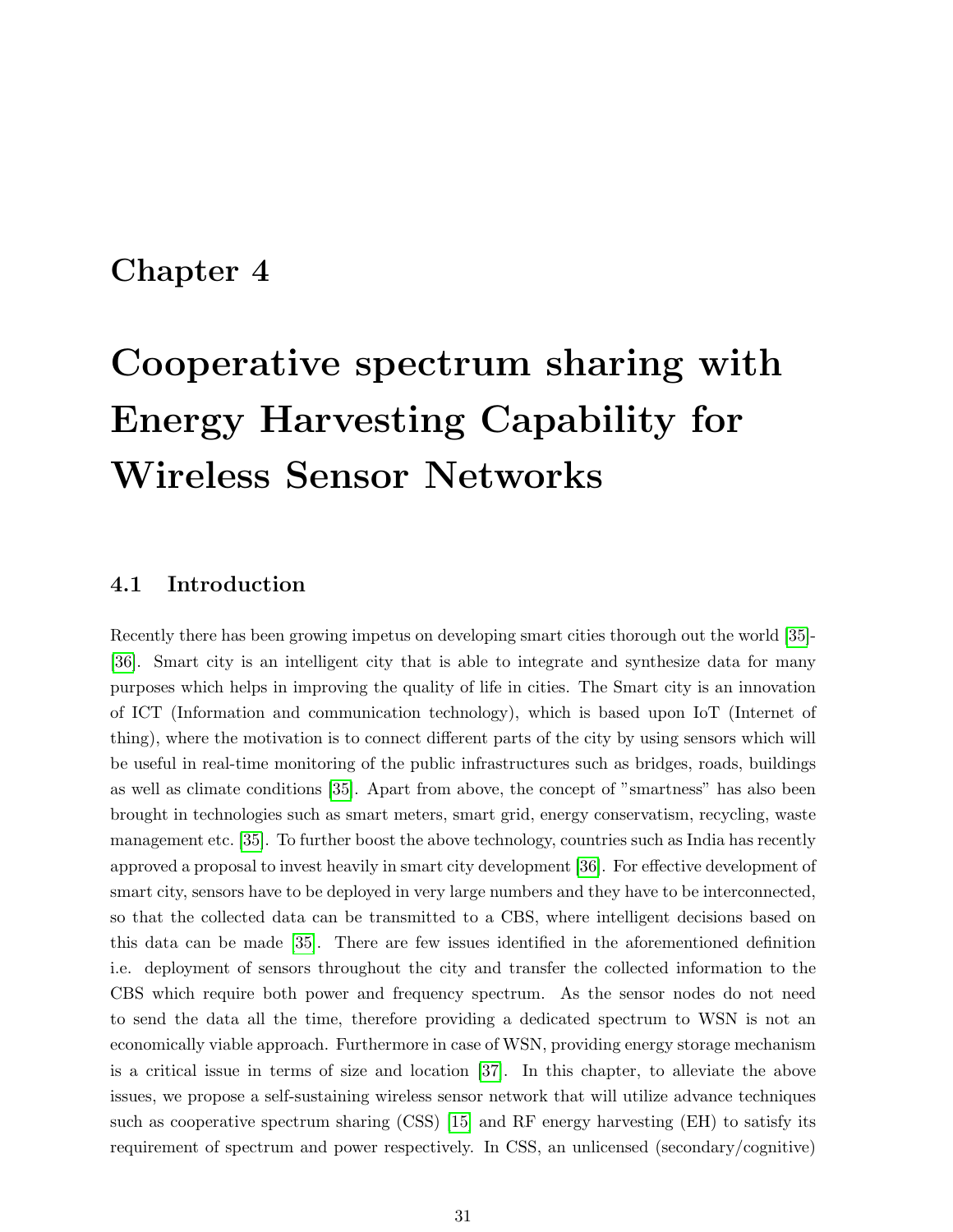user is allowed to coexist in licensed spectrum of primary user (PU) on the condition that secondary user (SU) will assist the PU to achieve its target rate of communication [\[15\]](#page-54-5). Moreover, instead of using an internal battery or external recharging mechanism for its operation, it will prefer other sources of renewable energy like thermal, solar, wind, mechanical etc. The most reliable one, in case of WSN, is harvesting energy from the RF signals present in the environment, commonly known as RF or wireless EH. Various studies have shown that the wireless EH is the viable solution in solving the issues of energy constrained systems [\[38\]](#page-56-2). Hence in the proposed work, we characterize WSN as an energy-constrained SU, which will harvest energy and spectrum from PU, in return, it will ensure that PU meets its target rate of communication.

Some recent work have incorporated RF EH in cooperative relaying [\[39–](#page-56-3)[41\]](#page-56-4) where a single node operates for both EH and information processing. In [\[39\]](#page-56-3) two relaying protocols are discussed for Rayleigh fading channel, namely PSR (Power switching relay) and TSR (Time switching relay). In PSR, relay utilizes fraction of signal power coming from source for EH and remaining power for information processing. In TSR, relay will harvest energy in EH period and remaining time is used for information processing. Here, relay is used to amplify the source data and forward it to the destination. No spectrum sharing has been discussed. Both [\[40\]](#page-56-5)- [\[41\]](#page-56-4) have discussed spectrum sharing protocol with EH but in underlay mode. Moreover, SU is not helping the PU in achieving the target rate of communication. In underlay mode, some power constraint on SU is superimposed so that SU will cause only an acceptable amount of interference at PU.

In this chapter, a two phase protocol for energy as well as spectrum harvesting along with information transmission in overlay mode has been proposed for Nakagami fading channel. In the proposed protocol, a sensor node which acts a s a decode-and-forward relay for the PU [\[42\]](#page-56-6) will harvest energy from primary transmission and will use that harvested energy to assist the PU in achieving the required rate of communication by transmitting its data to the destination. Moreover, part of the harvested energy will also be utilized by the node to send its own data to CBS. However, as compared to underlay mode of transmission, the proposed overlay protocol does not suffer from power constraint at the relay node [\[42\]](#page-56-6).

### <span id="page-40-0"></span>4.2 System Model with Mathematical Analysis

In this architecture, primary and secondary system consists of transmitter receiver pair known as Primary Transmitter-Primary Receiver (PT-PR) and Secondary Transmitter-Secondary Receiver (ST-SR) respectively as shown in Fig. [4.1a](#page-42-0)). For simplicity, we assume that the link between PT-PR fails, and primary user is not able to achieve its target rate of communication,  $R_p$  (due to physical obstacles, poor channel conditions etc. [8]), in such case PT will require some cooperation from neighbouring nodes to forward its data to PR with target rate of  $R_{pt}$ . ST node (if it can) will assist PT by forwarding its data to PR and simultaneously transfer its own data to SR. As ST is self-sustaining sensor node, it will harvest the required energy from signal it received from PT. Therefore the whole protocol works as follow: In first phase, PT will broadcast PU's signal  $(x_p)$  which will be received by ST and SR only. After receiving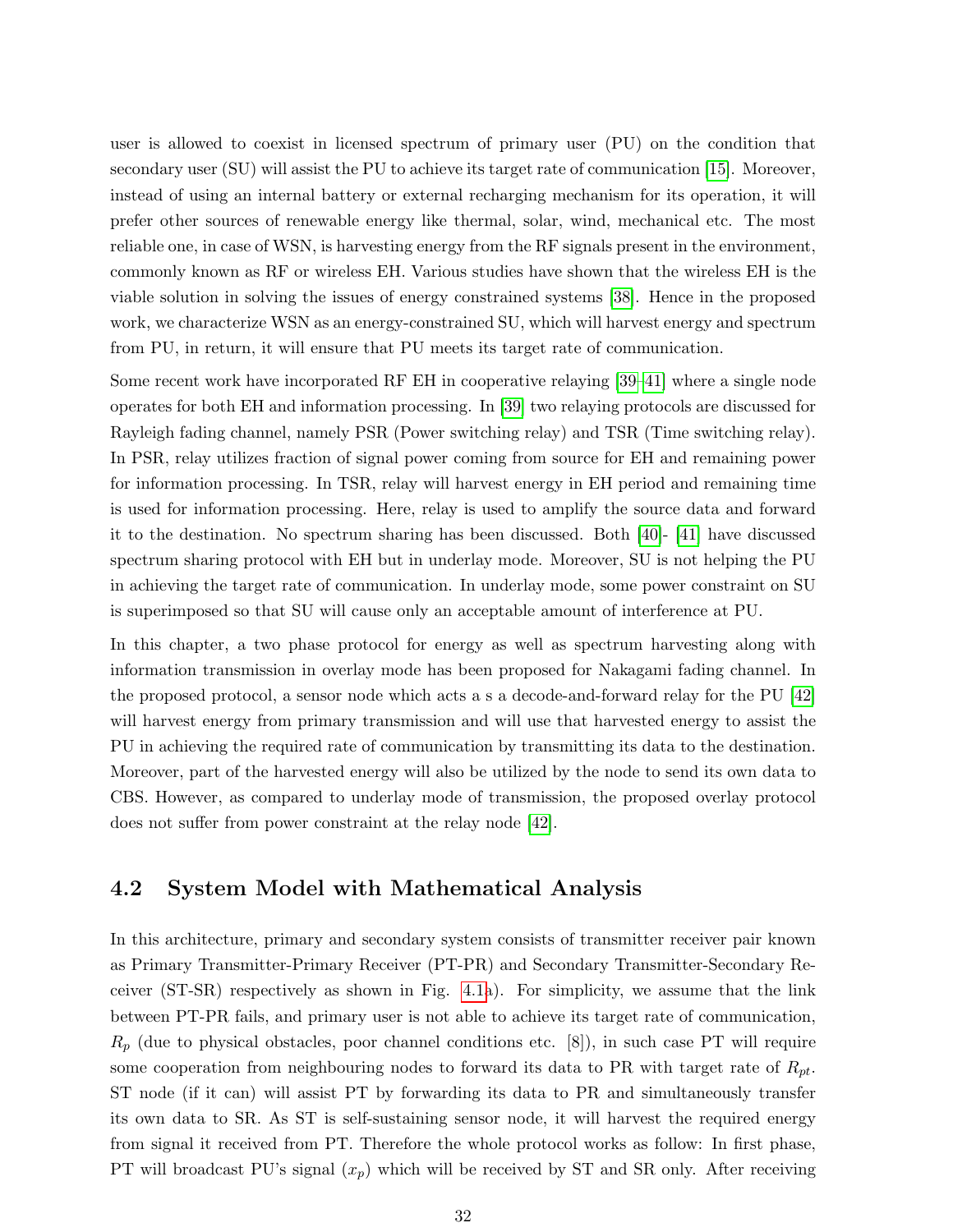the signal, ST will utilize  $\rho$  amount of signal power to harvest energy and remaining for signal decoding. In second phase, this harvested energy will be used to transfer both primary as well as secondary signal  $(x_s)$ . ST will assign some  $(\alpha)$  amount of power to  $x_p$  and remaining to  $x_s$ , so that target rate at PR is met. As SR has prior knowledge of  $x_p$  from phase 1, so it can cancel the interference received in phase 2 and will extract only the required signal i.e.  $x_s$ . The above protocol can be described in the form of pseudo code [\[1\]](#page-53-0) as below

#### CSS with EH in two phase protocol

If PT-PR fails

If ST can help PT by forwarding  $x_p$  to PR

1 Enters into two phase protocol.

2 Phase1:

- a PT will broadcast  $x_p$  which will be received by ST, SR.
- b ST will harvest  $\rho$  amount energy from above transmission and will use remaning energy for  $x_p$  signal decoding.
- 3 Phase2: ST will use  $\alpha$  fraction of power from harvested energy to transmit  $x_p$  and reaming to transmit ST's signal i.e.  $x_s$ .
- 4 As ST has prior knowldge of  $x_p$  from phase1 so it will cancel out the interfere signal  $x_p$  received in phase2.

else ST will keep silent. else PT will continue transmission with PR directly.

The channels between the nodes are modeled as frequency non-selective Nakagami block fading. The channel coefficient between PT-ST, ST-PR, ST-SR, PT-SR, is  $h_1, h_2, h_3, h_4$  respectively. Here,  $h_i \sim$  Nakagami  $(m_i \Omega_i)$  where, m is the shape parameter and  $\Omega$  is the controlling parameter.  $\Omega_i = d_i^{-v}$  where, v is the path loss exponent and  $d_i$  is the distance between the corresponding link. The instantaneous gain of each channel is given as  $\gamma_i = |h_i|^2$ .  $\gamma_i$  is the random variable given by Gamma  $(k, \theta_i)$  where,  $k=m$  and  $\theta_i$  is the scale parameter, defined as  $\theta_i = \frac{\Omega_i}{m}$ . The additive white Gaussian noise (AWGN) at receiver is represented as  $r \sim \mathcal{CN}(0, \sigma^2)$  which indicates 0 mean and  $\sigma^2$  variance.  $x_p$  and  $x_s$  denotes the information-bearing symbol sent by PT and ST respectively, which is assumed to be independently circularly-symmetric complex Gaussian (CSCG) distributed with zero mean and unit variance, i.e.  $x_p \sim \mathcal{CN}(0, 1)$  and  $x_s \sim \mathcal{CN}(0, 1)$ .  $R_{pt}$  and  $R_{st}$  represents the target rate at primary and secondary receiver respectively.

The information signal received at ST during the first phase is given by  $y_{st} = \sqrt{P_p}h_1x_p + n_{st}$ where,  $P_p$  is the transmission power of PT and  $n_{st} \sim \mathcal{CN}(0, \sigma_{st}^2)$  is the AWGN received at ST. Here, ST works as a power splitting based relay as shown in Fig. [4.1b](#page-42-0)), the power is split in the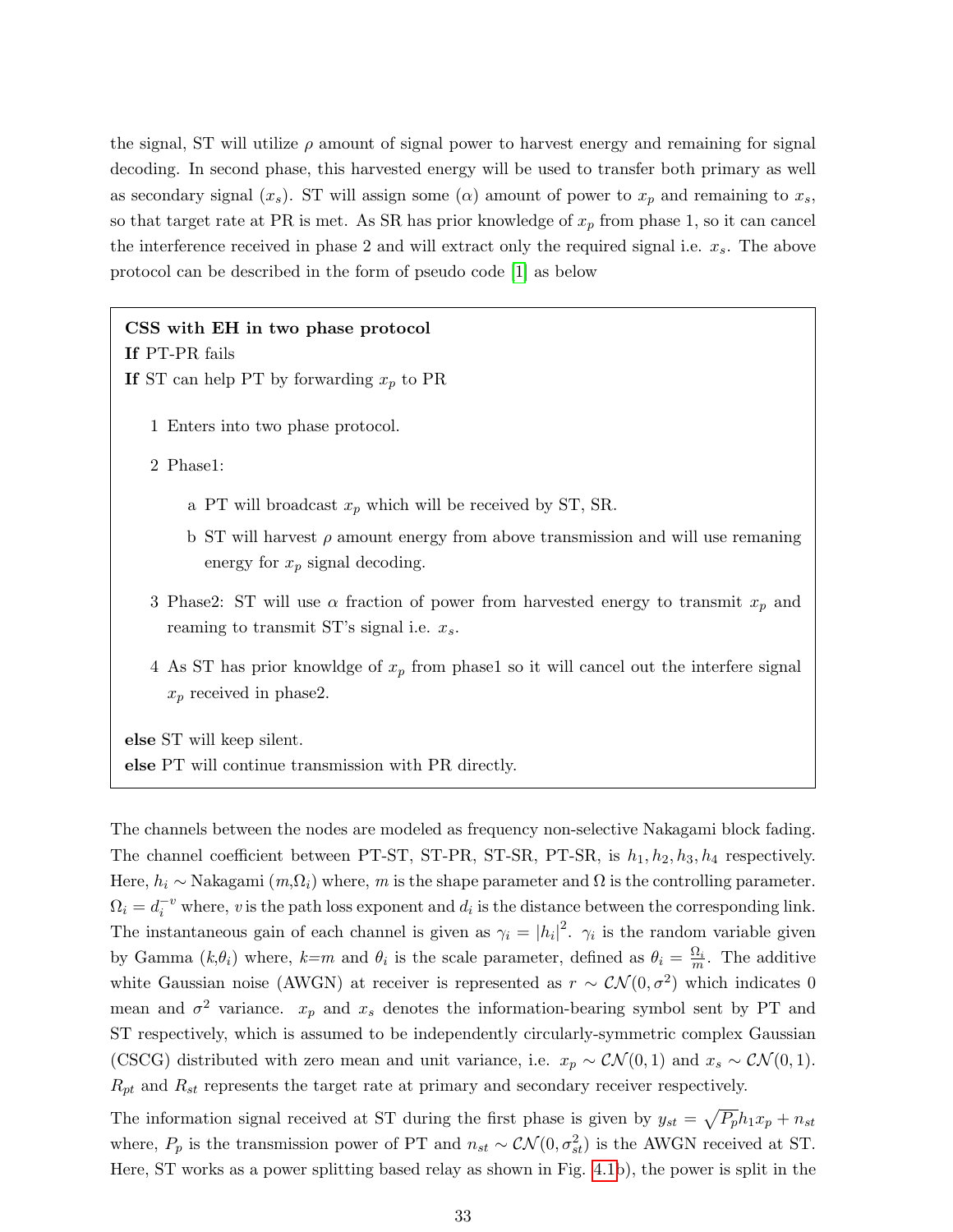ratio of  $\rho : (1 - \rho)$ .  $\rho$  is for energy harvesting and  $(1 - \rho)$  for information processing,  $0 \le \rho \le 1$ . Signal received by energy harvester is given by  $\sqrt{\rho}y_{st} = \sqrt{\rho P_p}h_1x_p + \sqrt{\rho}n_{st}$ . The harvested energy at ST for half of the block time of length T can be given by  $E_h = \frac{\eta \rho P_p |h_1|^2 T}{2}$  where,  $0 \leq \eta \leq 1$  is the energy conversion efficiency. The power will be dispensed for remaining  $T/2$ time and hence given by

<span id="page-42-1"></span>
$$
P_h = \frac{E_h}{T/2} = \eta \rho P_p |h_1|^2.
$$
\n(4.1)

The signal received by information receiver is given by

<span id="page-42-0"></span>

Figure 4.1: a) System Model b) Proposed protocol illustration for energy harvesting and information transmission at ST

$$
\sqrt{(1-\rho)}y_{st} = \sqrt{(1-\rho)P_p}h_1x_p + \sqrt{(1-\rho)}n_{st} + n_{rf}
$$
\n(4.2)

where,  $n_{rf} \sim \mathcal{CN}(0, \sigma_{rf}^2)$  is the sampled AWGN due to RF band to baseband signal conversion. Therefore, total AWGN noise at information receiver is  $n_{ir} = \sqrt{(1-\rho)}n_{st} + n_{rf}$  and  $\sigma_{ir}^2 =$  $(1 - \rho)\sigma_{st}^2 + \sigma_{rf}^2$ . Consequently, the rate achieved at information receiver of ST can be given by

<span id="page-42-2"></span>
$$
R_{ir} = \frac{1}{2}\log_2(1 + SNR_{ir})
$$
\n(4.3)

where,  $SNR_{ir} = \frac{(1-\rho)P_p\gamma_1}{\sigma^2}$  $\frac{\rho_1 P_p \gamma_1}{\sigma_{ir}^2}$ . In transmission phase 2, ST decodes the received signal  $(x_p)$  at information receiver and transmits it along with  $x_s$  by providing fraction of  $\alpha$  and  $(1-\alpha)$  power respectively. The signal received at PR is given by  $y_{pr}$  = √  $\overline{\alpha P_h} x_p h_2 + \sqrt{(1-\alpha) P_h} x_s h_2 +$  $n_{pr}$  where,  $n_{pr} \sim \mathcal{CN}(0, \sigma_{pr}^2)$  is the AWGN received at PR and  $P_h$  is defined in[\(4.1\)](#page-42-1). After substituting  $P_h$ , we get  $y_{pr} = \sqrt{\alpha \eta \rho P_p |h_1|^2} x_p h_2 + \sqrt{(1-\alpha) \eta \rho P_p |h_1|^2} x_s h_2 + n_{pr}$ . The rate achieved at PR is given by

<span id="page-42-3"></span>
$$
R_{pr} = \frac{1}{2}\log_2(1 + SNR_{pr})
$$
\n(4.4)

where,  $SNR_{pr} = \frac{\alpha \eta \rho P_p \gamma_1 \gamma_2}{(1-\alpha) \eta \rho P_p \gamma_1 \gamma_2}$  $\frac{\alpha\eta\rho r_p\gamma_1\gamma_2}{(1-\alpha)\eta\rho P_p\gamma_1\gamma_2+\sigma_{pr}^2}.$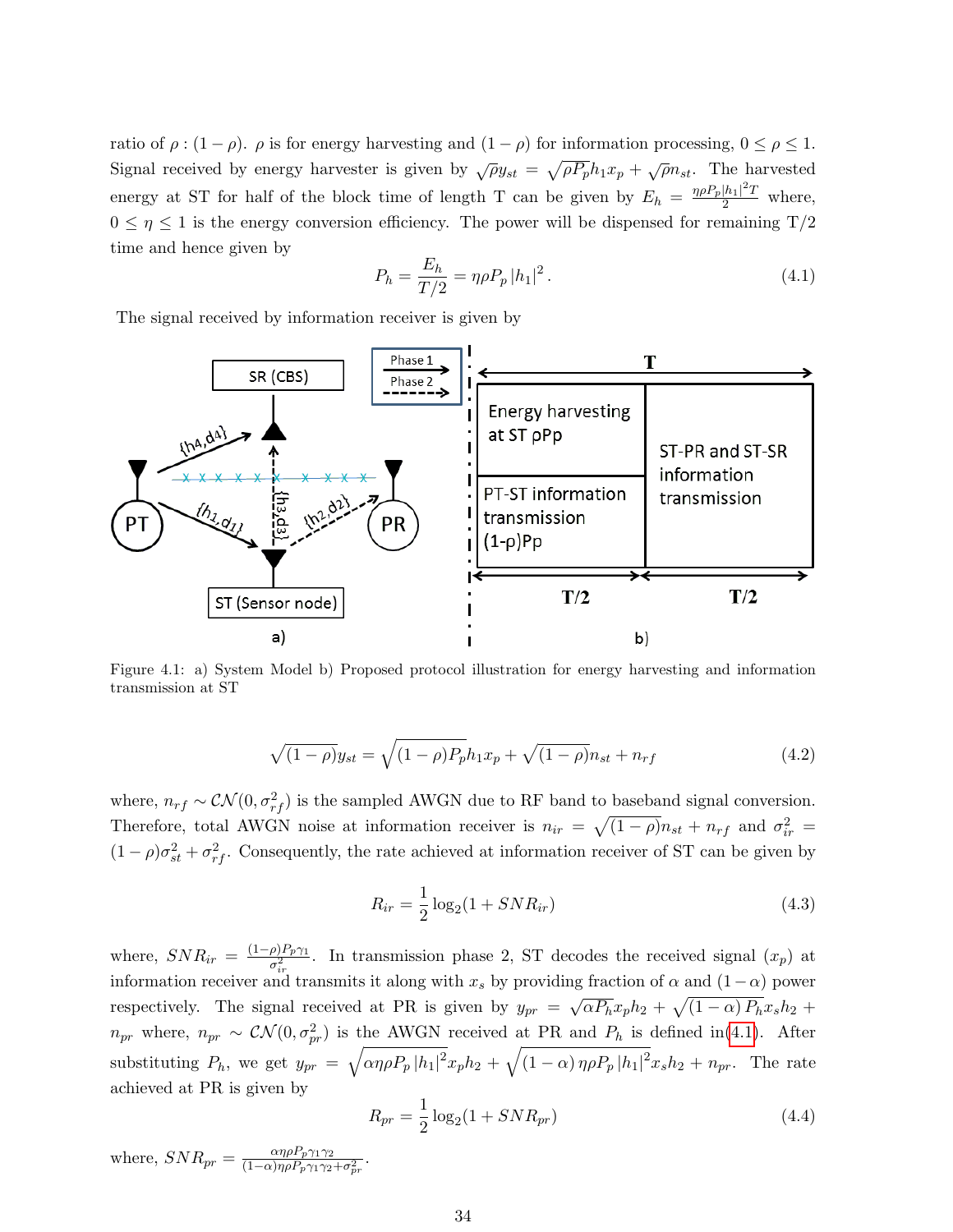# <span id="page-43-0"></span>4.3 Outage Probability of Primary System

The outage probability for the primary system can be given as

<span id="page-43-1"></span>
$$
P_p^{out} = 1 - P[R_{ir} > R_{pt}] P[R_{pr} > R_{pt}].
$$
\n(4.5)

[\(4.5\)](#page-43-1) shows that outage at PR will be declared if either ST or PR fails in decoding primary's signal with target rate of  $R_{pt}$ . Using  $(4.3)$ 

<span id="page-43-7"></span>
$$
P\left[R_{ir} > R_{pt}\right] = 1 - P\left[\gamma_1 < \frac{\psi_p \sigma_{ir}^2}{(1 - \rho)P_p}\right] = 1 - \frac{\Gamma(k, \frac{\psi_p \sigma_{ir}^2}{\theta_1 (1 - \rho)P_p})}{\Gamma(k)}\tag{4.6}
$$

where,  $\psi_p = 2^{2R_{pt}} - 1$  $\psi_p = 2^{2R_{pt}} - 1$ ,  $\Gamma(.,.)$  is the lower incomplete gamma function<sup>1</sup> and  $\Gamma(.)$  is the complete gamma function<sup>[2](#page-43-3)</sup>. Using  $(4.4)$ ,

<span id="page-43-4"></span>
$$
P\left[R_{pr} > R_{pt}\right] = 1 - P\left[\frac{\alpha\eta\rho P_p \gamma_1 \gamma_2}{(1 - \alpha)\eta\rho P_p \gamma_1 \gamma_2 + \sigma_{pr}^2} < \psi_p\right]
$$
(4.7)

where,  $z = \frac{\psi_p \sigma_{pr}^2}{\eta \rho P_p [\alpha - \psi_p(1-\alpha)]}$ . [\(4.7\)](#page-43-4) can be rewritten as,

<span id="page-43-5"></span>
$$
P\left[R_{pr} > R_{pt}\right] = \begin{cases} 1 - P[\gamma_1 \gamma_2 < z] & \psi_p < \frac{\alpha}{1 - \alpha} \\ 1 - P[\gamma_1 \gamma_2 > z] = 0 & \text{otherwise} \end{cases}
$$
(4.8)

The second equality in [\(4.8\)](#page-43-5) is because of the fact that for  $\psi_p > \frac{\alpha}{1-\alpha}$ , the z term will be negative and the probability of gamma distribution greater than a negative number is always 1. Moreover for  $\psi_p = \frac{\alpha}{1-\alpha}$ , z tends to  $+\infty$  and the probability of product of gamma distribution less than  $+\infty$  is also 1. Now solving for first equality when z is positive, using concept of product of two RVs, we obtain

<span id="page-43-6"></span>
$$
P[\gamma_1 \gamma_2 < z] = \int_0^\infty f_{\gamma_1}(x) P(\gamma_2 \le z/x) dx
$$
\n
$$
= \frac{1}{\theta_1^k (\Gamma(k))^2} \int_0^\infty x^{(k-1)} e^{-\frac{x}{\theta_1}} \Gamma\left(k, \frac{z}{x \theta_2}\right) dx. \tag{4.9}
$$

Using  $(4.7)$ ,  $(4.8)$  and  $(4.9)$  we get,

<span id="page-43-8"></span><span id="page-43-3"></span><span id="page-43-2"></span>
$$
P\left[R_{pr} > R_{pt}\right] = \begin{cases} 0 & 0 \le \alpha \le \hat{\alpha} \\ 1 - \frac{1}{\theta_1^k(\Gamma(k))^2} \int_0^\infty x^{(k-1)} e^{-\frac{x}{\theta_1}} \Gamma\left(k, \frac{z}{x\theta_2}\right) dx & \hat{\alpha} < \alpha \le 1 \end{cases} \tag{4.10}
$$
\n
$$
\frac{{}^{1}\Gamma(k, x) = \int_0^x t^{k-1} e^{-t} dt}{{}^{2}\Gamma(k) = \int_0^\infty t^{k-1} e^{-t} dt}
$$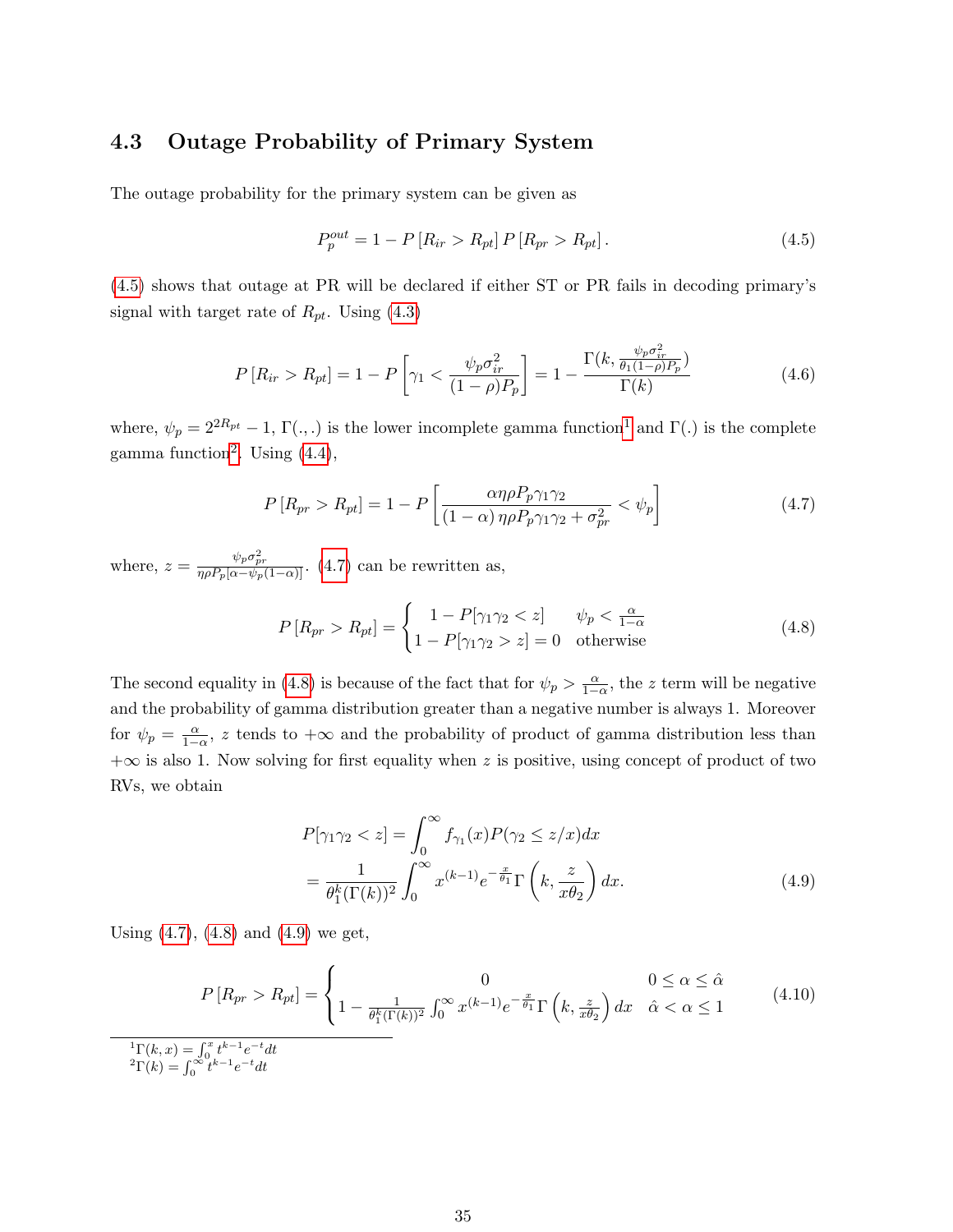where,  $\hat{\alpha} = \frac{\psi_p}{\psi_p + 1}$ . Using [\(4.5\)](#page-43-1), [\(4.6\)](#page-43-7) and [\(4.10\)](#page-43-8) we get,

$$
P_p^{out} = \begin{cases} P_{p_1}^{out} = 1, & 0 \le \alpha \le \hat{\alpha} \\ P_{p_2}^{out}, & \hat{\alpha} < \alpha \le 1 \end{cases}
$$
 (4.11)

where,

<span id="page-44-1"></span>
$$
P_{p_2}^{out} = 1 - \left(1 - \frac{\Gamma(k, \frac{\psi_p \sigma_{ir}^2}{\theta_1 (1 - \rho) P_p})}{\Gamma(k)}\right) \left(1 - \frac{1}{\theta_1^k (\Gamma(k))^2} \int_0^\infty x^{(k-1)} e^{-\frac{x}{\theta_1}} \Gamma\left(k, \frac{z}{x \theta_2}\right) dx\right). \tag{4.12}
$$

Eq.[\(4.12\)](#page-44-1), can be obtained in closed form using  $(43, eq. (7)),$ 

<span id="page-44-2"></span>
$$
P_{p_2}^{out} = 1 - \left(1 - \frac{\Gamma(k, \frac{\psi_p \sigma_{ir}^2}{\theta_1 (1 - \rho) P_p})}{\Gamma(k)}\right) \left(1 - \frac{1}{(\Gamma(k))^2} G_{1,3}^{2,1} \left[\frac{z}{\theta_1 \theta_2} \Big|_{k} \begin{array}{c} 1 \\ k \end{array} \right] \right) \tag{4.13}
$$

where,  $G$ [.] is the Meijer G-function as defined in  $(44]$ , eq. $(9.301)$ ). For m=1 Nakagami fading reduces to Rayleigh Fading Channel and [\(4.13\)](#page-44-2) reduces to

$$
P_{p_2}^{out} = 1 - \left(e^{-\frac{\psi_p \sigma_{tr}^2}{\theta_1 (1 - \rho) P_p}}\right) \left(\sqrt{\frac{4z}{\theta_1 \theta_2}} K_1 \left(\sqrt{\frac{4z}{\theta_1 \theta_2}}\right)\right) \tag{4.14}
$$

where,  $K_1(.)$  is the first order modified bessel function of second kind [\[44\]](#page-56-8). Here we have used  $\int_0^\infty e^{-\frac{\beta}{4x}-\gamma x}dx=\sqrt{\frac{\beta}{\gamma}}K_1(x)$ √  $\overline{\beta\gamma}$ ) from [\[44\]](#page-56-8).

# <span id="page-44-0"></span>4.4 Outage Probability of Secondary system

The signal received by SR in transmission phase 1 is given by

<span id="page-44-4"></span>
$$
y_{sr_1} = \sqrt{P_p}h_4x_p + n_{sr}
$$
\n
$$
\tag{4.15}
$$

where,  $n_{sr} \sim \mathcal{CN}(0, \sigma_{sr}^2)$  is the AWGN received at SR. At SR, an estimate of  $x_p$  is obtained as  $\widehat{x_p} = \frac{y_{sr_1}}{\sqrt{P_p}}$  $\frac{q_{sr_1}}{P_p h_4} = x_p + \frac{n_{sr_1}}{\sqrt{P_p}h_4}$  $\frac{S_{s_{r_1}}}{P_p h_4}$ . In transmission phase 2, signal received at SR from ST is given by

<span id="page-44-3"></span>
$$
y_{sr_2} = \sqrt{\alpha P_p \eta \rho |h_1|^2} h_3 x_p + \sqrt{(1-\alpha) P_p \eta \rho |h_1|^2} h_3 x_s + n_{sr}
$$
\n(4.16)

The estimate  $\widehat{x_p}$  is used to cancel the interference component from [\(4.16\)](#page-44-3), to obtain  $\widehat{y}_{sr_2}$  =  $\sqrt{(1-\alpha)P_p\eta\rho\,|h_1|^2}h_3x_s+n_{sr}$ . The achieved rate between ST and SR, conditioned on successful decoding of  $x_p$  at both ST and SR in the first transmission phase, is given by

<span id="page-44-5"></span>
$$
R_{sr} = \frac{1}{2}\log_2\left[1 + SNR_{sr}^{df}\right] \tag{4.17}
$$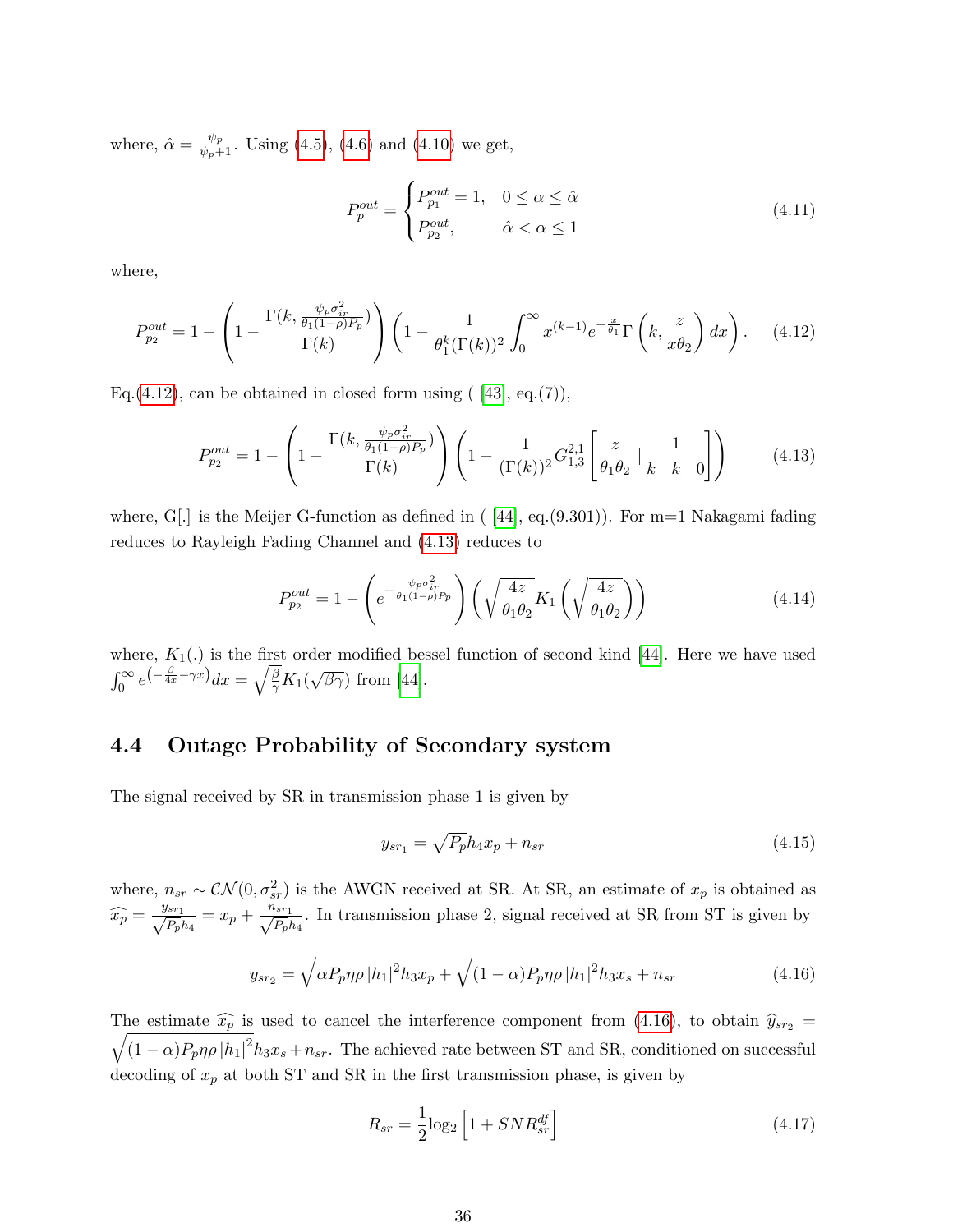where,  $SNR_{sr}^{df} = \frac{(1-\alpha)\eta \rho P_p \gamma_1 \gamma_3}{\sigma^2}$  $\frac{\eta \rho F_p \gamma_1 \gamma_3}{\sigma_{sr}^2}$ . Moreover, using [\(4.15\)](#page-44-4) the rate achieved at SR in phase 1 is given by

<span id="page-45-0"></span>
$$
R_{sd} = \frac{1}{2}\log_2\left[1 + \frac{P_{pt}\gamma_4}{\sigma_{sr}^2}\right].
$$
 (4.18)

Outage is declared if ST and SR are not able to decode  $x_p$ , and therefore the outage probability of the secondary signal transmission with target rate  $R_{st}$  is given as

<span id="page-45-1"></span>
$$
P_s^{out} = 1 - P[R_{ir} > R_{pt}] P[R_{sd} > R_{pt}] P[R_{sr} > R_{st}].
$$
\n(4.19)

Using [\(4.18\)](#page-45-0),

<span id="page-45-2"></span>
$$
P\left[R_{sd} > R_{pt}\right] = 1 - P\left[\gamma_4 < \frac{\psi_p \sigma_{sr}^2}{P_p}\right] = 1 - \frac{\Gamma(k, \frac{\psi_p \sigma_{sr}^2}{\theta_4 P_p})}{\Gamma(k)}.\tag{4.20}
$$

Using [\(4.17\)](#page-44-5),

$$
P[R_{sr} > R_{st}] = 1 - P[R_{sr} < R_{st}] = 1 - P[\gamma_1 \gamma_3 < y]
$$

where,  $y = \frac{\psi_s \sigma_{sr}^2}{(1-\alpha)\eta \rho P_p}$  and  $\psi_s = 2^{2R_{st}} - 1$ . Therefore,

<span id="page-45-3"></span>
$$
P\left[R_{sr} > R_{st}\right] = 1 - \int_0^\infty f_{\gamma_1}(x) P(\gamma_3 \le y/x) dx
$$
\n
$$
= 1 - \frac{1}{\theta_1^k (\Gamma(k))^2} \int_0^\infty x^{(k-1)} e^{-\frac{x}{\theta_1}} \Gamma\left(k, \frac{y}{x\theta_3}\right) dx. \tag{4.21}
$$

Using [\(4.6\)](#page-43-7), [\(4.19\)](#page-45-1), [\(4.20\)](#page-45-2) and [\(4.21\)](#page-45-3) we get,

<span id="page-45-4"></span>
$$
P_s^{out} = 1 - \left(1 - \frac{\Gamma(k, \frac{\psi_p \sigma_{ir}^2}{\theta_1 (1 - \rho) P_p})}{\Gamma(k)}\right) \left(1 - \frac{\Gamma(k, \frac{\psi_p \sigma_{sr}^2}{\theta_4 P_p})}{\Gamma(k)}\right)
$$

$$
\left(1 - \frac{1}{\theta_1^k (\Gamma(k))^2} \int_0^\infty x^{(k-1)} e^{-\frac{x}{\theta_1}} \Gamma\left(k, \frac{y}{x\theta_3}\right) dx\right).
$$
(4.22)

Eq.[\(4.22\)](#page-45-4), can be obtained in closed form using  $([43], eq.(7)),$ 

<span id="page-45-5"></span>
$$
P_s^{out} = 1 - \left(1 - \frac{\Gamma(k, \frac{\psi_p \sigma_{ir}^2}{\theta_1 (1 - \rho) P_p})}{\Gamma(k)}\right) \left(1 - \frac{\Gamma(k, \frac{\psi_p \sigma_{sr}^2}{\theta_4 P_p})}{\Gamma(k)}\right) \left(1 - \frac{1}{(\Gamma(k))^2} G_{1,3}^{2,1} \left[\frac{y}{\theta_1 \theta_3} \Big|_{k} \begin{array}{c} 1 \\ k \end{array} \right] \right) \tag{4.23}
$$

where,  $G$ [.] is the Meijer G-function as defined in  $(44]$ , eq. $(9.301)$ . For m=1 i.e. Rayleigh Fading Channel, [\(4.23\)](#page-45-5) can be re-written as

$$
P_s^{out} = 1 - \left(e^{-\frac{\psi_p \sigma_{ir}^2}{\theta_1(1-\rho)P_p}}\right) \left(e^{-\frac{\psi_p \sigma_{sr}^2}{\theta_4 P_p}}\right)
$$

$$
\left(\sqrt{\frac{4y}{\theta_1 \theta_3}} K_1 \left(\sqrt{\frac{4y}{\theta_1 \theta_3}}\right)\right).
$$
(4.24)

where,  $K_1(.)$  is the first order modified bessel function of second kind [\[44\]](#page-56-8). Here we have used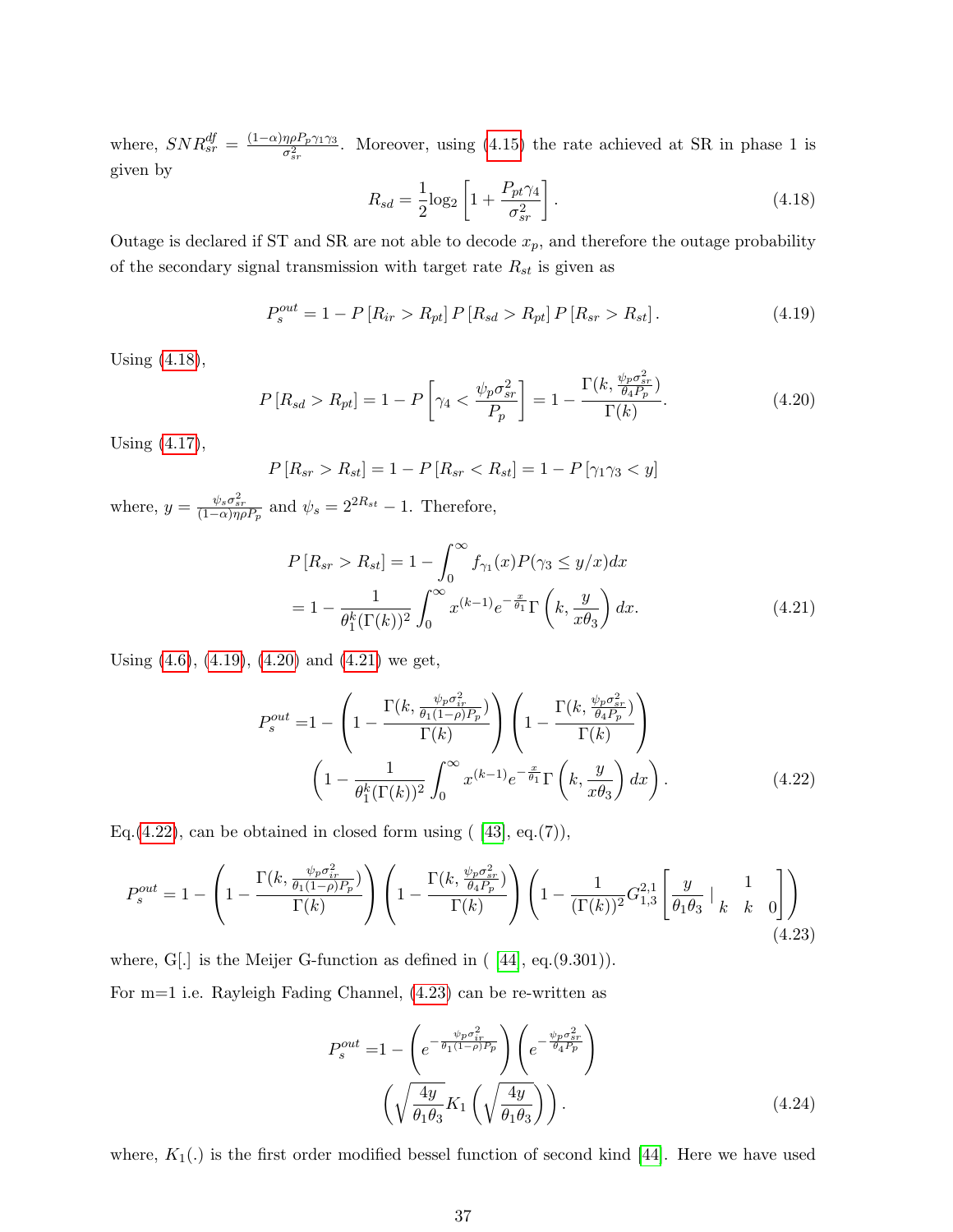$$
\int_0^\infty e^{-\frac{\beta}{4x} - \gamma x} dx = \sqrt{\frac{\beta}{\gamma}} K_1(\sqrt{\beta \gamma}) \text{ from [44].}
$$

## <span id="page-46-0"></span>4.5 Simulation results and discussion

In this section we have plotted outage probability for primary and secondary system with respect to location of the nodes in Fig. [4.2](#page-46-1) and [4.3](#page-47-0) respectively. We have considered  $\frac{P_p}{\sigma_{ir}^2} = \frac{P_p}{\sigma_{pr}^2}$  $\frac{P_p}{\sigma_{pr}^2} = \frac{P_p}{\sigma_{sr}^2}$  $\frac{r_p}{\sigma_{sr}^2} =$ 40 dB. The path loss exponent (i.e.  $v$ ) is considered to be 3. The target rate for both systems are considered to be 1 i.e.  $R_P = R_S = 1$ . The results are shown for:

- two different values of m i.e.  $m = 0.5$  (half Gaussian pulse), 1 (Rayleigh fading)
- two different values of  $\rho$  i.e.  $\rho = 0.25, 0.75$
- two different values of  $\eta$  i.e.  $\eta = 0.5, 1$
- for  $\alpha = 0.8$
- distance of d (where,  $0.1 \le d \le 0.9$ ) between PT-ST node and (1-d) between ST-PR, ST-SR links. PT-SR distance is assumed to be 1.

<span id="page-46-1"></span>It is very obvious that with increasing value of  $m$ , fading will become less severe; therefore outage probability decreases when m changes from 0.5 to 1 in both Fig[.4.2](#page-46-1) and [4.3.](#page-47-0)



Figure 4.2: Outage probability for Primary System

From Fig. [4.2,](#page-46-1) it can be observed that when d is small, outage probability decreases with increasing  $\rho$ , as less value of d indicates PT and ST are closed enough and hence more energy can be saved by using large  $\rho$ . However, when d  $\geq 0.8$ , we need to choose small value of  $\rho$  in order to have less outage probability. The reason for this is, as ST is moving away from PT, it will require more power for decoding the signal correctly. So proper choice of  $\rho$  depends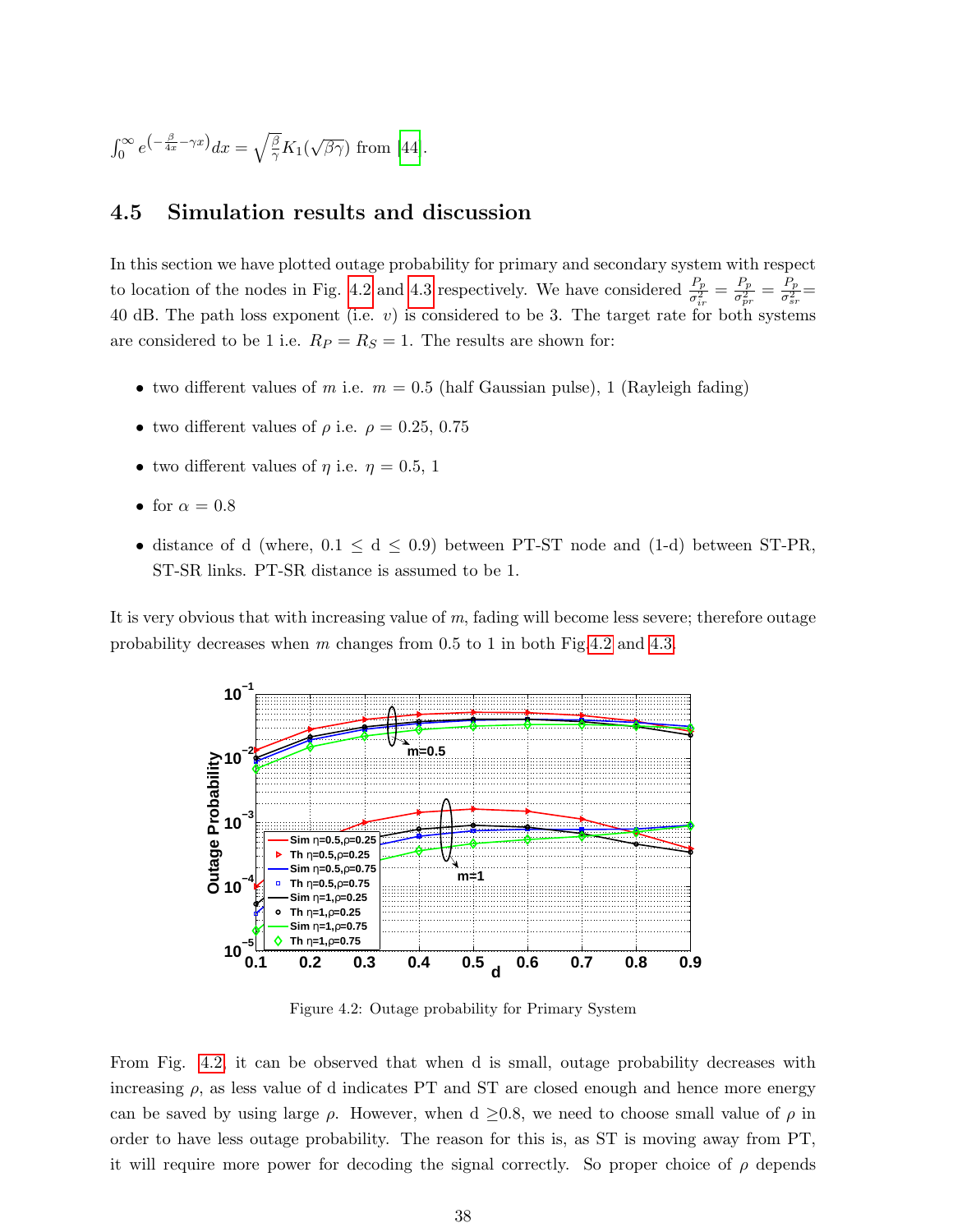<span id="page-47-0"></span>

Figure 4.3: Outage probability for Secondary System

on the location of nodes. Similarly, Fig. [4.3](#page-47-0) illustrates the outage probability of secondary system with respect to d. The trend observed in secondary system is quite similar to that of primary system. This can be explained as follows. Since the outage probability of secondary system is also dependent on the successful decoding of primary signal by ST in Phase 1, hence as d (i.e.. distance between PT-ST) increases the probability of successful decoding of primary signal reduces hence the outage increases. Furthermore, when  $d \geq 0.8$ , more power is required for decoding and less for transmission, hence outage probability decreases for  $\rho = 0.25$ .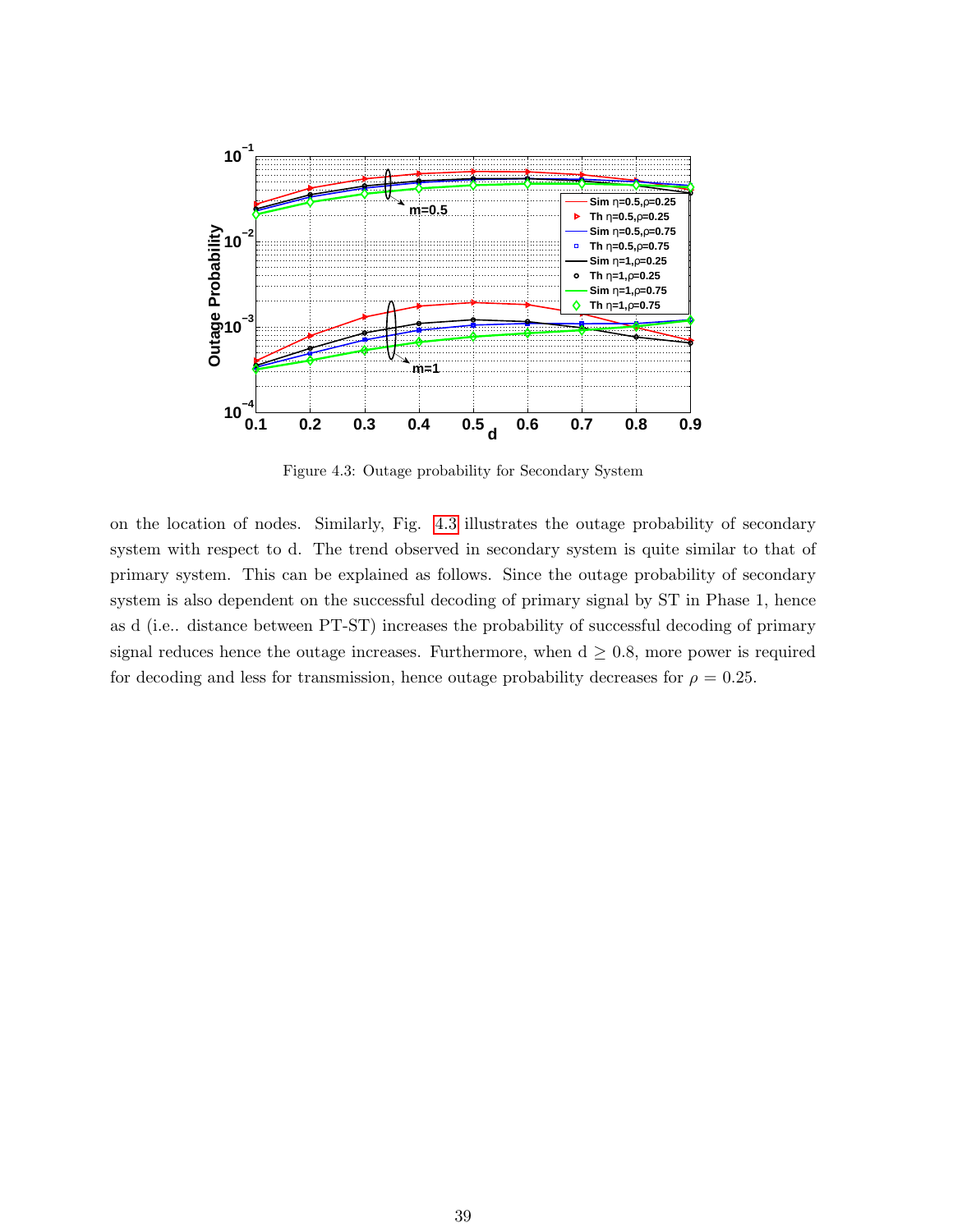# <span id="page-48-0"></span>Chapter 5

# Conclusion and Future Work

## <span id="page-48-1"></span>5.1 Conclusion

Cognitive radio is a promising technology to solve spectrum scarcity problem. Cooperative spectrum sharing scheme is an alternative framework to realize a cognitive radio network. But conventional CSS schemes have many issues, few of them are resolved in this thesis. The research work done in the thesis can be categorized into four parts. In first part, conventional CSS schemes and various wireless terminologies have been discussed.

In second part, a two phase cooperative spectrum sharing scheme with decode and forward relay at secondary system has been proposed. The proposed technique utilizes transmit antenna selection scheme at secondary transmitter in order to reduce interference at primary receiver due to presence of secondary signal.

In third part, a three phase cooperative spectrum sharing scheme with decode and forward relay at secondary system has been proposed. The proposed technique utilizes STBC to cancel interference at primary as well as secondary receiver. As power is divided equally among primary and secondary signals at ST, therefore performance of secondary system is drastically improved without affecting the performance of primary system. It has also been shown that by using the proposed scheme it is possible to achieve a diversity of 3 and 2 for primary and secondary system respectively.

In fourth part, a new protocol for wireless sensor nodes has been discussed. In this protocol, WSN which is characterized as a secondary user can harvest both energy and spectrum from primary signal transmission. Simultaneously it will also help primary user in achieving the target rate of communication.

The excellent agreement between simulated results and the analytically obtained closed form expressions validated the theoretical analysis presented in the thesis.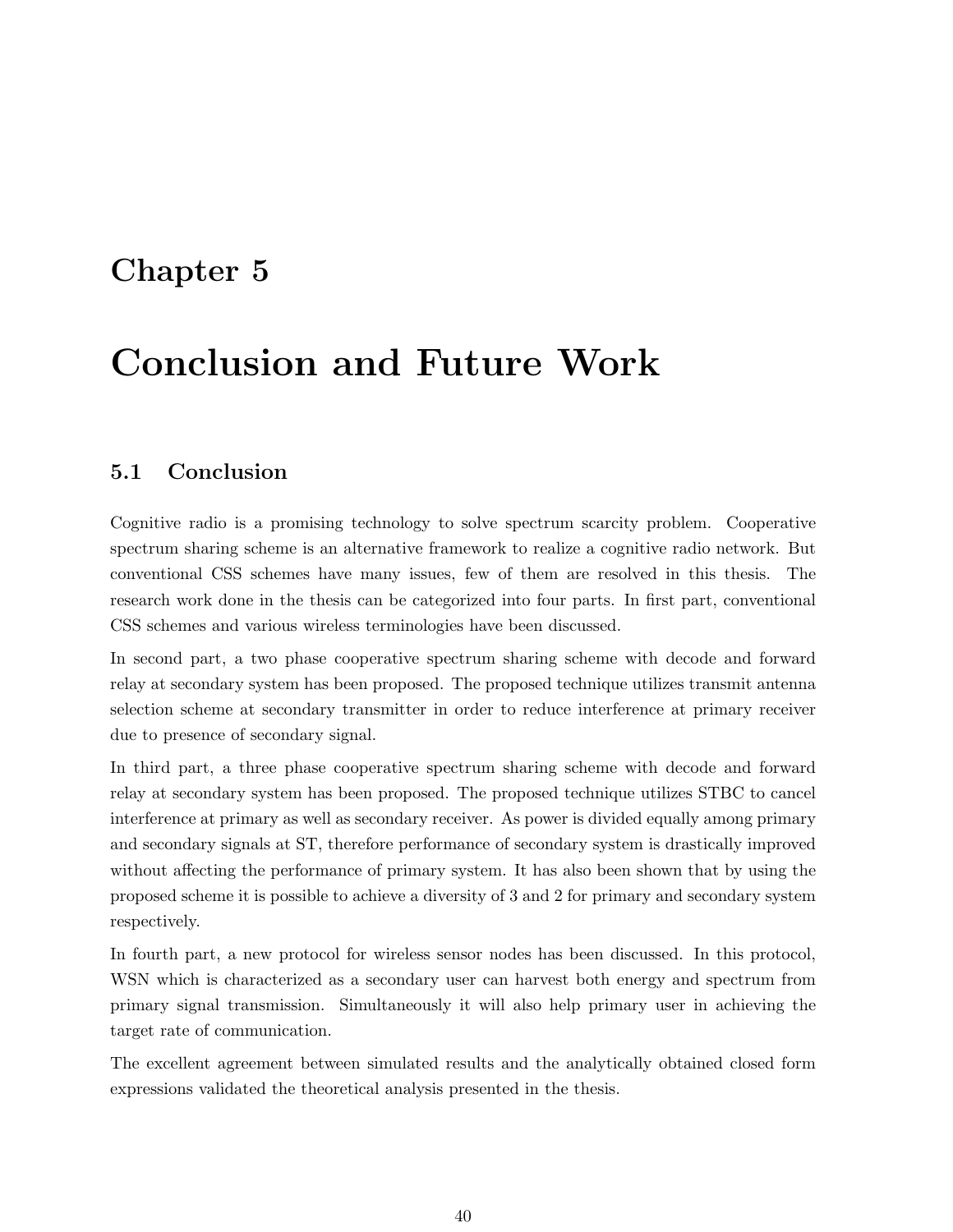# <span id="page-49-0"></span>5.2 Future work

- The work can be extended for adaptive modulation techniques. In which time duration of each phase can be based upon the channel condition, instead of equally dividing the time block.
- In the proposed work (in chapter 2 and 3), overall time was constant but ST is keep on increasing the power to provide better performance. The future work can be the scenario where overall time and power, both are fixed for entire communication. In such scenario by using some transmit CSI, PT can estimate the channel between PT-ST and based upon channel conditions, it will use only the amount of power by which ST can decode the  $x_p$ signal correctly and remaining power is assigned to ST for further transmission.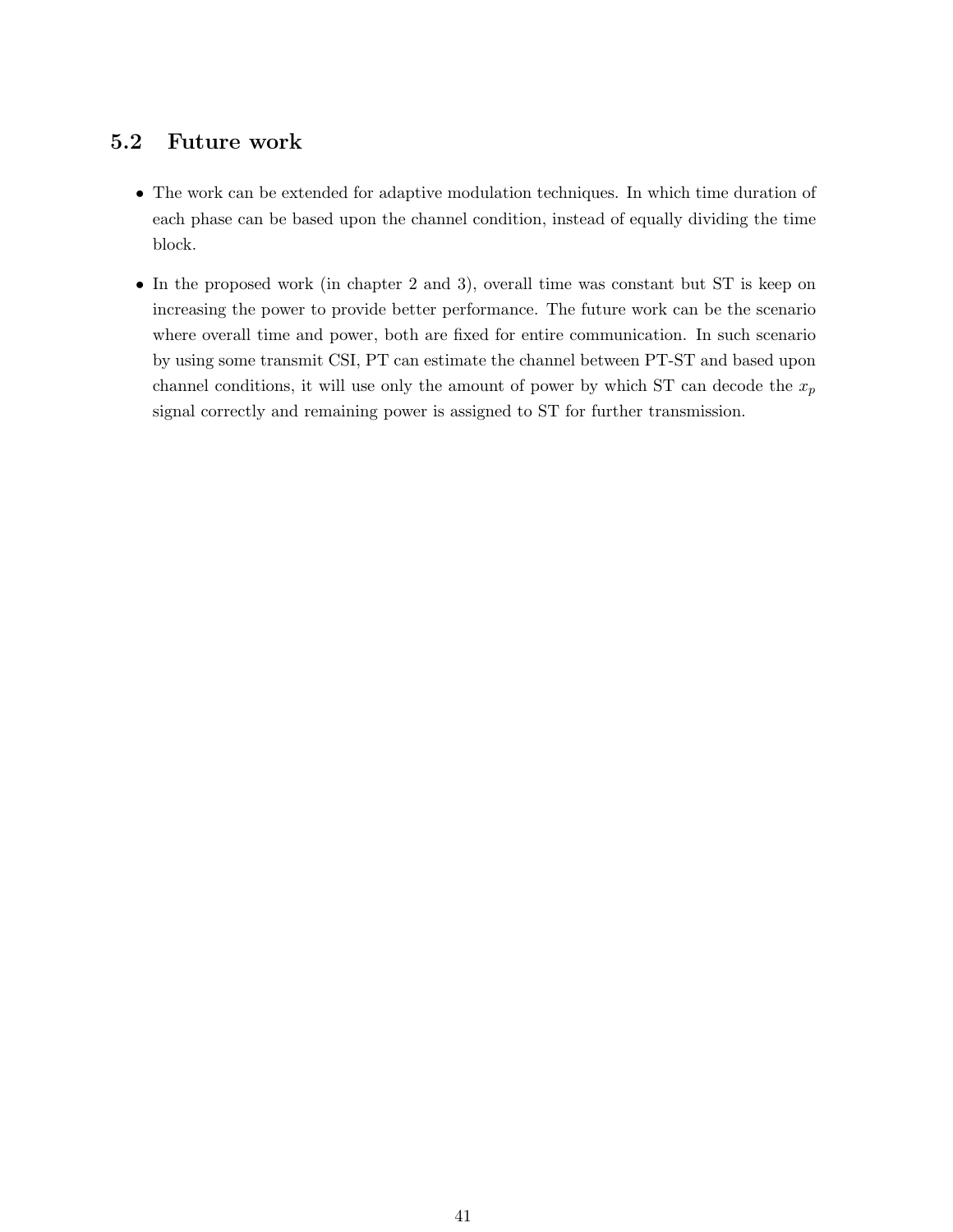# Appendix

# Appendix A

Derivation for the probability by which  $R_{MRC}$  fails to achieve target rate [\[34\]](#page-55-10). According to [\(2.16\)](#page-20-3)

$$
P[R_{MRC} < R_{pt}] = P\left[\frac{P_p \gamma_1}{\sigma^2} + \frac{\alpha P_s \gamma_{\text{max}}}{(1 - \alpha) P_s \gamma_{\text{min}} + \sigma^2} < \rho\right]
$$
\n
$$
= \int_0^{\frac{\sigma^2}{P_p} (\rho - \frac{\alpha}{1 - \alpha})} P\left[\gamma_{\text{max}} < c + b \gamma_{\text{min}}\right] f_{\gamma_1} d_{\gamma_1} \tag{5.1}
$$

where,

<span id="page-50-3"></span>
$$
b = \left(\frac{\alpha}{1-\alpha}\right) \left(\rho - \frac{P_p \gamma_1}{\sigma^2}\right), c = \frac{\sigma^2}{\alpha P_s} \left(\rho - \frac{P_p \gamma_1}{\sigma^2}\right). \tag{5.2}
$$

Moreover,  $\gamma \sim \varepsilon(1)$ , therefore PDF of  $\gamma_1$  is given as

<span id="page-50-4"></span><span id="page-50-2"></span><span id="page-50-0"></span>
$$
f_{\gamma_1}(\gamma_1) = \begin{cases} e^{-\gamma_1} & \gamma_1 \ge 0\\ 0 & \text{Otherwise} \end{cases}
$$
 (5.3)

Solving for,

<span id="page-50-1"></span>
$$
P\left[\gamma_{\max} < c + b\gamma_{\min}\right] = \int \int f_{\gamma_{\max},\gamma_{\min}}(w,z) \, dw \, dz \tag{5.4}
$$

where,  $f_{\gamma_{\text{max}},\gamma_{\text{min}}}(w, z)$  is the joint pdf of  $\gamma_{\text{max}}$  and  $\gamma_{\text{min}}$ . Moreover, joint CDF is given by

$$
F_{\gamma_{\max},\gamma_{\min}}(w,z) = P[\gamma_{\max} \le w, \gamma_{\min} \le z]
$$
  
= 
$$
P[\max(\gamma_5, \gamma_6) \le w, \min(\gamma_5, \gamma_6) \le z].
$$
 (5.5)

Considering following mention cases: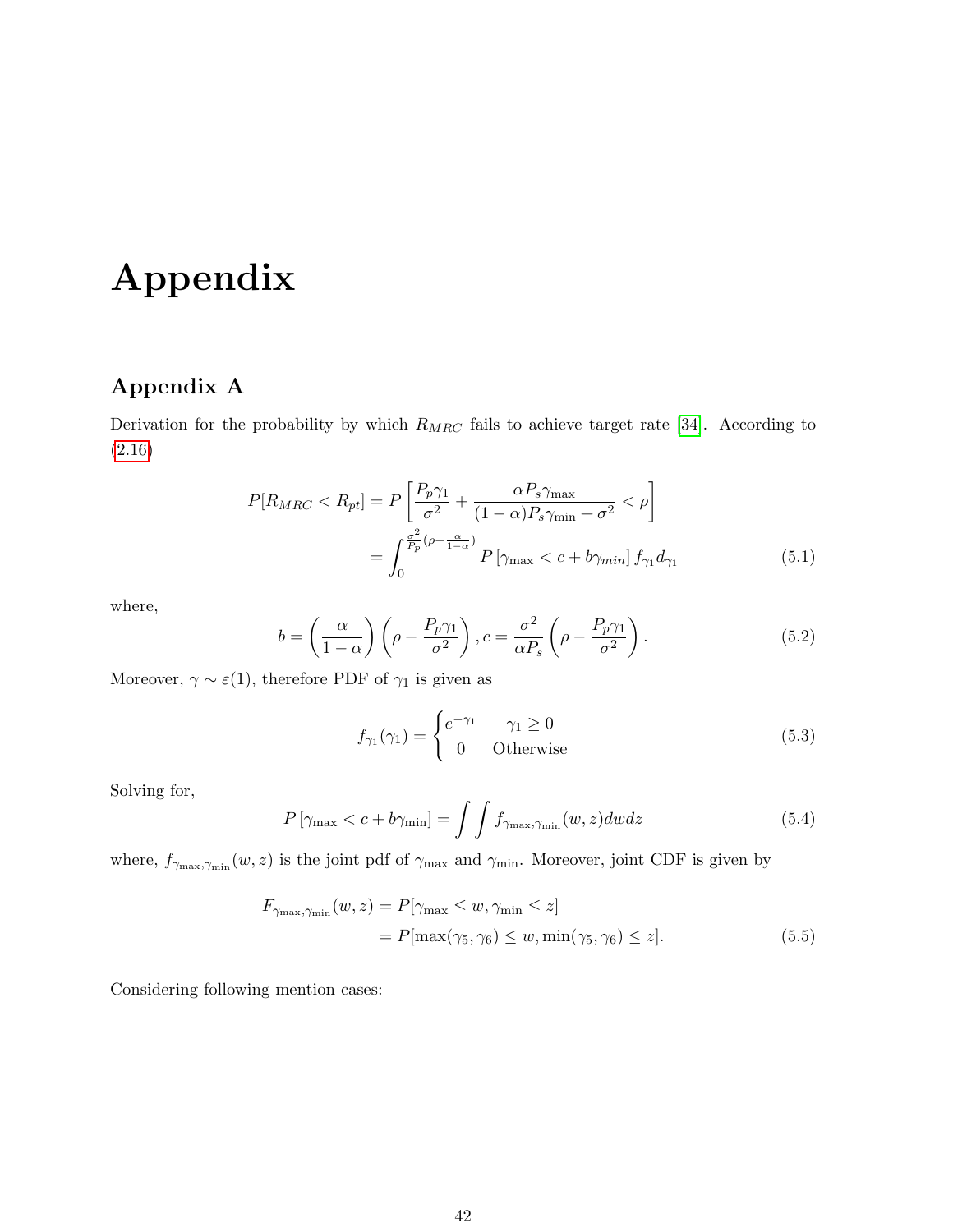**Case 1:**  $w > z$  as shown in Fig. [5.1,](#page-52-0) [\(5.5\)](#page-50-0) can be rewritten as,

$$
= P[\max(\gamma_5, \gamma_6) \le w] - P[\min(\gamma_5, \gamma_6) \le z]
$$
  
\n
$$
= P[\gamma_5 \le w]P[\gamma_6 \le w] - P[z \le \gamma_5 \le w]P[z \le \gamma_6 \le w]
$$
  
\n
$$
= (P[\gamma_5 \le w])^2 - (P[z \le \gamma_5 \le w])^2
$$
  
\n
$$
= (1 - e^{-wd_5^v})^2 - \left(\int_z^w d_5^v e^{-xd_5^v} dx\right)^2
$$
  
\n
$$
= 1 - 2(e^{-wd_5^v}) - e^{-2zw} + 2e^{d_5^v(w+z)}.
$$
\n(5.6)

Differentiating [\(5.6\)](#page-51-0) to get joint PDF,

<span id="page-51-0"></span>
$$
f_{\gamma_{\max},\gamma_{\min}}(w,z) = \frac{\partial^2}{\partial z \partial w} F_{\gamma_{\max},\gamma_{\min}}(w,z) = 2d_5^{2v} e^{-d_5^v(w+z)}.
$$
 (5.7)

**Case 2:**  $w \leq z$  as shown in Fig. [5.1](#page-52-0)

<span id="page-51-1"></span>
$$
P[\max(\gamma_5, \gamma_6) \le w] = (P[\gamma_5 \le w])^2 = (1 - e^{-wd_5^v})^2. \tag{5.8}
$$

Differentiating [\(5.8\)](#page-51-1) to get joint PDF,

$$
f_{\gamma_{\max},\gamma_{\min}}(w,z) = \frac{\partial^2}{\partial z \partial w} F_{\gamma_{\max},\gamma_{\min}}(w,z) = 0.
$$
 (5.9)

Therefore,

$$
f_{\gamma_{\max},\gamma_{\min}}(w,z) = \begin{cases} 2d_5^{2v}e^{-d_5^v(w+z)} & w > z\\ 0 & \text{Otherwise} \end{cases}
$$
(5.10)

From [\(5.4\)](#page-50-1),

$$
P\left[\gamma_{\max} < c + b\gamma_{\min}\right] = \int\limits_{0}^{\infty} \int\limits_{z}^{c+bz} 2d_5^{2v} e^{-d_5^v(w+z)} dw dz. \tag{5.11}
$$

On solving,

<span id="page-51-2"></span>
$$
P\left[\gamma_{\max} < c + b\gamma_{\min}\right] = 1 - \frac{2e^{-cd_5^v}}{b+1}.\tag{5.12}
$$

As probability always lies between 0 and 1. Therefore, [\(5.12\)](#page-51-2) gives  $b \ge 1$  and  $c \ge 0$ . Using this,  $\gamma_1 \leq \frac{\sigma^2}{P_n}$  $\frac{\sigma^2}{P_p}(\rho - \frac{\alpha}{1-\alpha})$ . Therefore, [\(5.1\)](#page-50-2) can be written as

<span id="page-51-3"></span>
$$
P[R_{MRC} < R_{pt}] = \int_0^{\frac{\sigma^2}{P_p}(\rho - \frac{\alpha}{1 - \alpha})} \left(1 - \frac{2e^{-cd_5^v}}{b + 1}\right) f_{\gamma_1} d_{\gamma_1}.\tag{5.13}
$$

After putting value of b and c using [\(5.2\)](#page-50-3) and PDF of  $\gamma_1$  from [\(5.3\)](#page-50-4), [\(5.13\)](#page-51-3) can be solved and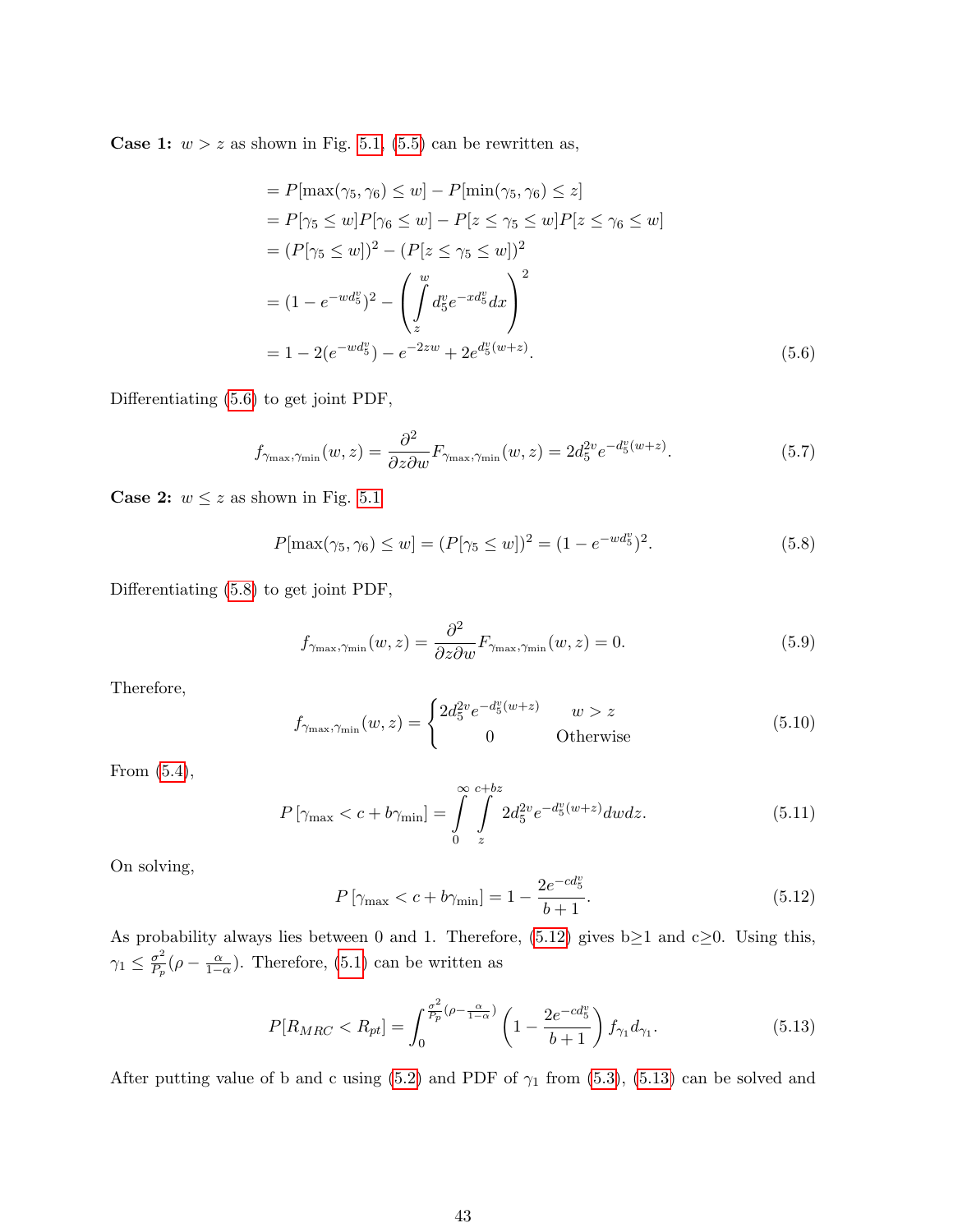<span id="page-52-0"></span>

Figure 5.1: Different Cases

written as,

$$
P[R_{MRC} < R_{pt}] = 1 - e^{-\frac{\sigma^2}{P_p}(\rho - \frac{\alpha}{1 - \alpha})} + \frac{2}{n} e^{-\frac{d_S^v \sigma^2 \rho}{\alpha P_s} + \frac{mp}{n}}
$$
\n
$$
\left( Ei \left[ \frac{p\sigma^2}{P_p} \left( \rho - \frac{\alpha}{1 - \alpha} \right) - \frac{mp}{n} \right] - Ei \left[ -\frac{mp}{n} \right] \right)
$$

where,  $\alpha \leq \frac{\rho}{\rho+1}$ ,  $m = \left(\frac{1-\alpha}{\alpha}\right)$  $\frac{-\alpha}{\alpha}$ )  $\rho + 1$ ,  $n = \left(\frac{1-\alpha}{\alpha}\right)$  $\frac{(-\alpha)}{\alpha}$ )  $\frac{P_p}{\sigma^2}$ ,  $p = \frac{d_5^v P_p}{\alpha P_s}$  $\frac{a_5^2 P_p}{\alpha P_s} - 1$  and Ei represents the exponential integral defined as  $Ei(x) = -\int_{-x}^{\infty}$  $e^{-t}$  $\frac{1}{t}dt$ .

## Appendix B

Derivation for the *Special case (when*  $\alpha = 1$ ): ST acts as a selection combiner. Solving for [\(2.19\)](#page-20-4),

$$
P[R_{MRC} < R_{pt}] = P\left[\frac{P_p\gamma_1}{\sigma^2} + \frac{P_s\gamma_{\text{max}}}{\sigma^2} < \rho\right]
$$
\n
$$
= \int_0^{\frac{\rho\sigma^2}{P_p}} \int_0^{\frac{\rho\sigma^2}{P_s} - \frac{P_p\gamma_1}{P_s}} f_{\gamma_1}(\gamma_1) f_{\gamma_{max}}(\gamma_{max}) d\gamma_{\text{max}} d\gamma_1. \tag{5.14}
$$

As already defined  $\gamma_1 \sim \varepsilon(1)$  and  $\gamma_{\text{max}} = \max(\gamma_5, \gamma_6)$ . Moreover,  $f_{\gamma_1}(\gamma_1)$  is defined as the PDF of  $\gamma_1$  and is given by  $f_{\gamma_1}(\gamma_1) = \begin{cases} e^{-\gamma_1} & \gamma_1 > 0 \\ 0 & \text{otherwise} \end{cases}$ 0 otherwise and PDF of  $\gamma_{\text{max}}$  is given by  $f_{\gamma_{\text{max}}}(\gamma_{\text{max}}) =$  $\int 2d_5^v e^{-d_5^v \gamma_{\text{max}}} (1 - e^{-d_5^v \gamma_{\text{max}}})$   $\gamma_{\text{max}} > 0$ 0 otherwise . Therefore, [\(5.14\)](#page-52-1) can be written as,

<span id="page-52-1"></span>
$$
P[R_{MRC} < R_{pt}] = e^{-g} \left( \frac{e^{((2\mu g) - 2\psi)}}{2\mu - 1} - \frac{2e^{((\mu g) - \psi)}}{\mu - 1} - 1 \right) - \left( \frac{e^{2\psi}}{2\mu - 1} - \frac{2e^{-2\psi}}{\mu - 1} - 1 \right)
$$

where,  $g = \frac{\rho \sigma^2}{P_P}$ ,  $\psi = \frac{d_S^v \rho \sigma^2}{P_s}$  $\frac{d_S^2 \rho \sigma^2}{P_s}$  and  $\mu = \frac{d_S^v P_p}{P_s}$  $\frac{5Fp}{P_s}$ .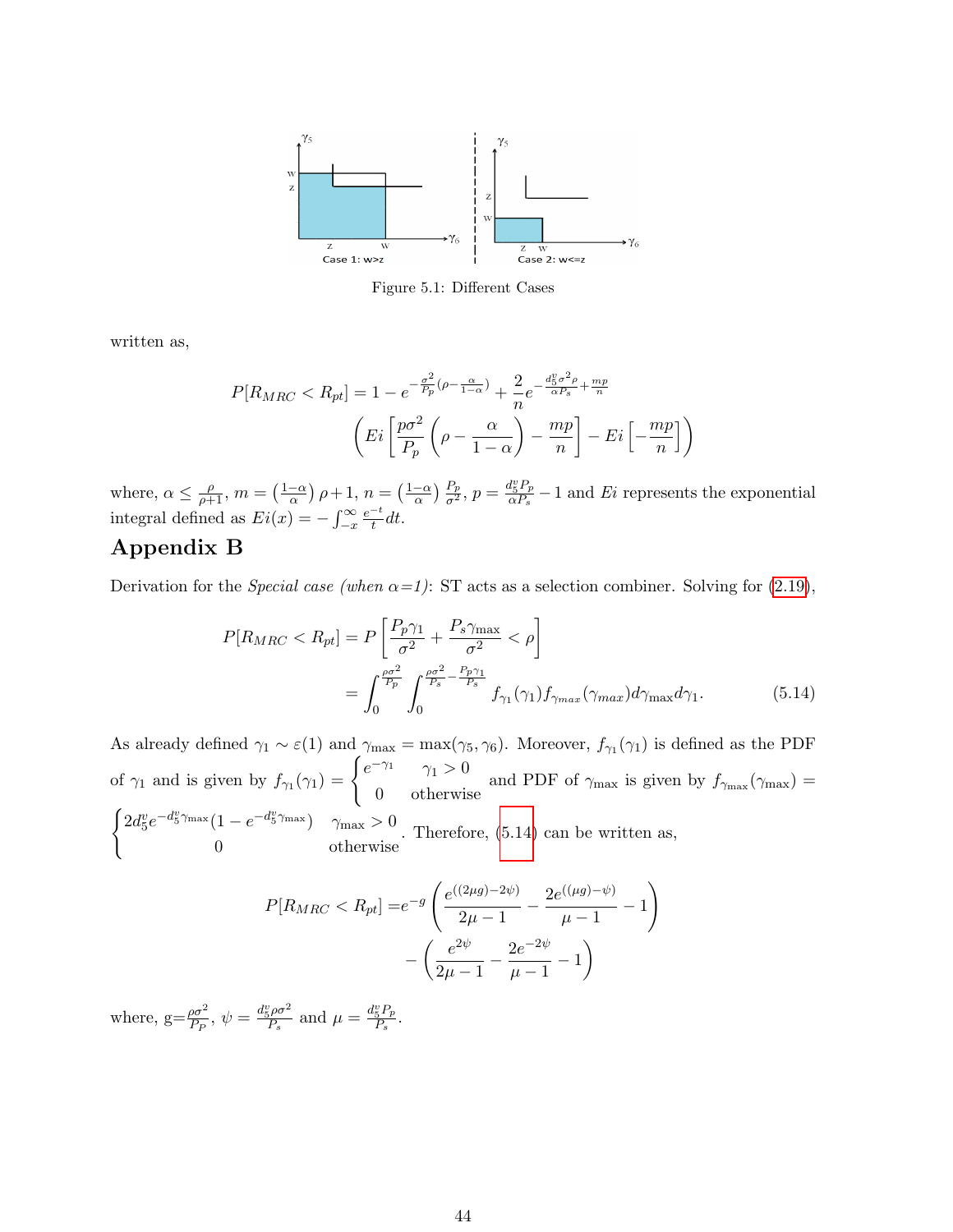# Bibliography

- <span id="page-53-0"></span>[1] A. Vashistha, S. Sharma, and V. A. Bohara, "Outage & diversity analysis of cooperative spectrum sharing protocol with decode-and-forward relaying," International conference on communication systems and networks, Jan 2015.
- <span id="page-53-1"></span>[2] V. Bohara, S. H. Ting, Y. Han, and A. Pandharipande, "Interference-free overlay cognitive radio network based on cooperative space time coding," in Cognitive Radio Oriented Wireless Networks Communications (CROWNCOM), 2010 Proceedings of the Fifth International Conference on, June 2010, pp. 1–5.
- <span id="page-53-2"></span>[3] "National telecommunications and information administration," [http://www.ntia.doc.gov/](http://www.ntia.doc.gov/files/ntia/publications/2003-allochrt.pdf) [files/ntia/publications/2003-allochrt.pdf,](http://www.ntia.doc.gov/files/ntia/publications/2003-allochrt.pdf) frequency allocation chart, FCC.
- <span id="page-53-3"></span>[4] D. Roberson, C. Hood, J. L. LoCicero, and J. MacDonald, "Spectral occupancy and interference studies in support of cognitive radio technology deployment," in Networking Technologies for Software Defined Radio Networks, 2006. SDR '06.1st IEEE Workshop on, Sept 2006, pp. 26–35.
- <span id="page-53-4"></span>[5] J. Mitola, "Cognitive Radio — An Integrated Agent Architecture for Software Defined Radio," DTech thesis, Royal Institute of Technology (KTH), Kista, Sweden, May 2000.
- [6] S. Haykin, "Cognitive radio: brain-empowered wireless communications," Selected Areas in Communications, IEEE Journal on, vol. 23, no. 2, pp. 201–220, Feb 2005.
- <span id="page-53-5"></span>[7] S. Srinivasa and S. Jafar, "Cognitive radios for dynamic spectrum access - the throughput potential of cognitive radio: A theoretical perspective," Communications Magazine, IEEE, vol. 45, no. 5, pp. 73–79, May 2007.
- <span id="page-53-6"></span>[8] Y. Zou, Y.-D. Yao, and B. Zheng, "Cognitive transmissions with multiple relays in cognitive radio networks," Wireless Communications, IEEE Transactions on, vol. 10, no. 2, pp. 648– 659, February 2011.
- <span id="page-53-7"></span>[9] Y. Tachwali, F. Basma, and H. Refai, "Cognitive radio architecture for rapidly deployable heterogeneous wireless networks," Consumer Electronics, IEEE Transactions on, vol. 56, no. 3, pp. 1426–1432, Aug 2010.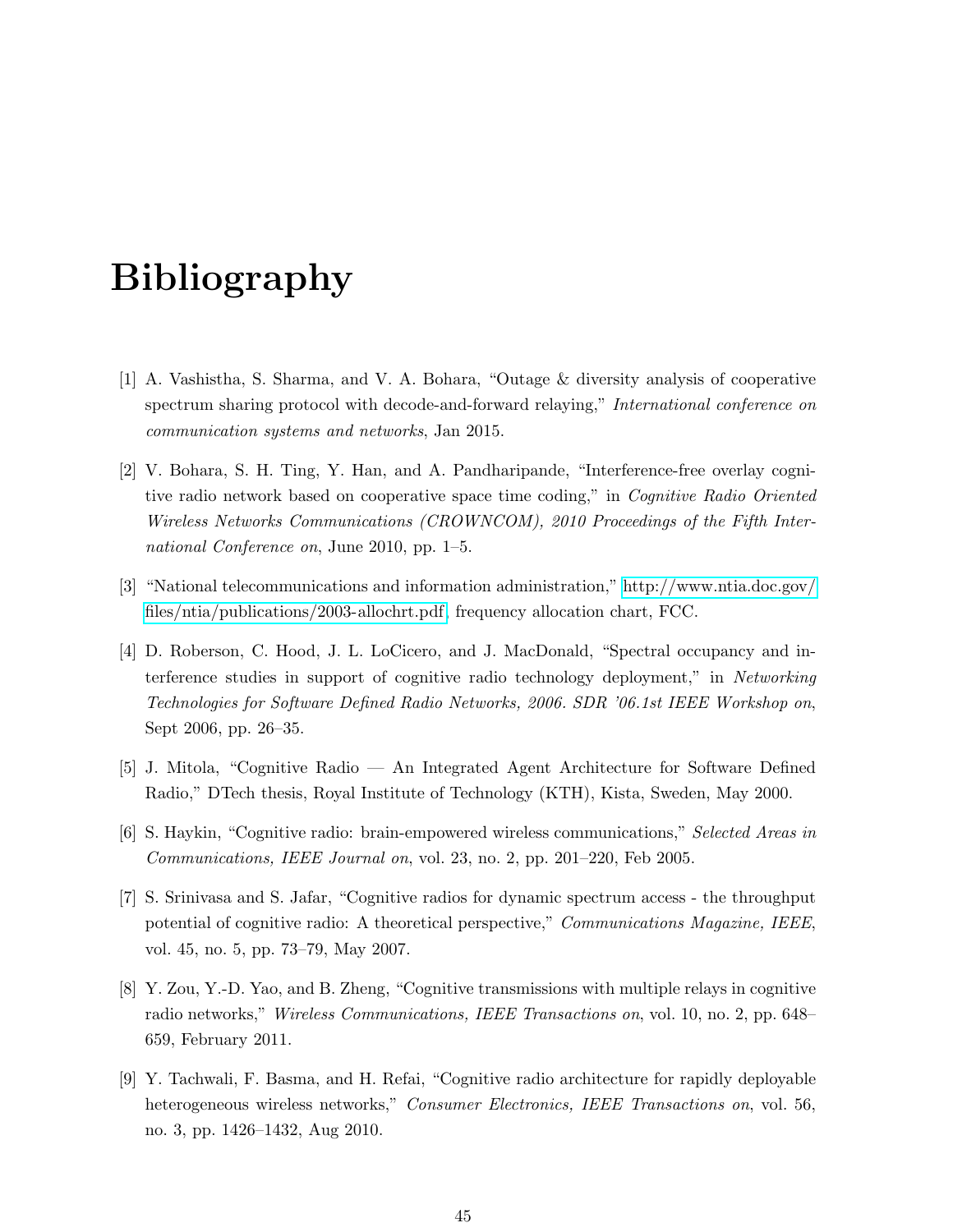- <span id="page-54-0"></span>[10] Q. Zhao and B. Sadler, "A survey of dynamic spectrum access," Signal Processing Magazine, IEEE, vol. 24, no. 3, pp. 79–89, May 2007.
- <span id="page-54-1"></span>[11] A. Ghasemi and E. Sousa, "Capacity of fading channels under spectrum-sharing constraints," in Communications, 2006. ICC '06. IEEE International Conference on, vol. 10, June 2006, pp. 4373–4378.
- <span id="page-54-2"></span>[12] A. Somekh-Baruch, S. Shamai, and S. Verdu?, "Cognitive interference channels with state information," in Information Theory, 2008. ISIT 2008. IEEE International Symposium on, July 2008, pp. 1353–1357.
- <span id="page-54-3"></span>[13] S. Sridharan and S. Vishwanath, "On the capacity of a class of mimo cognitive radios," Selected Topics in Signal Processing, IEEE Journal of, vol. 2, no. 1, pp. 103–117, Feb 2008.
- <span id="page-54-4"></span>[14] Y. Han, A. Pandharipande, and S. H. Ting, "Cooperative decode-and-forward relaying for secondary spectrum access," Wireless Communications, IEEE Transactions on, vol. 8, no. 10, pp. 4945–4950, October 2009.
- <span id="page-54-5"></span>[15] V. A. Bohara and S. H. Ting, "Measurement results for cognitive spectrum sharing based on cooperative relaying," Wireless Communications, IEEE Transactions on, vol. 10, no. 7, pp. 2052–2057, July 2011.
- <span id="page-54-6"></span>[16] N. Jain, S. Sharma, A. Vashistha, V. A. Bohara, and N. Gupta, "Cooperative spectrum sharing using transmit antenna selection for cognitive radio systems," Crowncom, 2015.
- <span id="page-54-7"></span>[17] H. Suzuki, "A statistical model for urban radio propogation," Communications, IEEE Transactions on, vol. 25, no. 7, pp. 673–680, Jul 1977.
- <span id="page-54-8"></span>[18] D. M. Tarique and M. T. Hasan, "Article: Impact of nakagami-m fading model on multi-hop mobile ad hoc network," *International Journal of Computer Applications*, vol. 26, no. 2, pp. 5–12, July 2011, full text available.
- <span id="page-54-9"></span>[19] A. Nosratinia, T. Hunter, and A. Hedayat, "Cooperative communication in wireless networks," Communications Magazine, IEEE, vol. 42, no. 10, pp. 74–80, Oct 2004.
- <span id="page-54-10"></span>[20] R. Manna, R. H. Louie, Y. Li, and B. Vucetic, "Cooperative spectrum sharing in cognitive radio networks with multiple antennas," Signal Processing, IEEE Transactions on, vol. 59, no. 11, pp. 5509–5522, Nov 2011.
- <span id="page-54-11"></span>[21] Z. Chen, J. Yuan, and B. Vucetic, "Analysis of transmit antenna selection/maximalratio combining in rayleigh fading channels," Vehicular Technology, IEEE Transactions on, vol. 54, no. 4, pp. 1312–1321, July 2005.
- <span id="page-54-12"></span>[22] S. Prakash and I. McLoughlin, "Predictive transmit antenna selection with maximal ratio combining," in Global Telecommunications Conference, 2009. GLOBECOM 2009. IEEE, Nov 2009, pp. 1–6.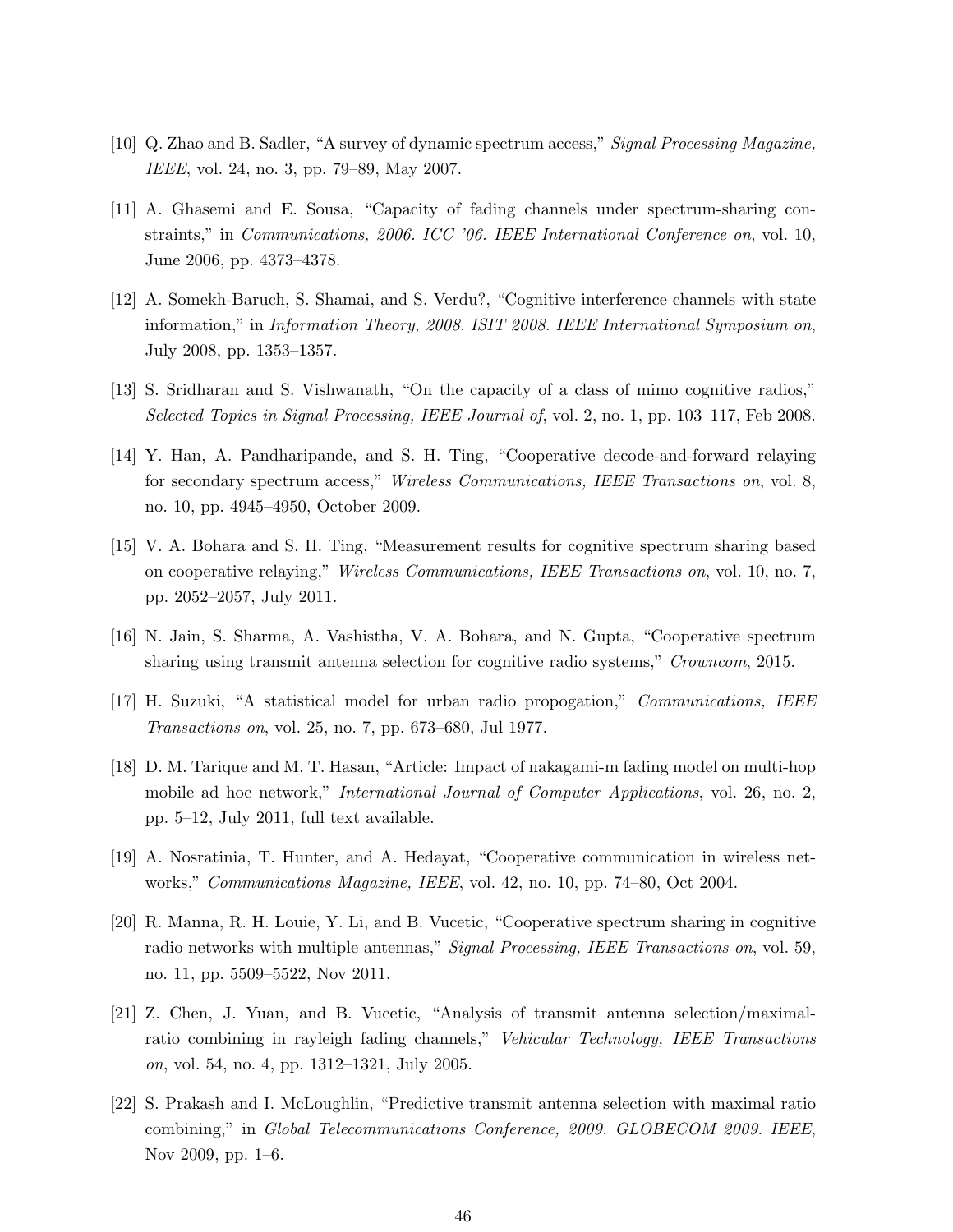- <span id="page-55-0"></span>[23] A. Molisch, M. Win, and J. Winters, "Capacity of mimo systems with antenna selection," in Communications, 2001. ICC 2001. IEEE International Conference on, vol. 2, 2001, pp. 570–574 vol.2.
- <span id="page-55-1"></span>[24] Y. Chen and C. Tellambura, "Distribution functions of selection combiner output in equally correlated rayleigh, rician, and nakagami-m fading channels," Communications, IEEE Transactions on, vol. 52, no. 11, pp. 1948–1956, Nov 2004.
- <span id="page-55-2"></span>[25] L. Yang, K. Qaraqe, E. Serpedin, M.-S. Alouini, and W. Liu, "Cognitive radio networks with orthogonal space-time block coding and multiuser diversity," *Communications Letters*, IEEE, vol. 17, no. 4, pp. 685–688, April 2013.
- <span id="page-55-3"></span>[26] H. Ding, J. Ge, D. da Costa, and Z. Jiang, "Asymptotic analysis of cooperative diversity systems with relay selection in a spectrum-sharing scenario," Vehicular Technology, IEEE Transactions on, vol. 60, no. 2, pp. 457–472, Feb 2011.
- <span id="page-55-4"></span>[27] M. Chraiti, H. Hakim, W. Ajib, and H. Boujemaa, "Spectrum sharing techniques for broadcast cognitive radio networks," Wireless Communications, IEEE Transactions on, vol. 12, no. 11, pp. 5880–5888, November 2013.
- <span id="page-55-5"></span>[28] Z. Chen, X. Zhang, and T. Luan, "Cooperation based spectrum sharing in cognitive radio networks," in Information Computing and Telecommunications (YC-ICT), 2010 IEEE Youth Conference on, Nov 2010, pp. 17–20.
- <span id="page-55-6"></span>[29] S. Alamouti, "A simple transmit diversity technique for wireless communications," Selected Areas in Communications, IEEE Journal on, vol. 16, no. 8, pp. 1451–1458, Oct 1998.
- <span id="page-55-7"></span>[30] G. Bianchi, "Performance analysis of the ieee 802.11 distributed coordination function," Selected Areas in Communications, IEEE Journal on, vol. 18, no. 3, pp. 535–547, March 2000.
- [31] B. Crow, I. Widjaja, J. G. Kim, and P. Sakai, "Ieee 802.11 wireless local area networks," Communications Magazine, IEEE, vol. 35, no. 9, pp. 116–126, Sep 1997.
- <span id="page-55-8"></span>[32] A. Ghosh, R. Ratasuk, B. Mondal, N. Mangalvedhe, and T. Thomas, "Lte-advanced: next-generation wireless broadband technology [invited paper]," Wireless Communications, IEEE, vol. 17, no. 3, pp. 10–22, June 2010.
- <span id="page-55-9"></span>[33] A. Goldsmith, Wireless Communicationsm. New York, NY, USA: Cambridge University Press, 2005.
- <span id="page-55-10"></span>[34] R. Yates and D. Goodman, "Probability and stochastic processes: a friendly introduction for electrical and computer engineers," p. 519, 2005.
- <span id="page-55-11"></span>[35] G. P. Hancke and B. de Carvalho e Silva, "The role of advanced sensing in smart cities," Sensors (Basel), vol. 13, no. 1, pp. 393–425, Dec 2013, sensors-13-00393[PII]. [Online]. Available:<http://www.ncbi.nlm.nih.gov/pmc/articles/PMC3574682/>